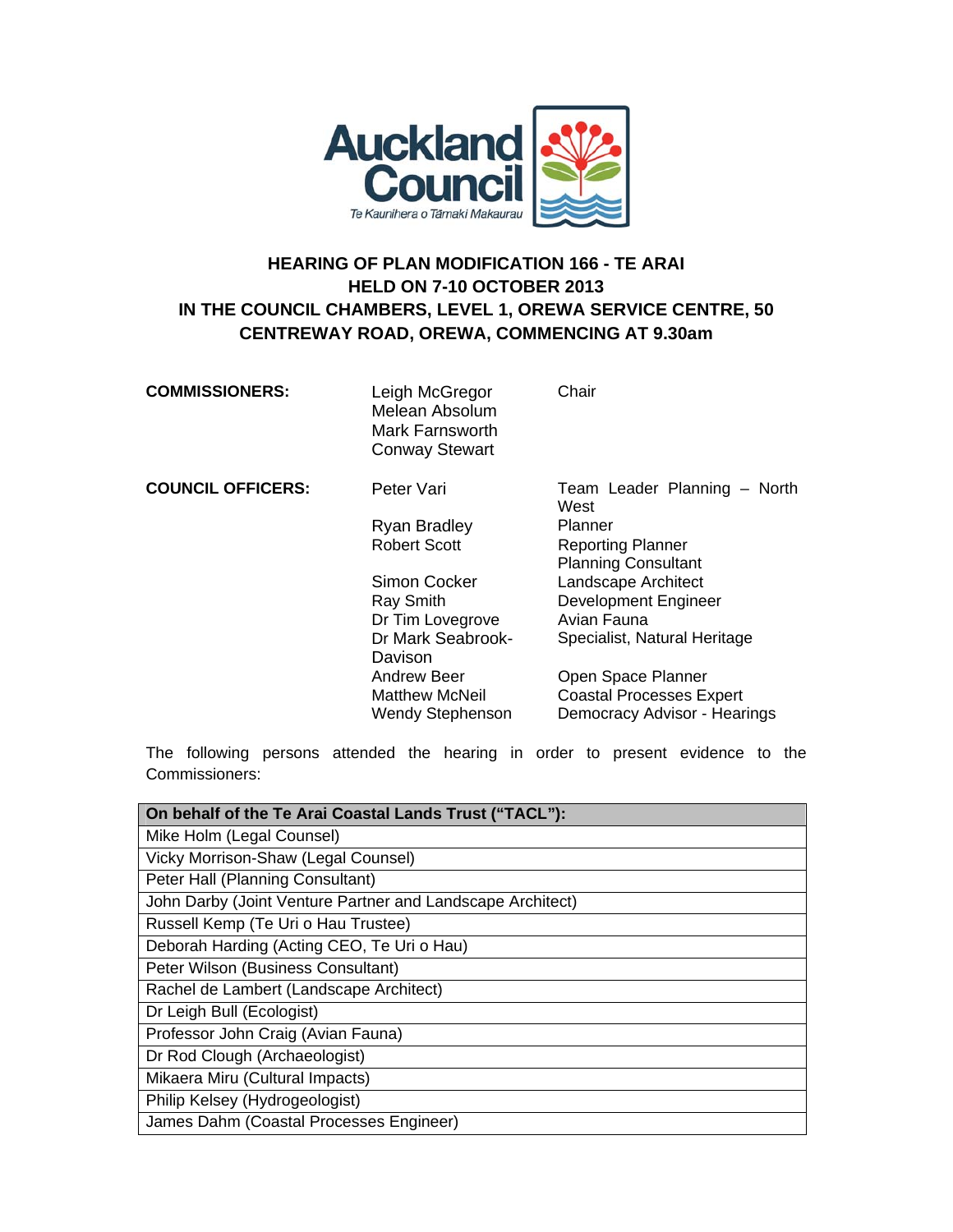| <b>Submitters:</b>                                                                   |
|--------------------------------------------------------------------------------------|
| <b>Sheryl Poynter</b>                                                                |
| Anna Wild                                                                            |
| Dr Kirsten Wild                                                                      |
| Reginald and Lynette Whale                                                           |
| Jennifer Hendrickson                                                                 |
| Marie Alpe                                                                           |
| <b>Heather Rogan</b>                                                                 |
| Te Arai Beach Preservation Society represented by: Chris Wild, Burnette O'Connor     |
| (Planning Consultant)                                                                |
| <b>Tabled evidence:</b>                                                              |
| A letter signed by Kelsey Serjeant was tabled on behalf of the Environmental Defence |
| Society Inc                                                                          |

## **DECISION OF THE COMMISSIONERS**

## **1.0 INTRODUCTION**

- 1.1 A request for a change to the Auckland District Plan: Rodney Section ("the District Plan") was lodged with the Council by the Te Arai Coastal Lands Trust ("the applicant" or "TACL") and was adopted for processing by the Council on 15 September 2011. The proposed change sought that special provision be made in the District Plan for subdivision and development arrangements for 616.4 ha of land held in three titles adjacent to the coast at Te Arai ("the site").
- 1.2 Subdivision and development of this land for rural residential activity is already enabled by the District Plan. The existing provisions in rule 7.15 allow up to 46 sites to be established there, subject to consent for subdivision being granted utilising the Significant Enhancement Planting ("SEP") provisions in the District Plan.
- 1.3 In essence, the proposed Plan Change seeks a site-specific rule to enable subdivision applications to create a total of 43 rural residential sites in return for additional reserve land being provided to a public body such as the Council, with three further lots to be held as balance titles. As notified, the rural residential sites would have been developed in a nominated 230ha development area. This development area was proposed to be located centrally on the land but subsequent modifications split the originally proposed central development area into three separate areas, to be based on the three lots comprising the land concerned. A total of 172ha of reserve area would be added to the existing Te Arai reserve, thereby allowing it to extend beyond the northern banks of the Te Arai Stream and creating an ecological corridor to wetlands a little further inland.
- 1.4 The purpose of the hearing conducted by the Commissioners was to consider the merits of the plan change pursuant to section 32 of the Resource Management Act 1991 ("the Act"), as well as the content of the submissions that were lodged with the Council, both for and against the proposed measures, and evidence in support of the plan change application.
- 1.5 This report sets out the decision of the Commissioners who were appointed by the Auckland Council to hear and decide the matter. Pursuant to section 34 of the Resource Management Act 1991 ("the Act"), the Commissioners have been granted full responsibility to make a decision on proposed Plan Change 166 ("PPC166") on behalf of the Governing Body of the Council.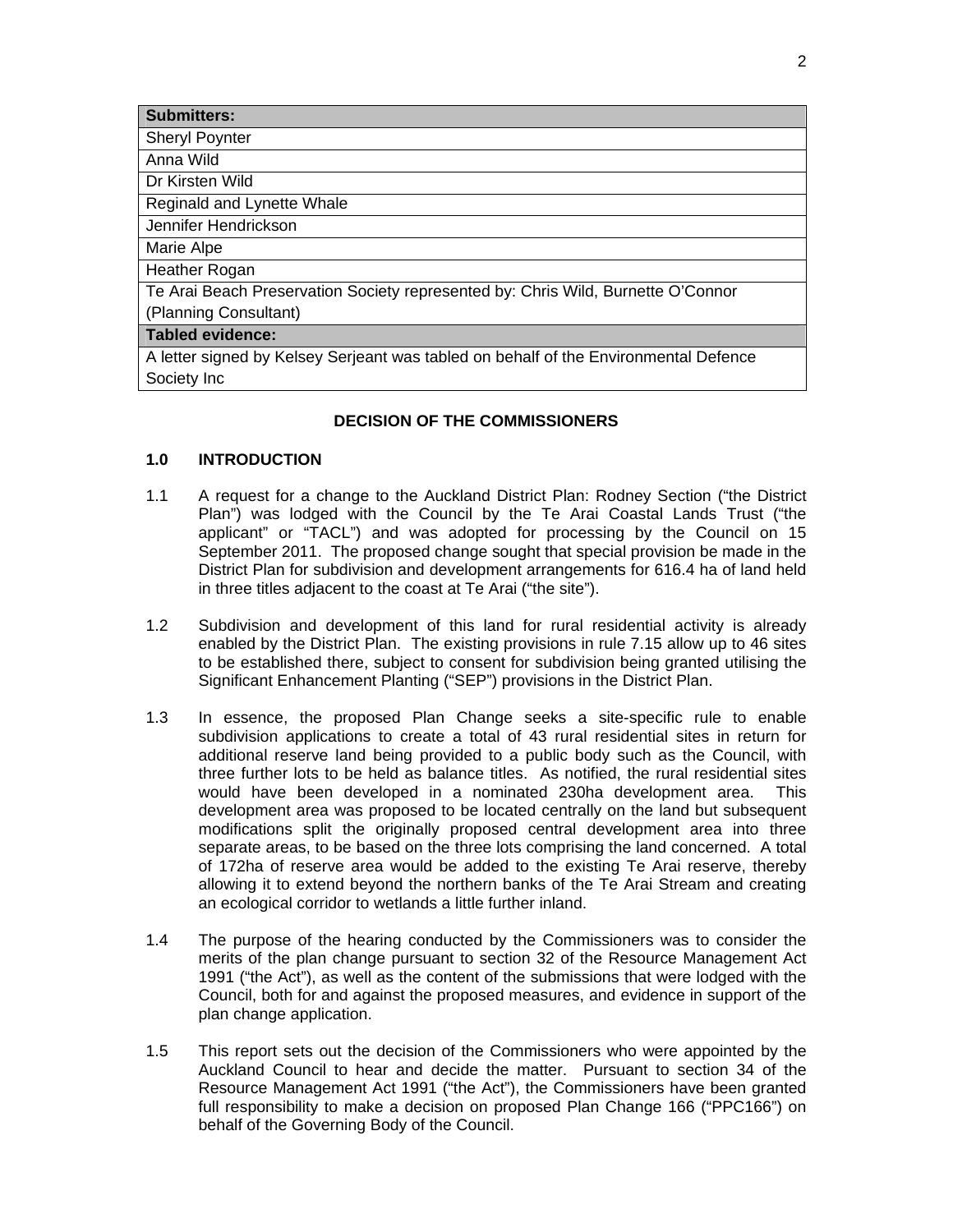1.6 The decision covers the matters that were addressed in evidence and legal submissions presented at the hearing as well as technical discussions contained in the application for the Change and also the report and recommendations prepared on behalf of the Council which we term "the section 42A report" as it is required by that section of the Act. Given the quantity of information supplied and the fact that many issues were not directly contested, we are not repeating the background material except to the extent that is necessary to explain our findings and our overall decision. Full copies of the materials, including the evidence presented at the hearing, are retained by the Council.

## **2.0 BACKGROUND AND SITE DESCRIPTION**

- 2.1 PPC166 is the latest in a number of attempts made by Te Uri o Hau to gain permission to develop its land. The Te Arai block was acquired following settlement of its claims under the Treaty of Waitangi.
- 2.2 The land is at the northernmost point of the Auckland region's jurisdictional boundary. It abuts the Mangawhai Wildlife Reserve – which was gazetted as a wildlife refuge in 1982 and which includes the Mangawhai spit to the north that forms the southern entrance to the Mangawhai estuary. The plan change site has a long coastal frontage of 7.1 kilometres. Its southern boundary is adjacent to a Council reserve at Te Arai Point. Mangawhai spit and the Mangawhai township are on the other side of the estuary to the north and lie outside the Auckland Council's jurisdictional boundary.
- 2.3 To the north of the plan change site, the gated "Tern Point" residential subdivision has been established further along the Mangawhai estuary from the wildlife reserve and its easternmost lots adjoin the western boundary of the plan change land. None of the submitters who appeared at the hearing had opposed that subdivision when it was proposed. The wildlife reserve contains a number of nesting sites of the endangered NZ fairy tern, which ornithologist Dr Craig explained to us when delivering his evidence. The nearest nesting site is 1 kilometre from the edge of the Tern Point subdivision but is further away from the plan change land at 1.76km from the northern boundary. Immediately beyond this boundary an 18-hole golf course is currently being developed on the plan change land. The closest residence if the plan change proceeds would be more than 3.76km from the fairy tern nesting sites at the wildlife reserve, being at least three times the distance of the closest house at Tern Point.
- 2.4 A large part of the plan change land has been utilised as the "Mangawhai North Forest" for several years. Trees were originally planted for dune stabilisation purposes. We were told the forestry operation did not prove to be a particularly successful proposition. The Te Arai Stream runs through the land from the west around 1.5km from the boundary with the Council controlled Te Arai Point reserve. In the hinterland are a number of lifestyle and farming blocks, some including small wetland areas. Public access to the coast is achieved by way of Pacific Road which runs from west to east through approximately the centre of the site. Access through other parts of the site is restricted because of the forestry operations.
- 2.5 Subdivision consent has previously been granted to subdivide the plan change site into three large lots, namely Lot  $1 - 230$ ha, Lot  $2 - 150$ ha, Lot  $3 - 236.29$ ha. From south to north these have been labelled as areas A (Lot 3), B (Lot 1) and C (Lot 2) by TACL. Area C contains the golf course area that abuts the Department of Conservation wildlife refuge.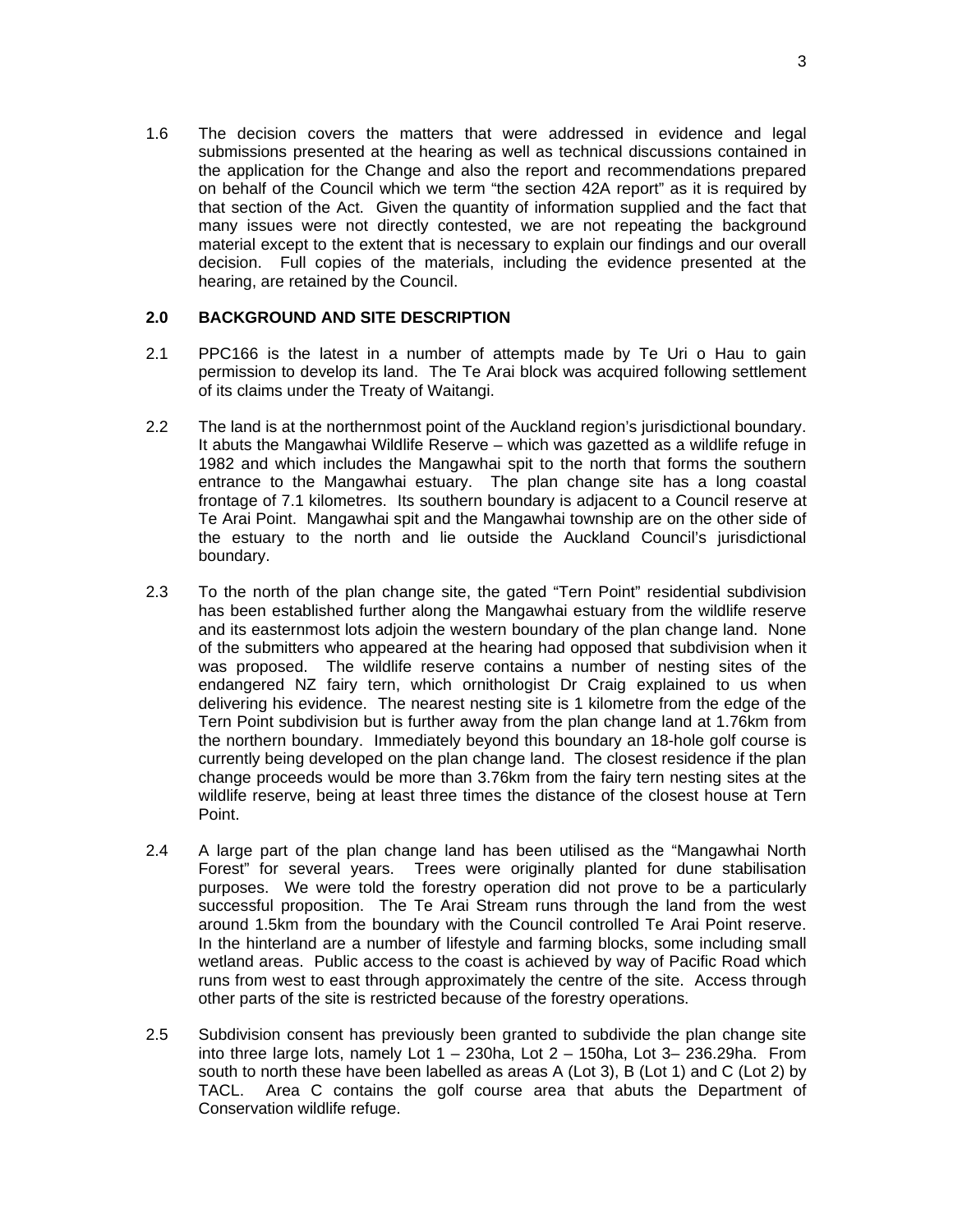2.6 Existing District Plan rules 7.14.1.2(a)(i) and 7.14.4 enable resource consent to be sought to further subdivide each of the three lots in accordance with maximum entitlements provided for by rule 17.14.4.3(b). This would enable Lot 1 to be subdivided into 16 separate lots, Lot 2 to be subdivided into 11 lots, and Lot 3 into 16 lots in return for establishment of native re-vegetation under the District Plan's SEP provisions. The existing 43 lot entitlement when combined with the 3 lots from the existing subdivision consent would therefore enable a total of 46 lots on the site, provided consent was granted to a detailed subdivision proposal. PPC166 does not propose any increase in the number of lots that may be created.

## **3.0 THE PROPOSED PLAN CHANGE**

- 3.1 As notified, the proposed Plan Change sought a site-specific Scheduled Activity in Chapter 14 of the District Plan (rule 14.8.2) to enable subdivision to create 44 rural residential lots on the site (with two additional balance lots) in return for 172ha of land to be vested in a public body such as the Council and thereby added to the existing public reserves at Te Arai. The parts of the District Plan that are affected by the proposed Change are Chapter 14 Scheduled Activities, Chapter 14.8.2 Scheduled Activity Table, and Maps 2 and 42 in volume 3.
- 3.2 The Plan Change utilises the current concept in rule 7.14.7 'Subdivision for Additional Reserve Land' whereby rural residential sites can be created in return for adding land to an existing reserve. Rule 7.14.7 allows for a maximum of three lots to be created where up to 12ha of land is added to a reserve. TACL considers that the proposed plan change is necessary because the current District Plan subdivision mechanism does not enable subdivision beyond three lots, or vesting of a public reserve in excess of 12ha in respect of this particular site. The Plan Change sought a sitespecific Scheduled Activity to be included in Chapter 14 of the District Plan (rule 14.8.2) to enable subdivision applications to create 44 rural residential lots on the site (with two balance titles) in return for the 172ha of land to be vested as reserve. The applications would be required to be considered as a restricted discretionary activity.
- 3.3 It is intended that the yield of lots from the proposed subdivision rule would not exceed the maximum yield allowed under the current SEP provisions in rule 7.14.4 of the District Plan.
- 3.4 A report and recommendations on the proposed Change which was prepared for the hearing on behalf of the Council ("the section 42A report") advised that when compared with the existing subdivision entitlements under the SEP provisions, the main differences between the rule proposed by the Plan Change and the existing rule were:
	- The requested rule is for a one-off subdivision rule providing for (then) 44 rural residential lots to be created in return for 172ha of public reserve, whereas the existing SEP rule has a sliding scale of subdivision depending on the size of the parent site;
	- The requested rule would result in a large area adjoining the Coastal Marine Area/marginal strip and the existing Te Arai Point Reserve being in public ownership, available for recreation or scientific/ecological purposes or a combination of both. However, the land would not be improved and the commercial pines trees on the site would remain on site and any maintenance or felling of the trees or improvements to the land would be a Council responsibility. Under the SEP rule, the land would be in private ownership but would be planted in native vegetation in accordance with the native vegetation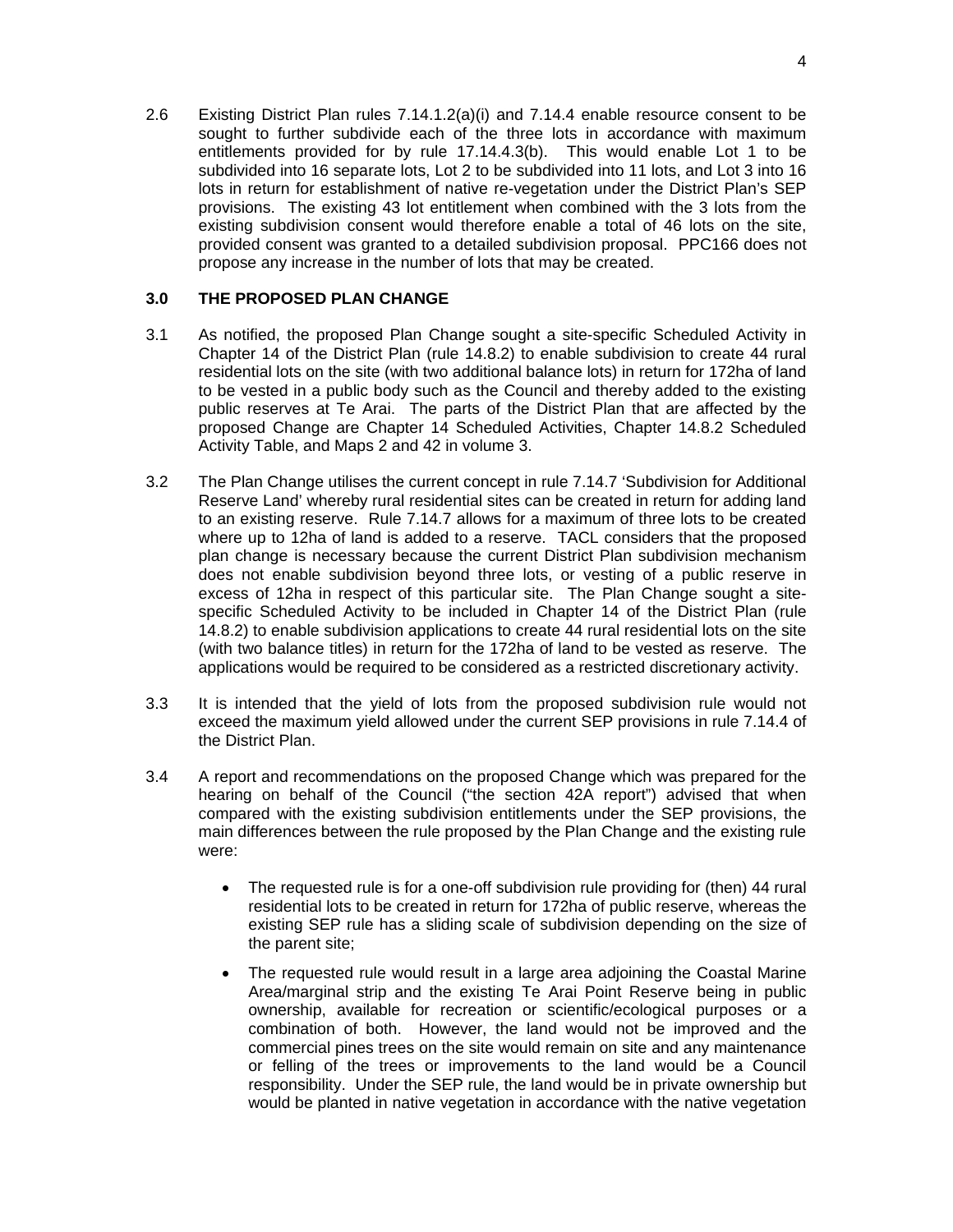planting standards in section 7.14.2 of the District Plan. It would result in high biodiversity/ecological values but no public access or use;

- The proposed rule would allow the development as a one-off opportunity and only if the SEP entitlement has not already occurred. The proposal for the Plan Change stated that this would avoid the prospect of "double-dipping" in the future to obtain a yield greater than 46 lots. A set of specific assessment criteria was proposed which would be applied to any subdivision application to give effect to the proposed new rule. The proposed criteria included many of the matters relevant to subdivision under rules 7.14.4 (Subdivision for Significant Enhancement Planting) and 7.14.7 (Subdivision for Creating Additional Public Reserve Land) as well as site specific matters and matters relevant to taking reserves.
- 3.5 A restricted activity is proposed to the area seaward of the existing Outstanding Natural Landscape ("ONL") classification along the foredunes. The ONL classification is made in the Auckland Council Regional Policy Statement ("ARPS") and its boundary is also more or less the boundary between the seaward reserve area proposed to be vested and the proposed development area. The restricted activity would limit planting in that area to "native coastal species of the area". The site is already subject to Scheduled Activity 101 in the District Plan which relates to provision of a range of recreation activities in former Crown forests including the Mangawhai North Forest. It is intended as part of this Plan Change to retain the existing scheduled activity in addition to the proposed scheduled activity.
- 3.6 This is illustrated by the map below which shows the originally proposed configuration (later modified to three proposed development areas rather than the central development area shown):



**Figure 1:** Proposed Subdivision under Proposed Rule 14.8.2 (as notified)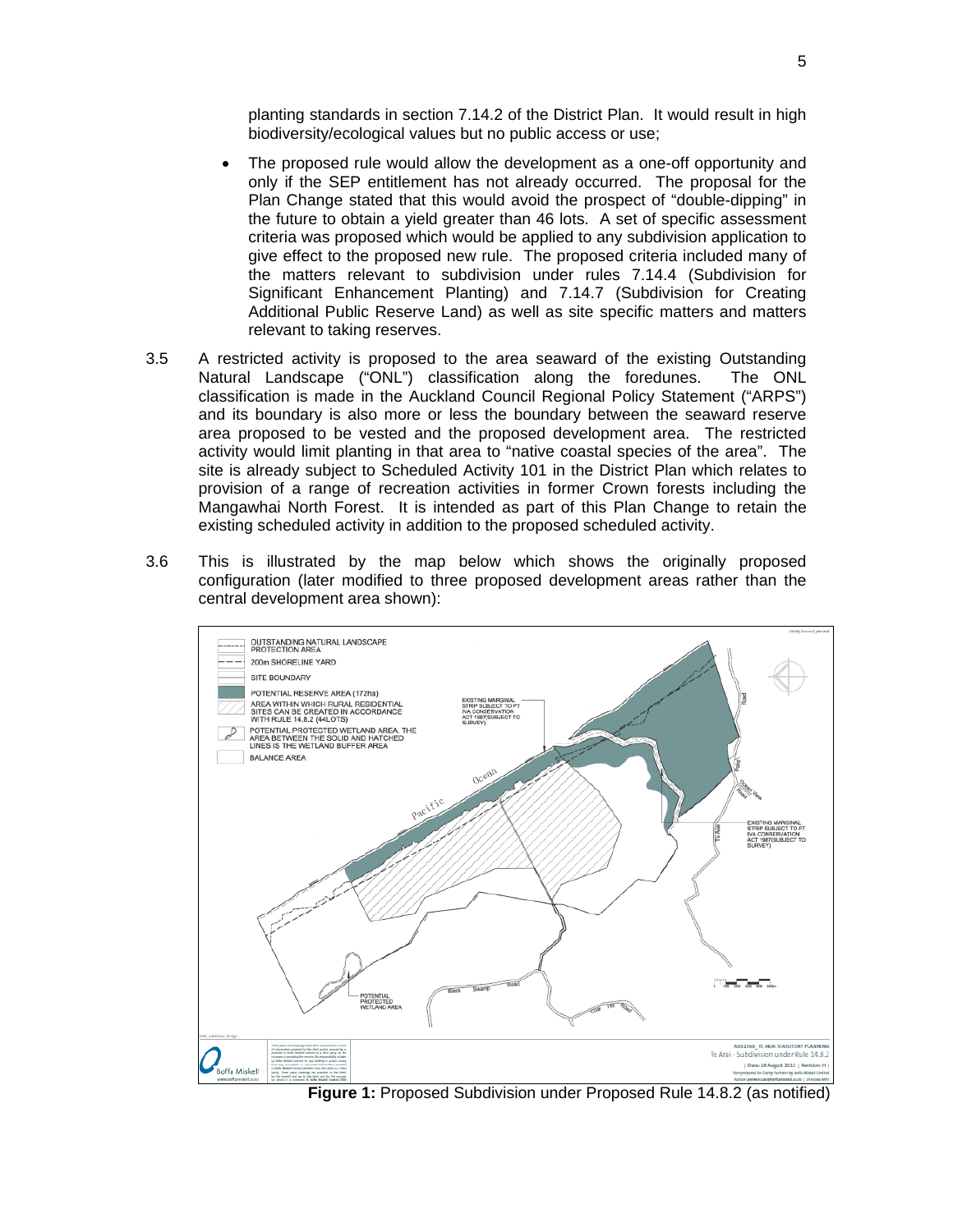#### **4.0 MODIFICATIONS MADE TO THE PROPOSED PLAN CHANGE**

- 4.1 Following public notification TACL lodged a submission seeking amendments to the proposed Plan Change. The relief it requested sought greater flexibility by allowing the same maximum development yield of the rural residential sites and balance sites to be achieved using a combination of subdivision for creating the additional public reserve and subdivision for significant enhancement planting.
- 4.2 The requested amendments sought a proposed minimum reserve area of 136 hectares to be vested or taken when the first site is subdivided. Thereafter, additional lots could be created using either SEP (at a rate of 1 site for every 6 hectares of planting) or additional reserve area (at a rate of 1 site for every 4 hectares of reserve). A maximum of 10 sites was proposed to be allowed using SEP, in order to ensure the majority of benefit was provided through the creation of public reserve. The revised provisions as proposed by this submission would also enable up to four rural residential sites to be located outside the identified development area provided they were supported by significant enhancement planting.
- 4.3 Following the close of the further submissions period TACL asked for processing of the Plan Change to be suspended while further consultation was undertaken with some submitters. During the ensuing period it obtained written support from the Department of Conservation, the Royal Forest and Bird Protection Society of New Zealand, the Environmental Defence Society and the New Zealand Historic Places Trust.
- 4.4 Support by those parties involved some further changes to the proposed scheduled activity rules and the proposed public reserve/subdivision layout being offered as part of any future subdivision proposal. The amended provisions were provided to the Council and a copy sent to each submitter on the proposal.
- 4.5 The section 42A report advised, by way of summary, that the changes agreed between the parties to those discussions had built on the relief sought in the TACL submission and now involved:
	- Re-alignment of the proposed reserve area so that it would run the entire length of the property to connect with the Mangawhai Wildlife Refuge which is administered by DOC and therefore giving rise to the prospect of DOC being gifted the reserve under rule 7.14.7.2. In this regard, during the course of the hearing a letter from the Minister of Conservation, Dr Nick Smith, was tabled stating that the Department would consider accepting vesting of the reserve area. The new reserve layout varied in width between around 100 and 200m;
	- Creation of a riparian corridor connecting the Te Arai Stream to a 11.76ha wetland on Coal Hill Road ("Coal Hill Road wetland") which is on private land adjacent to the site but which nevertheless forms part of the riparian network of the Te Arai Stream;
	- The reserve south of the Te Arai stream was reduced in area but retained a 50m wide riparian corridor along the southern bank and a width along the CMA boundary of approximately 150-200m;
	- The revised reserve layout provided a second connection to Pacific Road as well as to the public Mangawhai Wildlife Refuge. Previously, access to the reserve would have been provided only by way of the coastal end of Pacific Road or across the Council reserve at Te Arai point;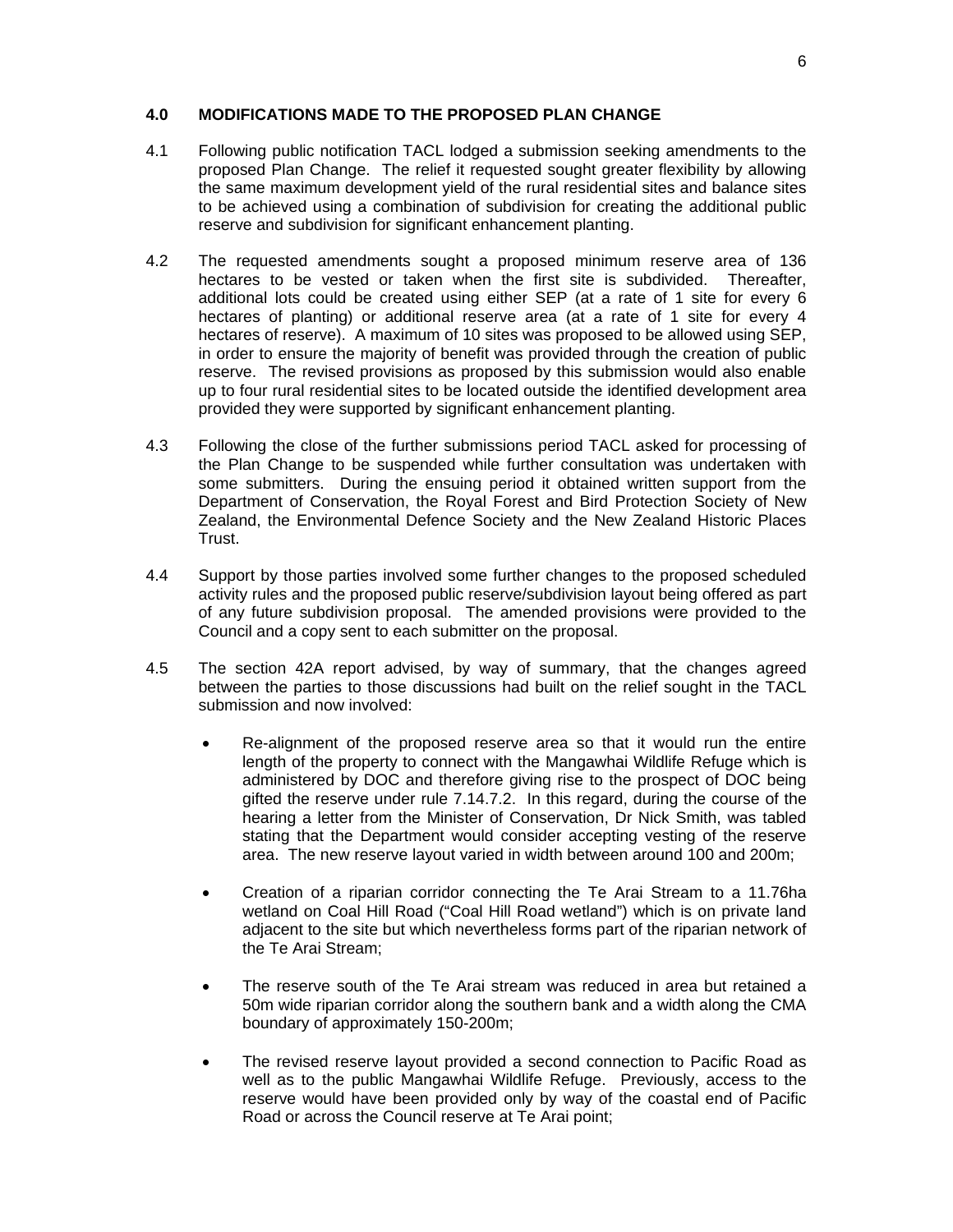- A new 36ha inland reserve area with a specific recreation focus, namely mountain biking and horse trails, was proposed adjoining Pacific Road;
- A reduced area for the proposed house sites to be located in each of areas A, B and C resulting in 43 house sites and 3 balance lots altogether being one less house site than was notified. Area A provides for one house, Area B for 38 house sites, and Area C for 4 house sites;
- The text was amended to reflect those changes and also to provide an additional rule setting out the prerequisites for removing production forest and replanting in native species across the coastal foredune and a 50 metre riparian buffer along the Te Arai Stream (i.e., public reserve areas). There was a requirement for a vegetation management plan to manage the transition from pine trees to native vegetation in the areas identified for pubic reserve. This would be required to be achieved prior to creation of the first lot under the proposed rules;
- A new rule imposing a ban on keeping cats and dogs on any sites was proposed as was a further new rule requiring preparation of a Shorebird Management Plan prior to the creation of sites under the plan change. The proposed rule also set out the required contents of the Shorebird Management Plan, including mechanisms to ensure that its requirements would be funded and binding on future land owners;
- Additional assessment criteria were included regarding: a prohibition on further subdivision by way of consent notice and covenants; preventing cats and dogs as pets; measures to protect shorebirds and threatened plants; recognition of the New Zealand Coastal Policy Statement policies on "Indigenous biological diversity" (Policy 11) and "Preservation of natural character" (Policy 13);
- Limits were included on the placement of a dwelling in Area A with regard to its potential visual effects on reserve areas;
- An amendment to the proposed provisions would enable sites of any size to be created rather than the "rural residential" sites which the District Plan requires to be between 1-2ha in area. The reason for this was to enable a measure of design flexibility.
- 4.6 This was the version of the proposed Change that was considered at the hearing. However, and as will be apparent later, some of its content was amended again before the public hearing was formally closed.

## **5.0 THE LEGAL FRAMEWORK**

- 5.1 Several provisions in the Act apply to any consideration of plan changes with additional requirements in the case of those that are privately sponsored as this one is.
- 5.2 Clause 21 of the First Schedule to the Act recognises that any person may request a change to a district plan. The form the request is to take and other administrative matters are covered by clauses 22-28 of that Schedule. Under clause 29(4) we may decline the Plan Change, or approve it, or give approval subject to modifications being made to the Change. Reasons must be given for the decision.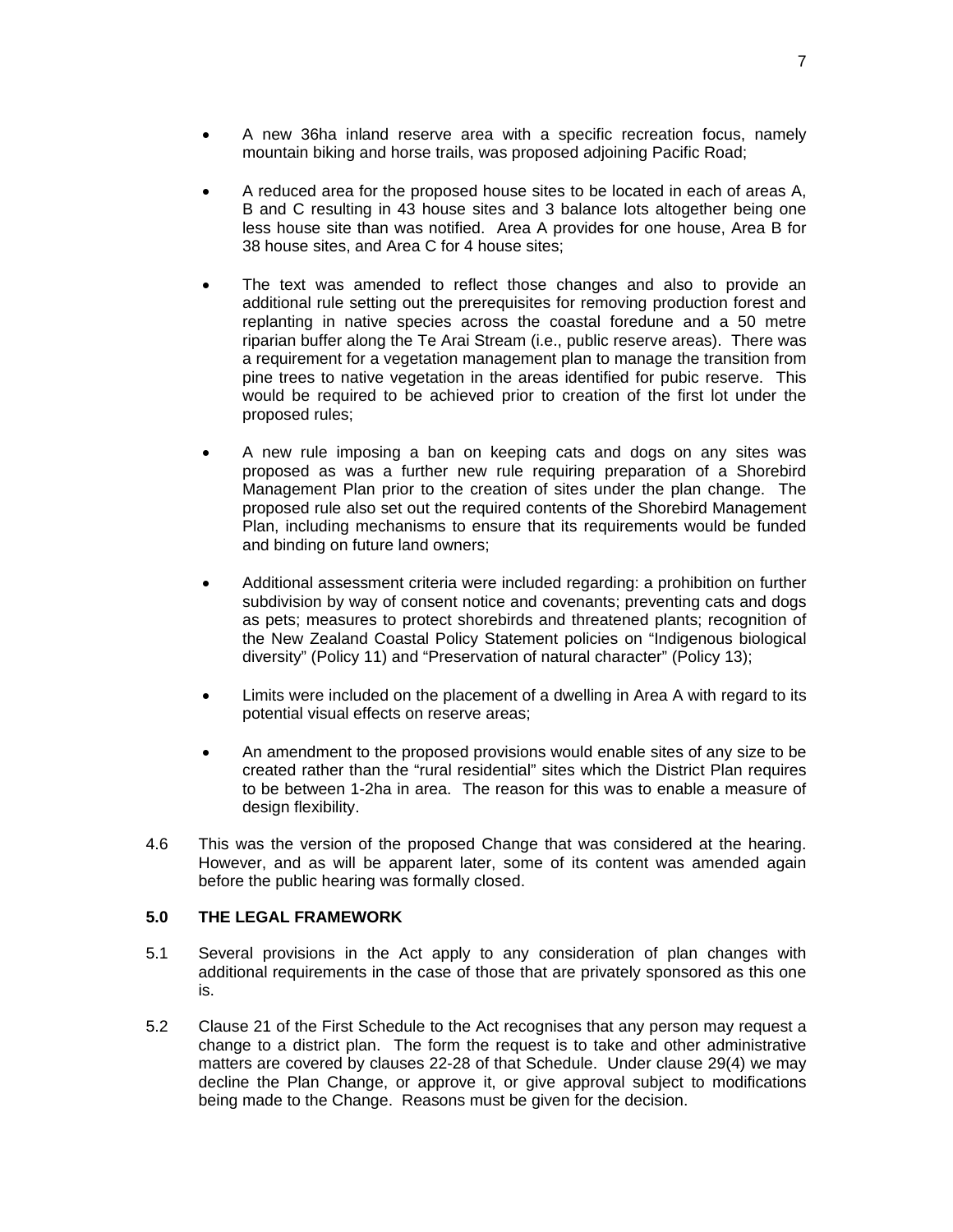- 5.3 Section 32(1)(d) requires that the person who requests the plan change is to carry out an evaluation before the proposed change is notified. As already noted, a section 32 evaluation was submitted as part of the request for Plan Change 166. Under section  $32(2)(a)$  a further evaluation must be made by the local authority if the council decides to accept the proposed change for processing. This evaluation was undertaken by Mr Scott and Mr Bradley and was incorporated into the report prepared for the hearing along with various expert assessments undertaken on behalf of the Council.
- 5.4 A section 32 evaluation must examine: the extent to which each objective is the "most appropriate" way to achieve the purpose of the Act; whether, having regard to their efficiency and effectiveness, the policies, rules or other methods are the "most appropriate" for achieving the objectives; the benefits and costs of the policies, rules or other methods; and the risk of acting or not acting if there is uncertain or insufficient information about the subject matter of the policies, rules or other methods.
- 5.5. In this case, no new objectives or policies are proposed. The section 32 evaluations considered whether the existing objectives and policies are the most appropriate for the purpose of Plan Change 166 and whether in turn they are consistent with the purpose of the Act. In both instances, the conclusion was positive.
- 5.6 Section 74 of the Act establishes the matters to be considered when changing a district plan. Regard must be had to any proposed regional policy statement or proposed regional plan in regard to any matter of regional significance, any management plans and strategies prepared under other Acts, any relevant entry in the Historic Places Register, and any relevant planning document recognised by an iwi authority. This has been done in the present case. Section 75(3) requires that a district plan must give effect to a regional policy statement and in that context an assessment of PPC166 in terms of the operative Auckland Regional Policy Statement ("ARPS") is required. In the next section we examine the proposed Auckland Unitary Plan which was publicly notified for submissions the week before this hearing commenced.

## **6.0 RELEVANT PLANNING DOCUMENTS**

- 6.1 A number of planning instruments are relevant to the assessment of PPC166. These were addressed in the application and also by the section 42A report. Some, but not all, were addressed by some submitters also. Our comments on PPC 166 in relation to these planning instruments follow but prior to that it is desirable to itemise those we have considered:
	- Resource Management Act 1991
	- Hauraki Gulf Marine Park Act 2000
	- Historic Places Act 1993
	- New Zealand Coastal Policy Statement
	- Auckland District Plan: Rodney Section
	- the Proposed Auckland Unitary Plan, notified on 30 September
	- Auckland Regional Policy Statement
	- Auckland Regional Plan: Air Land and Water.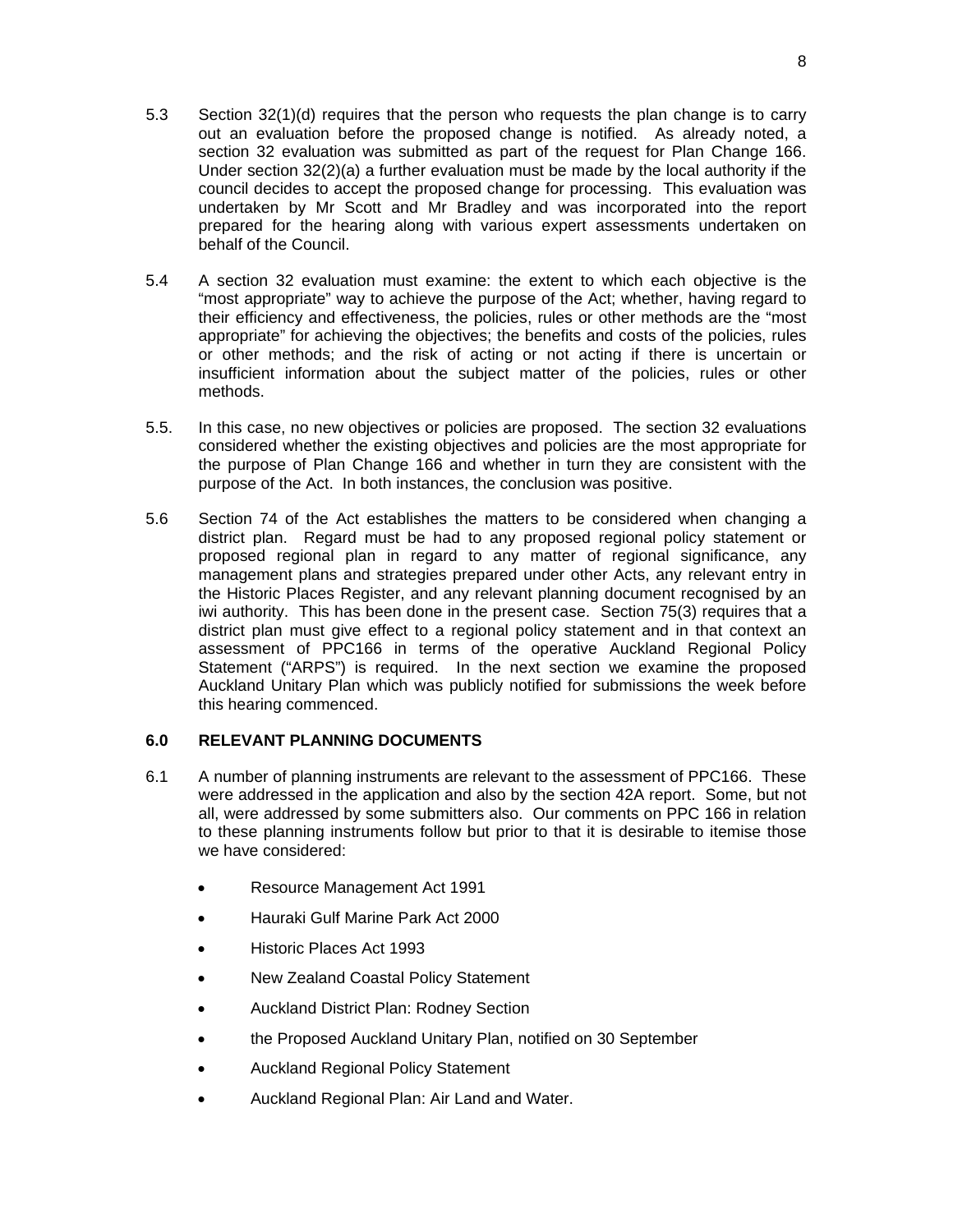6.2 We also considered the following planning instruments which were covered in the section 42A report but decided that they are not determinative of the decision we have to make for the reasons set out in the officers' report. These instruments are: the Auckland Regional Plan: Sediment Control, the Auckland Regional Growth Strategy, the Long-term Council Community Plan, the former Rodney District Council's Open Space Strategy, and the Auckland Regional Physical Activity and Sports Strategy.

#### **Resource Management Act 1991**

- 6.3 The starting point for the statutory assessment of PPC166 is the Resource Management Act 1991 ("the Act") and in particular Part 2 which contains its purpose and principles. Our decision is subject in all respects to the Part 2.provisions.
- 6.4 Section 5(1) of the Act provides that "*the purpose of this ACT is to promote the sustainable management of natural and physical resources".* Section 5(2) defines sustainable management thus:

*"In this Act sustainable management means managing the use, development, and protection of natural and physical resources in a way or at a rate, which enables people and communities to provide for their social, economic, and cultural wellbeing and for their health and safety while–* 

- *a) sustaining the potential of natural and physical resources (excluding minerals) to meet the reasonably foreseeable needs of future generations; and*
- *b) safeguarding the life-supporting capacity of air, water, soil, and ecosystems; and*
- *c) avoiding, remedying, or mitigating any adverse effects of activities on the environment".*
- 6.5 We have set out this section in full as it is fundamental to our consideration of PPC166. We note in particular that section 5 requires both management of resources for people and communities and the protection and conservation of resources. An overall balanced judgement is required over the degree to which PPC 166 will satisfy both the needs of people and the needs of the environment. It is our judgement, as we elaborated on later, that PPC166 does meet the needs of people while protecting the environment and therefore represents sustainable management of natural and physical resources as defined in section 5.
- 6.6 The principles of the Act are set out in sections 6 to 8. Section 6 requires that all persons exercising powers and functions in relation to the use of resources must recognise and provide for matters of national importance that are listed in the provision. The evidence was that a number of the matters identified in s.6 as matters of national importance are present at Te Arai. These include
	- preservation of the natural character of the coastal environment, and lakes and rivers, and outstanding natural features and landscapes, and historic heritage and the protection of them from inappropriate subdivision use and development
	- protection of areas of significant indigenous vegetation and significant habitats of indigenous fauna
	- maintenance and enhancement of public access to and along the coast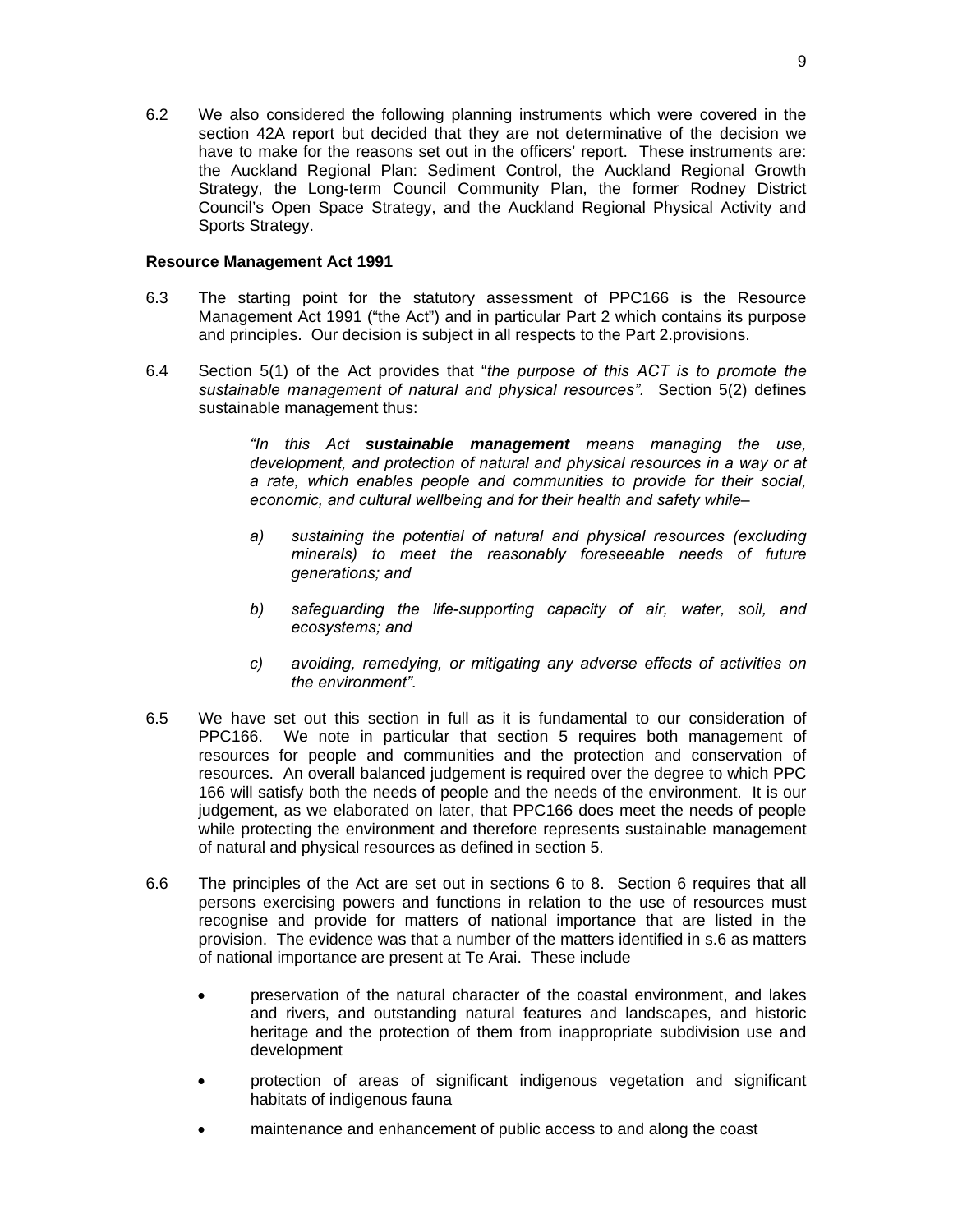- 10
- the relationship of Maori and their culture and traditions with their ancestral lands, water, sites, waahi tapu and other taonga.
- 6.7 Section 6 requires action: it is not sufficient simply to identify these matters. Consequently we focussed on the measures proposed in PPC166 in order to address the matters of national importance. We will comment in more detail later but at this stage we record that
	- the Act specifically requires the protection of habitat but not of the fauna itself;
	- it is proposed to include the coastal margin (basically the foredune), which is an Outstanding Natural Landscape, in a reserve;
	- land along the riparian margins of the Te Arai Stream is to be similarly reserved;
	- development in the area set aside for subdivision cannot be seen from the beach, although removal of pine trees - which is a permitted forestry activity will be visible;
	- the land subject to PPC166 is situated in the rohe of Te Uri o Hau and is in their ownership. Development of this land will recognise and provide for the relationship of Te Uri o Hau with their ancestral land (and will also provide for their health and wellbeing as anticipated by section 5).

These matters were addressed in the application and also in the officers' report and in evidence at the hearing.

- 6.8 Section 7 is headed "Other Matters". It requires all persons exercising powers and functions in relation to the use of resources to have particular regard to a number of matters. For Te Arai, the relevant section 7 matters are:
	- kaitiakitanga
	- the ethic of stewardship
	- the efficient use and development of resources
	- maintenance and enhancement of amenity values and the quality of the environment
	- the intrinsic values of ecosystems
	- the effects of climate change.
- 6.9 All those matters were addressed to us in evidence and/or are contained in PPC166 and the section 42A report. We are therefore satisfied that "particular regard" has been had to them. We make further comment on this later when we cover the principal issues in contention.
- 6.10 Section 8 requires that all persons exercising powers and functions in relation to the use of resources are to take the principles of the Treaty of Waitangi into account. These principles are not a definitive list. They will continue to evolve and reflect changes in circumstances over time. We received no evidence which specifically addressed Treaty of Waitangi principles but there was compelling evidence from Te Uri o Hau witnesses and others that the development proposed by PPC166 would benefit the hapu and that they were looking forward to being able to use the potential of the land as a springboard to reach their vision of self-determination and parity with the rest of New Zealand. The land in question was purchased by Te Uri o Hau as a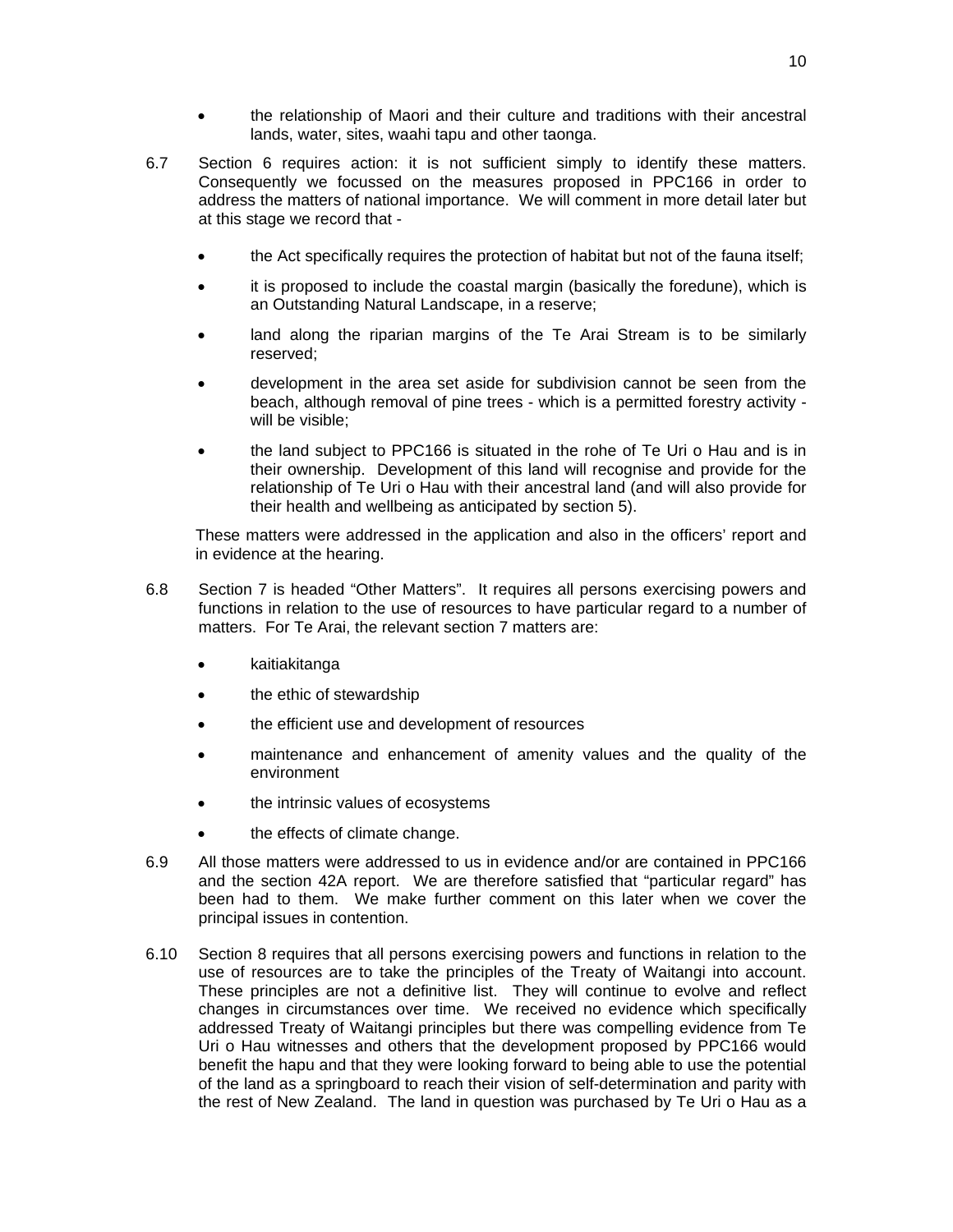part of the Treaty of Waitangi settlement negotiated with the Crown using money obtained as part of that package.

- 6.11 We were told that that purchase was made on the express understanding that the land was intended to be enhanced and commercially developed by Te Uri o Hau in order to provide for the ongoing wellbeing of Te Uri o Hau into the future. While that may be the case, it does not mean that development is an automatic consequence as Resource Management Act processes nevertheless have to be worked through.
- 6.12 No reason was provided to conclude that PPC166 does not take account of the Treaty principles. In fact the evidence of Te Uri o Hau witnesses strongly suggested that PPC166 is consistent with the outcome envisaged by the Treaty settlement.

## **National Policy Statements**

- 6.13 The officer's report identified three national policy statements ("NPS") which are potentially relevant to PPC166. These NPS are
	- Assessing and Managing Contaminants in Soil to Protect Human Health
	- Human Drinking Water Standard
	- Air Quality Standard
- 6.14 The section 42A report concluded that either the matters raised by the NPS can be more appropriately addressed at the time of subdivision, or do not apply. There was no evidence to the contrary and we accept the officers' conclusions in this respect.

## **New Zealand Coastal Policy Statement 2010 ("NZCPS")**

- 6.15 In part 6 of the application documents TACL carried out an assessment of the proposal against the New Zealand Coastal Policy Statement provisions. A number of relevant policies were identified by this analysis. These include policies relating to preservation (and rehabilitation) of natural character, subdivision and development, avoidance of adverse effects on threatened species, provision of public access and open space, biological diversity, and control of vehicles on beaches. The applicant's overall conclusion was that PPC166 gives effect to the NZCPS by preserving the natural character and indigenous biological diversity of the coastal environment through limiting the subdivision yield to that already provided for by the District Plan in a location where it is most appropriate, in exchange for the vesting of a significant new area of coastal reserve.
- 6.16 The s.42A report agreed with the applicant's conclusions, subject to a number of changes proposed by the Council's experts particularly relating to the size and configuration of reserve areas. By the end of the hearing there was agreement between the applicant and officers as to those matters.
- 6.17 Planning consultant Burnette O'Connor drew our attention to policies 13, 14, and 15 in the NZCPS. She did not go so far as to say that PPC166 is contrary to these but that we should have particular regard to whether the PPC166 does give effect to them. Marie Alpe also addressed the NZCPS in her presentation. She referred to policies 3 (which requires a precautionary approach to use and development) and 11 (which requires the avoidance of effects on at-risk or threatened indigenous species and indigenous biological diversity). She believes PPC166 is contrary to these policies.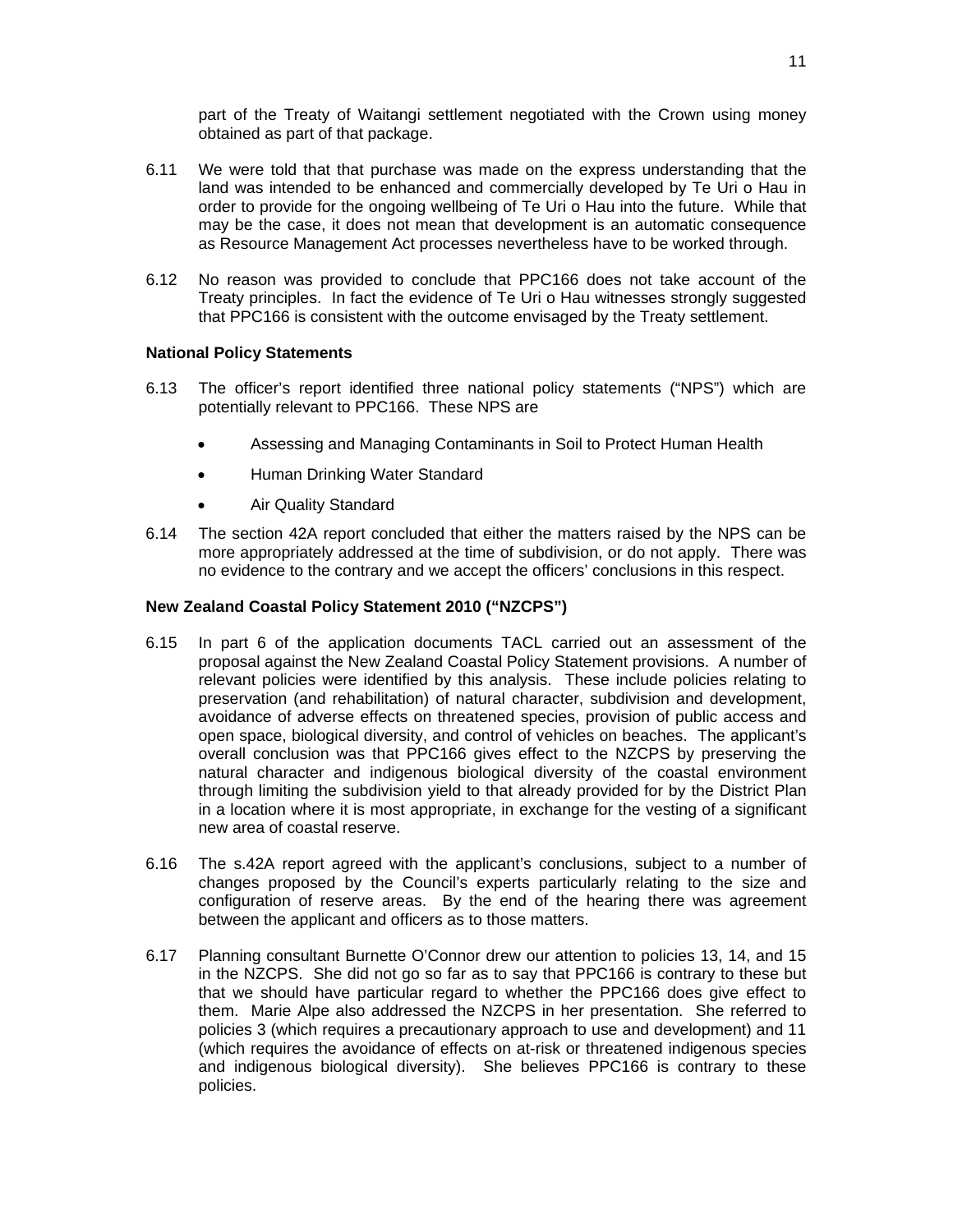6.18 Our assessment is that PPC166 gives effect to the NZCPS in a number of ways. First, a substantial (both in length and area) reserve is proposed along the coastal margin. Second, a significant reserve along the Te Arai stream is proposed to provide both access and ecological linkages. Third, a revegetation programme is proposed before residential development occurs and such development shall not be visible from the beach. Fourth, subdivision in the area covered by PPC166 must provide funding for a ranger. Fifth, a Shorebird Management Plan and a Weed and Pest Management Plan will be required before any development proceeds on the land.

## **Proposed Auckland Unitary Plan ("PAUP")**

- 6.19 The Proposed Auckland Unitary Plan was notified for submissions after the close of submissions on PPC166 and preparation of the s.42A report, but before the hearing was held. The objectives and policies in the PAUP have immediate effect while the rules do not.
- 6.20 The Council officers provided a summary of the relevant objectives and policies and we have examined these to see how they might affect our decision. In general terms the objectives are designed to address –
	- protecting historic heritage, historic character, and natural heritage
	- sustainably managing our natural resources
	- sustainably managing our coastal environment
	- sustainably managing our rural environment
	- responding to climate change.
- 6.21 After considering the matters summarised, we have concluded for the purpose of the PAUP that
	- the scale of subdivision proposed is appropriate to the environment in which it is located
	- the proposed development will significantly enhance the ability of mana whenua to pursue their social and cultural objectives
	- the land has very little productive potential
	- the proposed development will be an efficient use of the land
	- public access to the coast will not be affected and access to the coastal environment (i.e. behind the coastline itself) will be enhanced
	- the remote coastal landscape character of the land will not be affected
	- significant habitats of indigenous plants and animals will be protected and enhanced
	- the protection of threatened shore birds will be assisted by the measures proposed by PCC166, and those measures will complement the existing, mainly volunteer, efforts
	- the subdivided lots will not require urban services and will not impose a burden on rural services such as roads
	- there is no scope to apply transferable development rights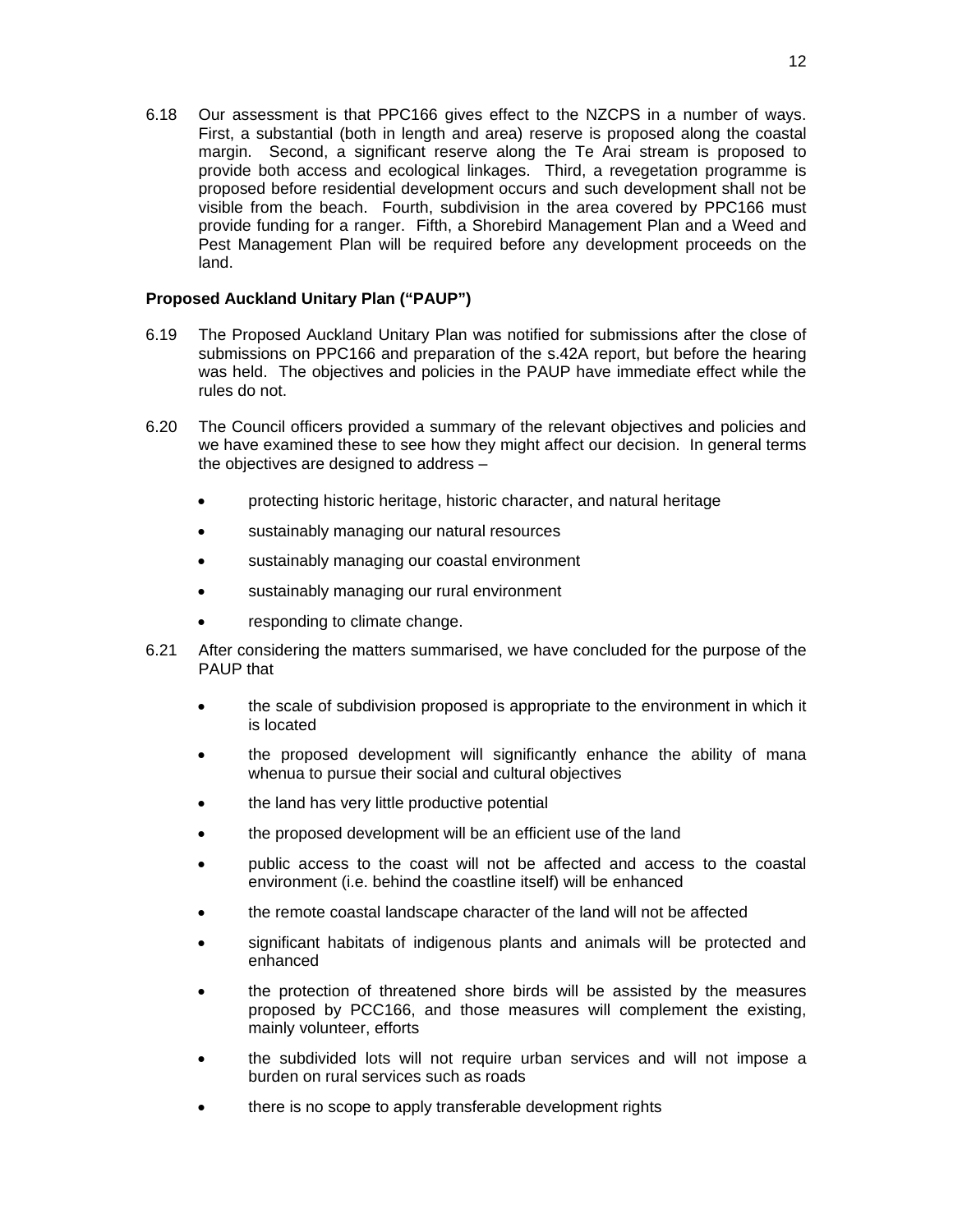- there is no risk arising from climate change/sea level.
- 6.22 Section 5 of the PAUP addresses issues of significance to mana whenua. PPC166 is entirely consistent with these provisions. The prime reason for the applicant proposing PPC166, as the latest in a line of applications for use of the land, is because of the desire of Te Uri o Hau, as the legal owners and also mana whenua, to be in a position to realise some reasonable financial return from their purchase of the land at Te Arai.
- 6.23 We were told about, and appreciate, the difficulties faced by Te Uri o Hau over many years relating to the future of this land. We understand that the mana and wellbeing of present and future members of Te Uri o Hau depends on a decision that will enable them to generate income for projects which will benefit their people in the long term and thereby support the social and cultural needs of Te Uri o Hau.
- 6.24 The PAUP contains a specific Te Arai North Precinct. Its objectives include the desire to maintain and enhance existing landscape, ecological, heritage, biodiversity values and riparian margins. The provisions include reference to development opportunities on the Te Uri o Hau land.
- 6.25 Having considered the relevant provisions of the PAUP we consider that PPC166 is consistent with and gives support to it.

## **Hauraki Gulf Maritime Park Act 2000 ("HGMPA")**

6.26 We sought confirmation that the Hauraki Gulf Marine Park Act 1991 includes the land subject to PPC166. This confirmation was provided by Mr Vari and Mr Scott. TACL referred to the HGMPA in its evidence and concluded that PPC166 will give effect to it. This was confirmed in the section 42A report and there was no other evidence to the contrary.

## **Auckland Regional Policy Statement**

- 6.27 The Auckland Regional Policy Statement ("ARPS") is relevant to consideration of PPC166. Chapter 2 in particular contains overarching strategic objectives and policies for managing regional growth. The Plan Change application, the section 42A report and a number of submissions as well as evidence presented at the hearing addressed the relationship of ARPS and proposed PPC166.
- 6.28 The two most significant ARPS policies relating to PPC166 are those dealing with urban development, and access to heritage resources including those having amenity and recreation value.
- 6.29 We consider that the weight of the evidence is that the development envisaged by the Plan Change for Te Arai is not "urban". In general terms we note the amount of development proposed by PPC166 is similar to that presently anticipated by the District Plan by way of a discretionary or restricted discretionary activity application. The main difference between the existing District Plan provisions and PPC166 is that the Plan Change provides for an integrated and comprehensive development which includes provision of reserves and management proposals which in turn will ensure the removal of weeds and pests and thereby assist the survival of threatened shorebirds.
- 6.30 This leads to consideration of the second ARPS policy relating to heritage resources (chapter 6). The natural heritage of Auckland includes: indigenous flora and fauna, terrestrial, marine and freshwater ecosystems and habitats, landforms, geological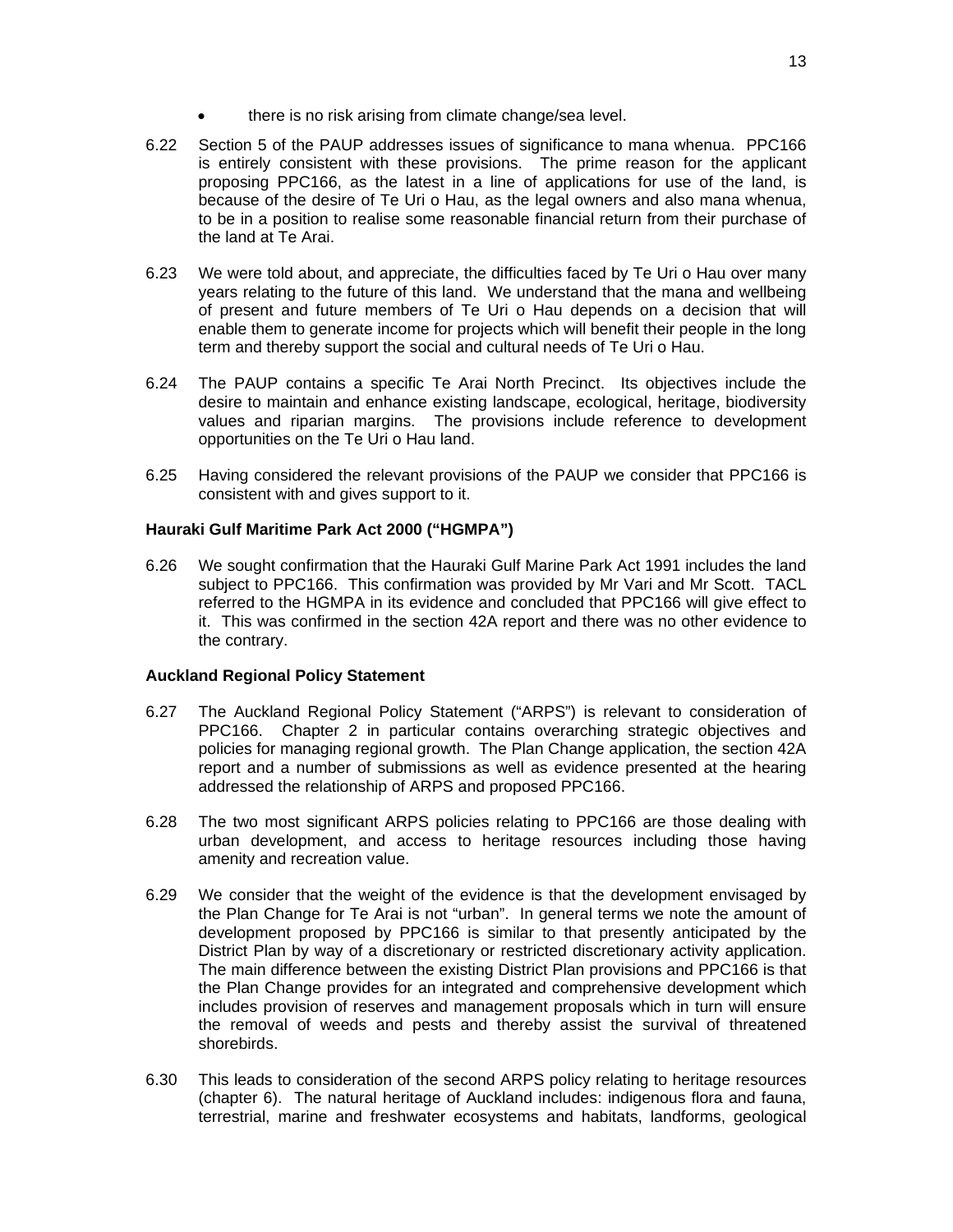features, soils and the natural character of the coastline. The proposals contained in PPC166 for creating a coastal reserve and a riparian reserve, together with a planting plan, a weed and pest management plan, and a shorebird management plan will contribute in a major way to the achievement of this policy.

6.31 The section 42A report concluded that PPC166 is consistent with the ARPS and we agree with that.

#### **Auckland District Plan: Rodney Section – Objectives and Policies**

- 6.32 PPC166 does not propose any change to the existing objectives and policies in the operative District Plan. For that reason the s.32 analysis carried out for the application was not required to address whether "*each objective is the most appropriate way to achieve the purpose of this Act"* (s.32(3)(a)). However the section 42A report did contain an exhaustive analysis of the relevant District Plan objectives and policies as did Mr Hall's material for the applicant.
- 6.33 The conclusions in the Council's report are that PPC166 is broadly consistent with the objectives and policies. The report states

"*The proposed provisions seek a scale and intensity of development which is broadly consistent with the current SEP provisions that apply to the site. The provisions sought also grant the Council a wide discretion to consider the matters listed in the above objectives and policies including matters associated with natural and rural character, biodiversity, special rural character, amenity values and cumulative effects. The Council would also retain the overall discretion to grant or decline any subdivision proposal (including the offer of a public reserve) enabled by the proposed scheduled activity after consideration of the above objectives and policies".*

6.34 We heard no evidence to the effect that PPC166 is inconsistent with the objectives and policies in the District Plan. We therefore conclude that while PPC166 has proposed new rules to provide for a new site-specific subdivision regime at Te Arai this does not conflict with the existing objectives and policies.

#### **7.0 NOTIFICATION AND SUBMISSIONS ON THE PLAN CHANGE**

- 7.1 The proposed Plan Change was notified on 3 November 2011 with the primary submission period closing on 19 December 2011. The further submissions period opened on 3 April 2012 and closed on 19 April 2012. Five further submissions were lodged with the Council. While the agenda prepared for the hearing had listed 8 parties as having lodged further submissions, three of those were actually primary rather than "further" submissions. The section 42A report had recorded on page 6 that 2,263 further submissions had been received. This is an error.
- 7.2 The total number of submissions lodged with the Council was 2,255 of which 583 were in support, 1670 were opposed to the Change, and two were neutral. They were contained in nine volumes. The Commissioners resolved to strike out the submission of W Woods on the grounds that it contained rude and offensive language.
- 7.3 We pointed out during the hearing that the number of submissions that happen to be lodged on any resource management matter does not determine the outcome. As has been stated many times, including in Environment Court decisions, the Resource Management Act is not a numbers game. If it were otherwise, one well-considered and reasoned submission could not be expected to defeat a proposal.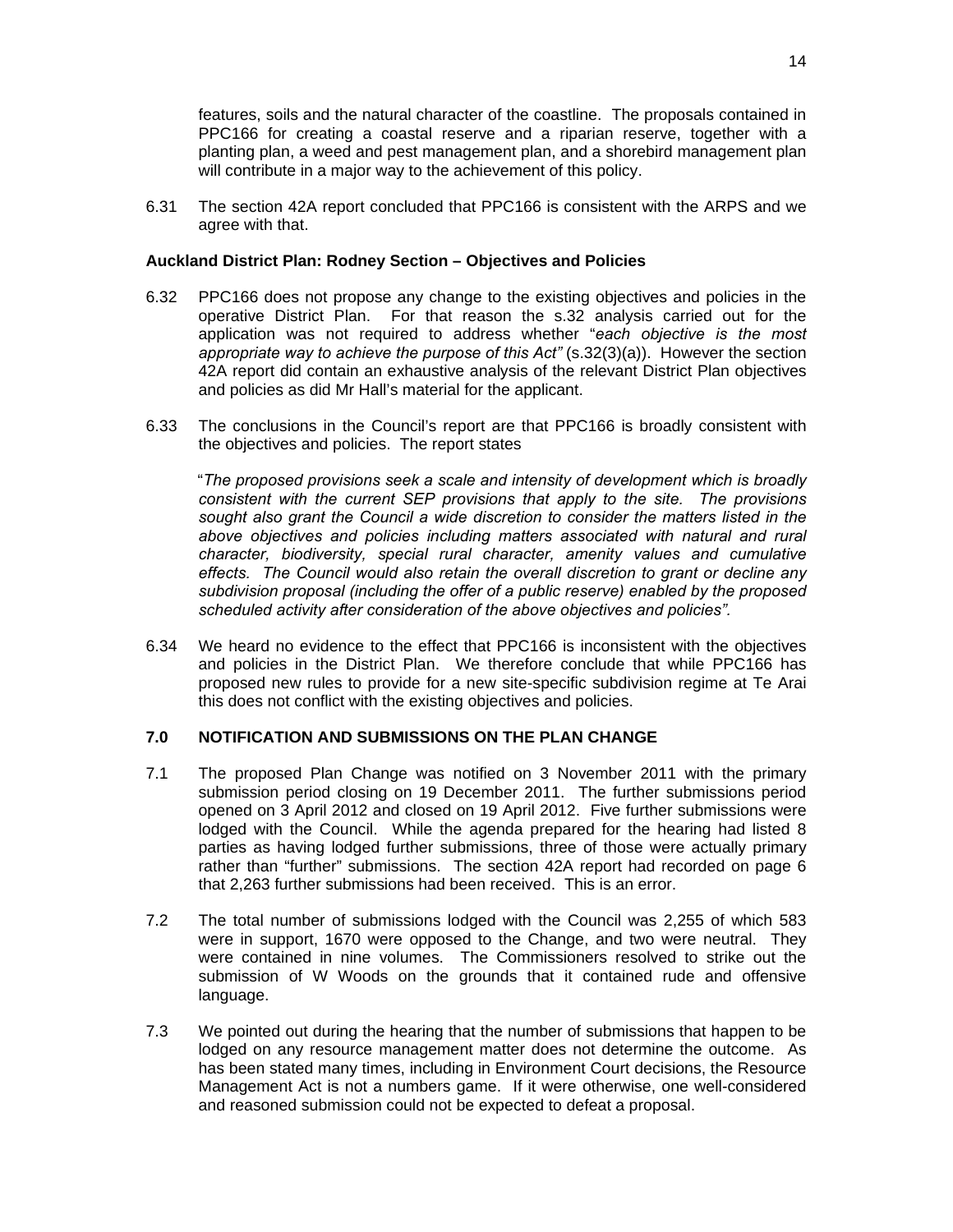- 7.4 When we raised the number of submissions which had been lodged with Ms Wild, she informed us that most of the opposing submissions had been generated from two websites with the intention being to persuade the Ministry for the Environment to fund those opposed to the plan change proposal in the event that there are any appeals later. In the reply to the evidence, Mr Holm characterised these as "virtual submissions". A noticeable number of the submissions had failed to state any reasons for the decision being requested by individual submitters. Many submission forms had also been filled out by visitors and overseas tourists when attending a local market. The submissions in support were mostly pro forma, having been lodged by Te Uri o Hau beneficiaries from throughout the country.
- 7.5 The informality of many of the opposing submissions has caused difficulties for the Council as many also had incomplete and/or dated address details. It also transpired that a number of addresses included on the master index that was prepared as submissions arrived contained errors and these were not corrected before the index was forwarded to the Council's Hearings team to facilitate that team's preparation of the hearing agenda.
- 7.6 The main topics emerging from the submissions were: public access to the coast, provision of public reserves, effects on water quality, protection of ecological values, economic development, effects on recreational values, protection of remote and natural character values, effects on archaeological sites, and effects on the local road network including on the road surfaces. Despite the volume of submissions lodged with the Council, the issues for the hearing fell within a relatively narrow range: the potential effects on endangered birds at Te Arai, the prospect of development on the unspoiled Te Arai coastline and its effects on public access to and within the area, some infrastructure queries, and the benefits to be realised from future development for beneficiaries of Te Uri o Hau.
- 7.7 Deeper consideration of a range of issues was paid by the submissions lodged by parties such as the Department of Conservation, the Conservation Board, the Royal Forest & Bird Society of NZ and the Environmental Defence Society. As previously mentioned, the detailed submission lodged on behalf of TACL itself sought amendments to the content of the Change as it had been notified.

## **8.0 PRINCIPAL ISSUES IN CONTENTION AND ASSOCIATED FINDINGS**

8.1 The range of issues traversed at the hearing was narrower. The focus for debate was on protection of endangered species and technical questions relating to other matters were raised by the Commissioners. We also heard detailed evidence of the history and aspirations of Te Uri o Hau and we discuss this first. That discussion is followed by our findings on the issues that were actively raised during the course of the hearing.

## *Cultural effects*

8.2 The section 42A report provides a useful summary of cultural effects. It records that Te Uri o Hau is a Northland hapu who have strong historical and genealogical connections with Te Arai. Their kaitiaki responsibility was recognised by the Te Uri o Hau Settlement Act 2002. The Te Uri o Hau Settlement Trust is the legal entity established to receive and manage the settlement package negotiated with the Crown following a Waitangi Tribunal inquiry into historical grievances. Te Uri o Hau purchased the Te Arai land from the Crown with money that formed part of the settlement package. The land was intended to be improved and developed by Te Uri o Hau in order to provide for the ongoing social and economic well-being of the hapu.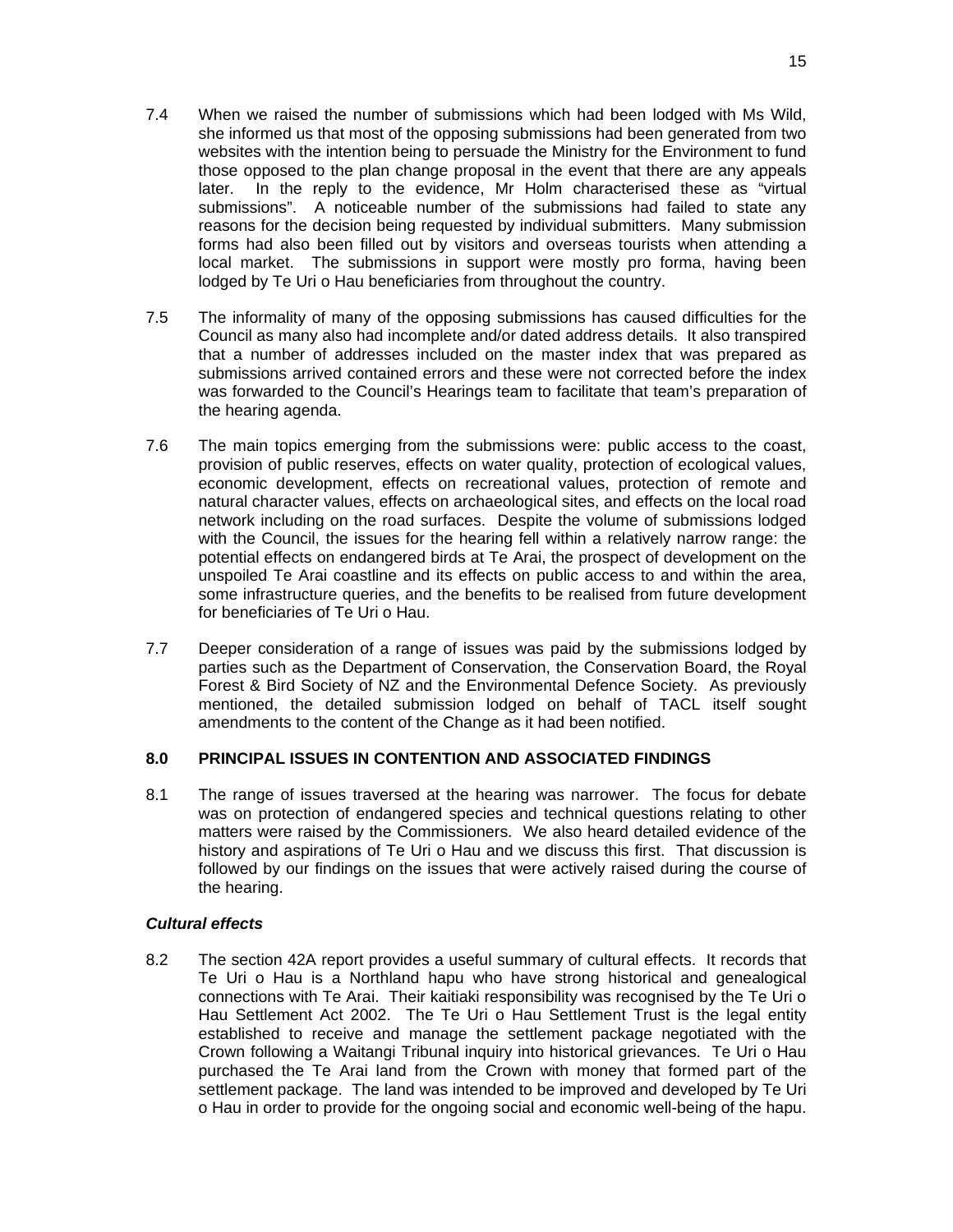Te Uri o Hau has partnered with New Zealand Lands Trust for the development of Te Arai and together these parties are the applicant, Te Arai Coastal Lands Ltd (TACL).

- 8.3 The Plan Change is intended to provide a development outcome which will give a return to Te Uri o Hau, and enable the hapu to provide for the economic, social and cultural wellbeing of its people. As a development partner with kaitiaki (responsibility) over the site, Te Uri o Hau will ensure that development is appropriate with respect to Maori cultural values.
- 8.4 Evidence was presented on behalf of Te Uri o Hau by three witnesses. Ms Deborah Harding, the acting Chief Executive Officer of the Te Uri o Hau Settlement Trust, described the Trust, the iwi's aspirations, and the benefits that the proposed plan change would have for the hapu and the wider community. She emphasised that their intentions for the property had been signalled to both local authorities<sup>1</sup> and government departments before and after the Treaty settlement. Without development of the land proceeding, the Trust's stance is that Te Uri o Hau will then be denied the benefits intended by the Treaty settlement.
- 8.5 Ms Harding told us that the pine forest previously located on the land behind the Te Ari foreshore did not provide a sufficient economic basis for providing for its beneficiaries in accordance with the Trust's vision and responsibilities. She stressed the importance of the PPC166 is that it will provide the means to unlock the benefits flowing from the proposed development while enabling Te Uri o Hau to carry out its kaitiaki role; being a role which encompasses the whole Te Arai area, extending to the beach environments and shore birds in particular. Te Uri o Hau are determined to have an ongoing kaitiaki role with management of the reserve after vesting through conducting the shore bird management/monitoring initiatives and other activities.
- 8.6 Mr Russell Kemp is a trustee of the Te Uri o Hau Settlement Trust, a director of Te Ari Coastal Lands Limited and also of Renaissance Group Limited. He gave evidence of the Treaty settlement, its relevance to the land at Te Arai, and the challenges Te Uri o Hau have faced in attempting to provide for development of their Te Arai land. The Te Uri o Hau Deed of Settlement was finalised on 13 December 2000 and the goal for Te Uri o Hau was to secure assets and finance that could serve to improve the wellbeing of its beneficiaries so that they could be on an equal footing with other New Zealanders. The expectation was that Te Arai could support a commercial development and he said that was the basis on which the land had been purchased from the Crown. It has now been 10 years since the land purchase and as a direct consequence of the development hurdles faced since then, Te Arai is now a cost burden for the hapu.
- 8.7 Mr Kemp told us Te Uri o Hau have occupied this area since Mãori first settled in New Zealand. The Treaty claims process ensured that their relationship with this area was formally recognised. Their desire is to use their land in Te Uri o Hau's rohe for the benefit of their people, as happened for centuries (albeit in a different manner).
- 8.8 Mr Mikaera Miru, the Kaiarahi of the Matauranga Maori Education Transformation Project for the environmental arm of Te Uri o Hau, provided a cultural assessment of PPC 166. His evidence included a summary overview of the Te Uri o Hau's rohe and whakapapa and, in particular, he gave an overview of the Te Arai sites of cultural significance. His view was that PPC166 and the resulting development would produce the following positive cultural impacts:

<sup>1</sup> <sup>1</sup> Rodney District Council and the Auckland Regional Council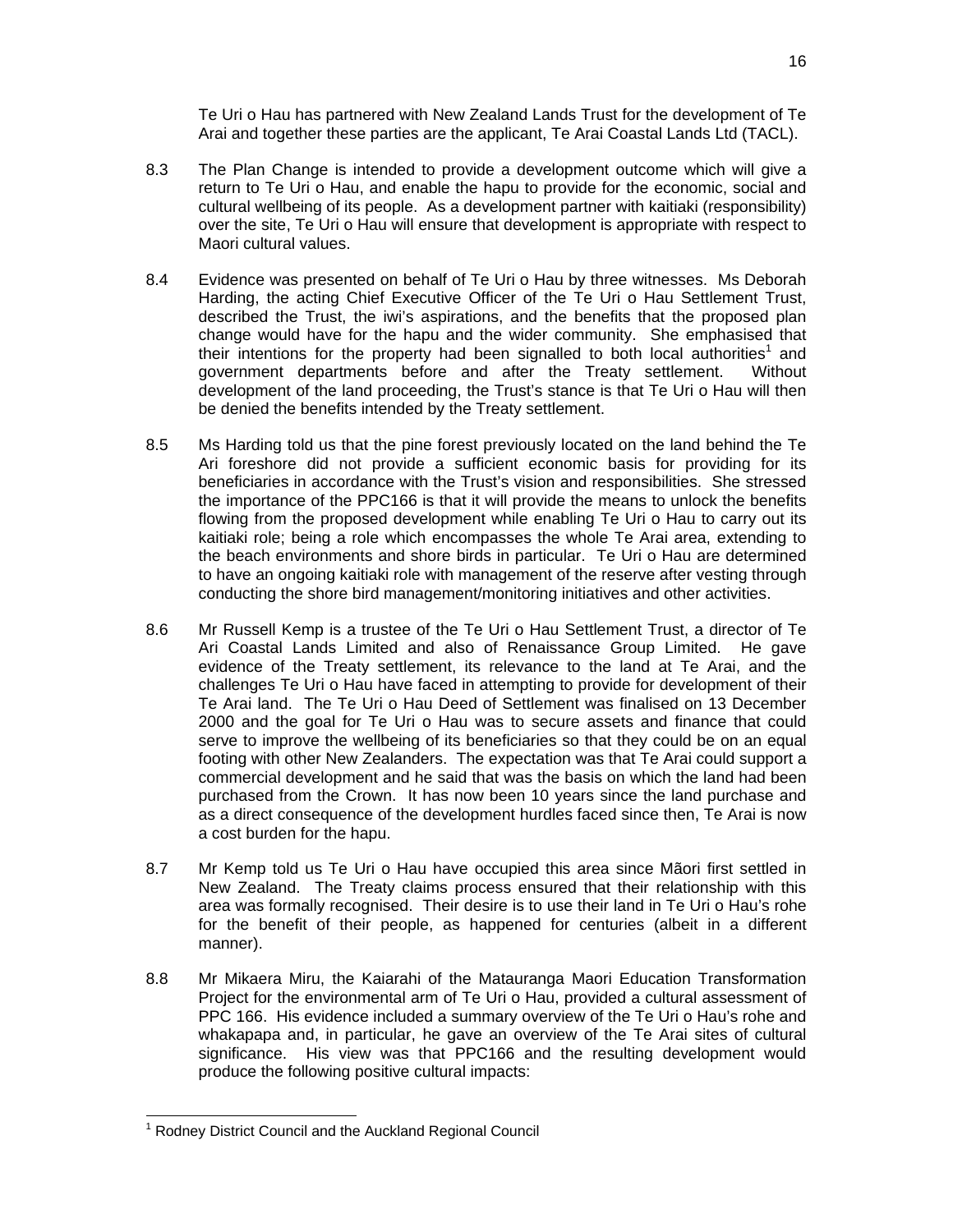- i) Ongoing protection and recognition of cultural footprints
- ii) Recognition of kaitiakitanga, especially in terms of the proposal for comanagement of the proposed reserve area, and
- iii) Enabling kaitiaki nga manu protection and enhancement of bird habitats and to assist with ensuring their survival.
- 8.9 Mr Miru also identified that there could potentially be negative cultural impacts on:
	- i) The four known midden sites and the midden/terrace/firescoop site;
	- ii) Potential archaeological finds which may be discovered when works are conducted on the site in the future; and
	- iii) The cultural significance of Te Arai Point.
- 8.10 He recommended a series of measures to address the potential cultural impacts which have been advanced through the proposed Change. He was satisfied that any negative cultural impacts could be avoided or mitigated through the location of the development to avoid the midden sites and Te Arai point; implementing measures to recognise and protect the middens; the presence of kaitiaki onsite during earthworks; and compliance with a cultural monitoring protocol.
- 8.11 Submitters also referred to Te Uri o Hau's position. Dr David Griffiths' written submission on the Change stated that developing around the beach would be "gravely at odds with the stated claims the tribe have to a stewardship relationship with its ancestral land". His submission stated that as a matter of law Maori interests cannot operate as an absolute veto over land development in modern New Zealand, and the corollary of this legal fact is "that asserted Maori interests cannot be used as a knockdown argument to force land development to go ahead".
- 8.12 On the other hand, the submission lodged by the late Owen McShane included the following statement:

*"It seems to me that proposed outcome of those opposing the Proposed Plan Change is to deny Te Uri o Hau of that reasonable use on the grounds that the area of land has greater value to the people of Auckland as a park for conservation purposes. ... Therefore I am concerned that the Te Uri o Hau will be deprived of their reasonable rights and therefore can only support those opposing reasonable use if compensation payable is pre-negotiated so that all parties are aware of what costs and benefits they will incur and who will pay the compensation costs".* 

- 8.13 The Resource Management Act does not provide for a compensation regime.
- 8.14 Ms Marie Alpe appeared at the hearing and said she appreciated that her position was odds with that of Te Uri o Hau. She said she was genuinely sorry that Te Uri o Hau would be in a position where a new grievance could be created because their ability to derive sufficient economic benefit would be restricted if the proposed Plan Change proposal did not proceed. She hoped that alternatives could be found. This sentiment was repeated by a number of submitters in opposition. For instance, Ms Christine Wild suggested a mechanism to resolve the situation could be for subdivision rights to be transferred to another area or the current SEP provisions could be utilised.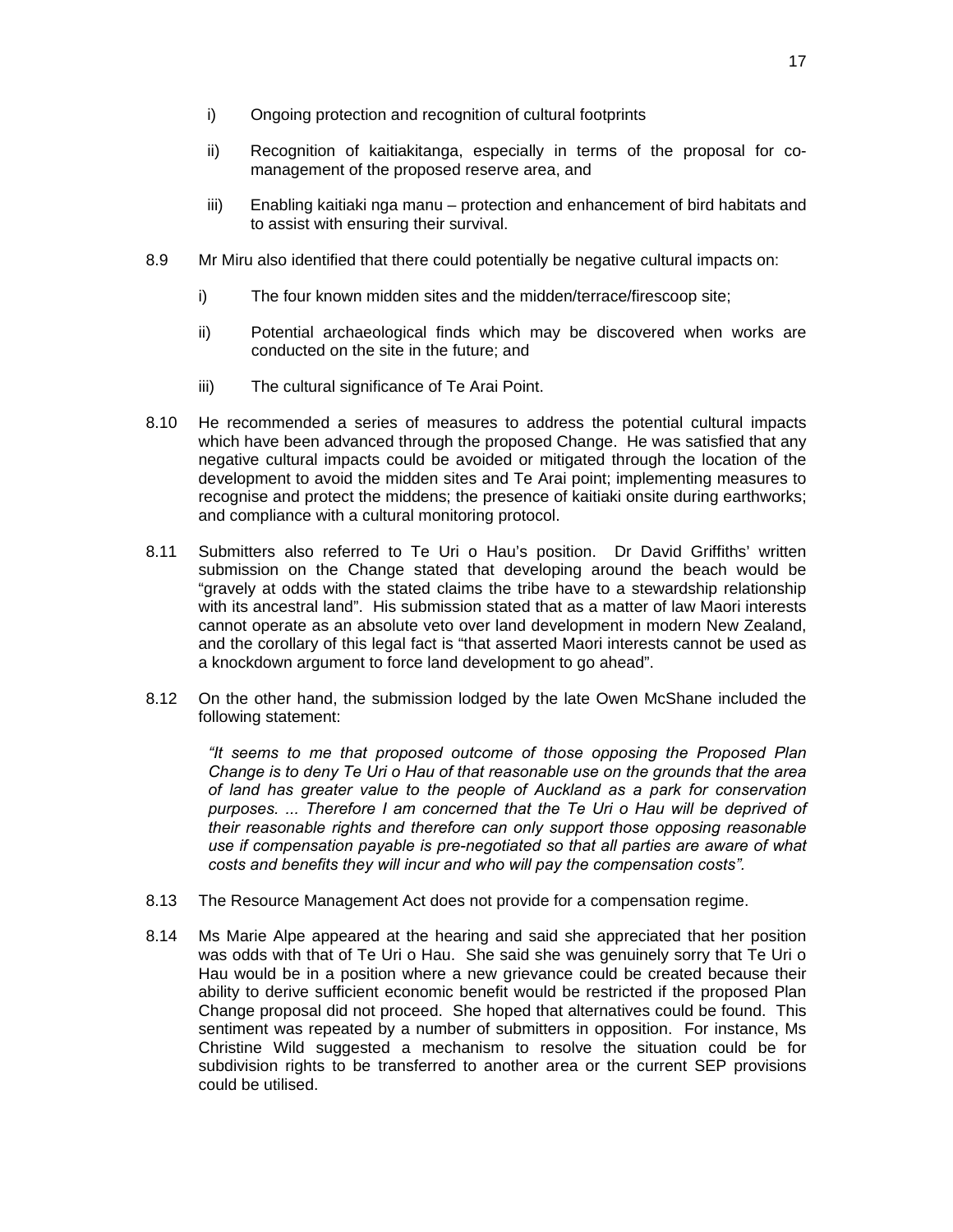- 8.15 It was evident to us that, while there was some appreciation of Te Uri o Hau's economic position, there was a very poor understanding of the mana whenua relationship of Te Uri o Hau with Te Arai and their need to able to exercise a kaitiaki role, while achieving an economic return at the same time - albeit a greatly reduced one from the original expectation. The transfer of subdivision rights advanced as a possible solution would require third party input and we cannot place requirements on a third party; furthermore there is no certainty that any such transfer would necessarily occur in Te Uri o Hau's rohe.
- 8.16 The recently notified PAUP includes a series of objectives which address tangata whenua under the following headings:
	- Recognition of Te Tiriti o Waitangi partnerships and participation;
	- Recognising mana whenua values through integrating *mātauranga* and *tikanga* in the sustainable management of Auckland's natural and physical environment.
- 8.17 We agree with the closing legal submission on behalf of TACL that the proposed Unitary Plan:
	- (a) Strengthens the recognition to be given to Maori aspirations to develop commercial redress land subject to relevant environmental considerations and processes;
	- (b) Retains the existing provisions for subdivision i.e. through SEP or creation of reserve;
	- (c) Provides a new precinct for Te Arai which recognises that the special characteristics, opportunities and constraints of Te Arai require a customised approach.
- 8.18 After considering all of the representations put to us we have concluded that PPC166 has been tailored so that it will:
	- Create a significant reserve area, especially at Te Arai Point;
	- Allow Te Uri o Hau to express mana whenua in its own rohe;
	- Result in a scaled back development that should nevertheless afford the opportunity for economic redress for Te Uri o Hau as well as an ongoing involvement; and
	- provide for an active and ongoing kaitiaki role.
- 8.19 As modified following notification and subsequently, the proposal now meets many of the concerns expressed by submitters in opposition, especially the prime concerns of protecting the coastal margin and the southern Te Arai point area, and the protection of shorebirds. We agree with Mr Miru and the section 42A report that the proposed measures will be generally positive in terms of cultural effects.
- 8.20 During the course of the hearing it was revealed that Te Uri o Hau has prepared a Hapu Environment Management Plan entitled "*Te Uri o Hau Kaitiaki o Te Taiao – Hapu Environmental Management Plan".* This plan was lodged with the Auckland Council earlier this year, with its receipt having been formally acknowledged by the Council's Auckland Plan Committee on 13 August 2013.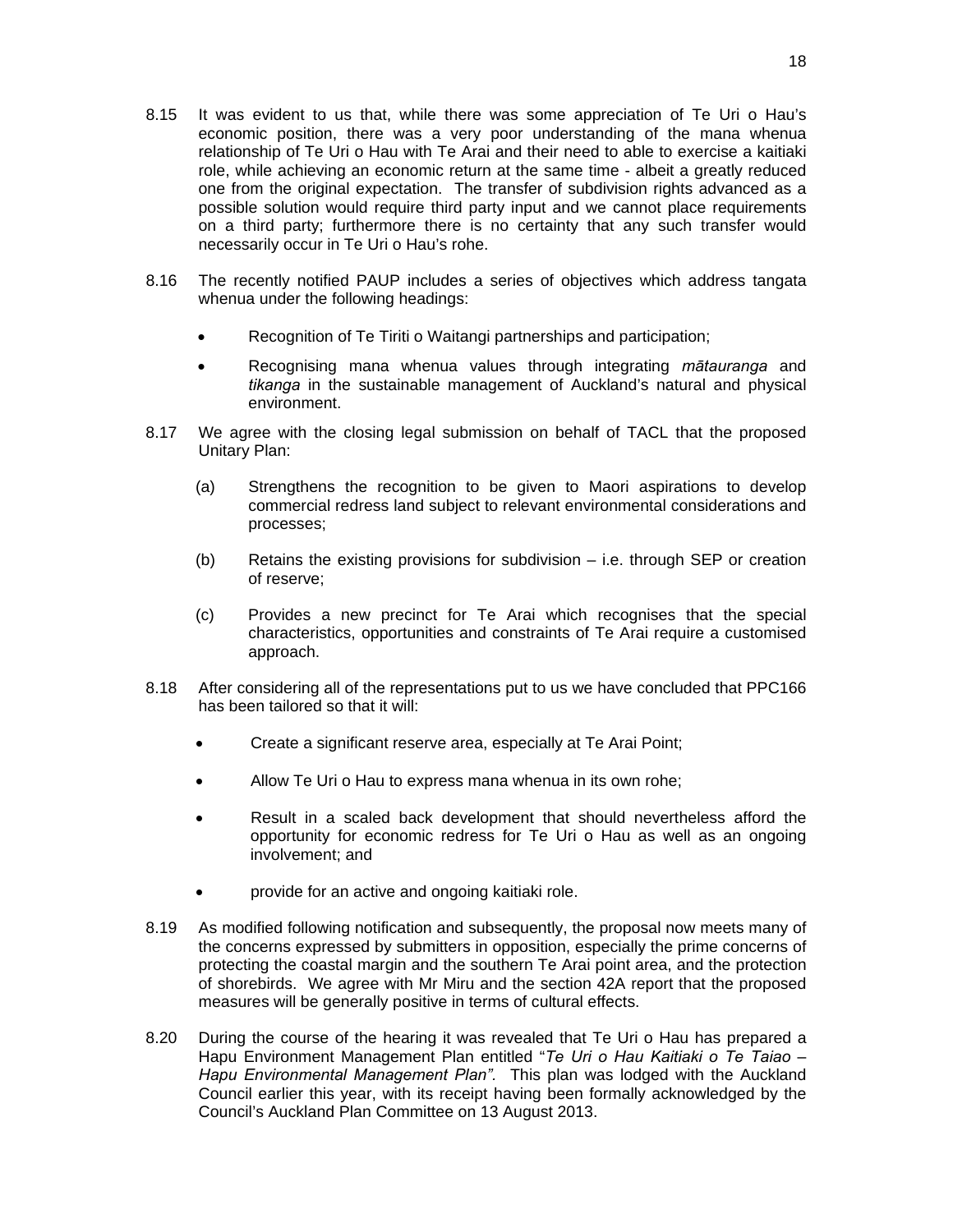- 8.21 The closing submissions noted that when changing a district plan a consent authority must take account of any relevant planning document recognised by an iwi authority and lodged with the relevant council to the extent its content has a bearing on the resource management issues for the district. The Te Uri o Hau Settlement Trust is the mandated representative body for this hapu. However, it is not an "iwi authority" in the sense intended by the Act. On behalf of TACL Mr Holm submitted that given the terminology used in the relevant sections of the Act, caution is warranted in terms of the Commissioners being bound to take the hapu environmental management plan into account, but nevertheless it is highly relevant material to weigh alongside all the relevant evidence presented. We have treated it that basis.
- 8.22 Policy 44 of the Hapu Environmental Management Plan specifically addresses the proposed development at Te Arai, including this stated objective which closely mirrors section 5 of the Act:

*"Development of Te Uri o Hau commercial redress properties at a rate and in a manner that is economically and environmental sustainable for future generations".* 

- 8.23 After considering the content of the Hapu Environment Management Plan, Mr Hall's opinion was that the policies, objectives and methods it contains are consistent with and support the Plan Change. No contrary view was advanced.
- 8.24 In reaching our conclusion on this aspect we have taken into account the specific provisions relating to tãngata whenua under Part 2 of the Act, namely sections 6(e), 7(a) and 8 matters (outlined earlier). We accept, and acknowledge, that Te Arai is in Te Uri o Hau's rohe, that there is a long and uninterrupted history of association, and that the hapu need to actively exercise their rights of mana whenua. We recognise the frustration that Te Uri o Hau has faced as successively, over a period of many years, they have attempted to tailor various proposals to meet both planning requirements and the concerns of objectors. What submitters did not appear to recognise, or perhaps avoided acknowledging, is the unique Mãori view of the world, their relationship with their land, and the relationship of their culture and traditions with all natural and physical resources with its basis in whakapapa; coupled with their concern over the mauri of this area and their ongoing kaitiaki role in it.
- 8.25 We have concluded that PPC166 will foster Te Uri o Hau's aspirations and, for reasons set out elsewhere, that the development PPC166 envisages will be undertaken in a sensitive manner with due regard for the cultural and natural qualities of this area with valuable input from those who have centuries of association with this land.
- 8.26 However, the fact that Te Uri o Hau may aspire to benefit financially from any subsequent development of this land is not relevant to our decision – any land developer hopes to do that, irrespective of who they may happen to be. Whether any profit will be realised from a project, or how a particular proposal might be financed, are not resource management considerations. It would therefore be incorrect to suggest that our overall conclusion that PPC166 should proceed has been based on that particular aspiration of Te Uri o Hau has been based on a '.. *knockdown argument to force land development to go ahead'*.
- 8.27 We turn now to the issues directly concerned with the effects on the environment of this plan change proposal and whether it represents an opportunity for the sustainable management of the natural and physical resources of Te Arai.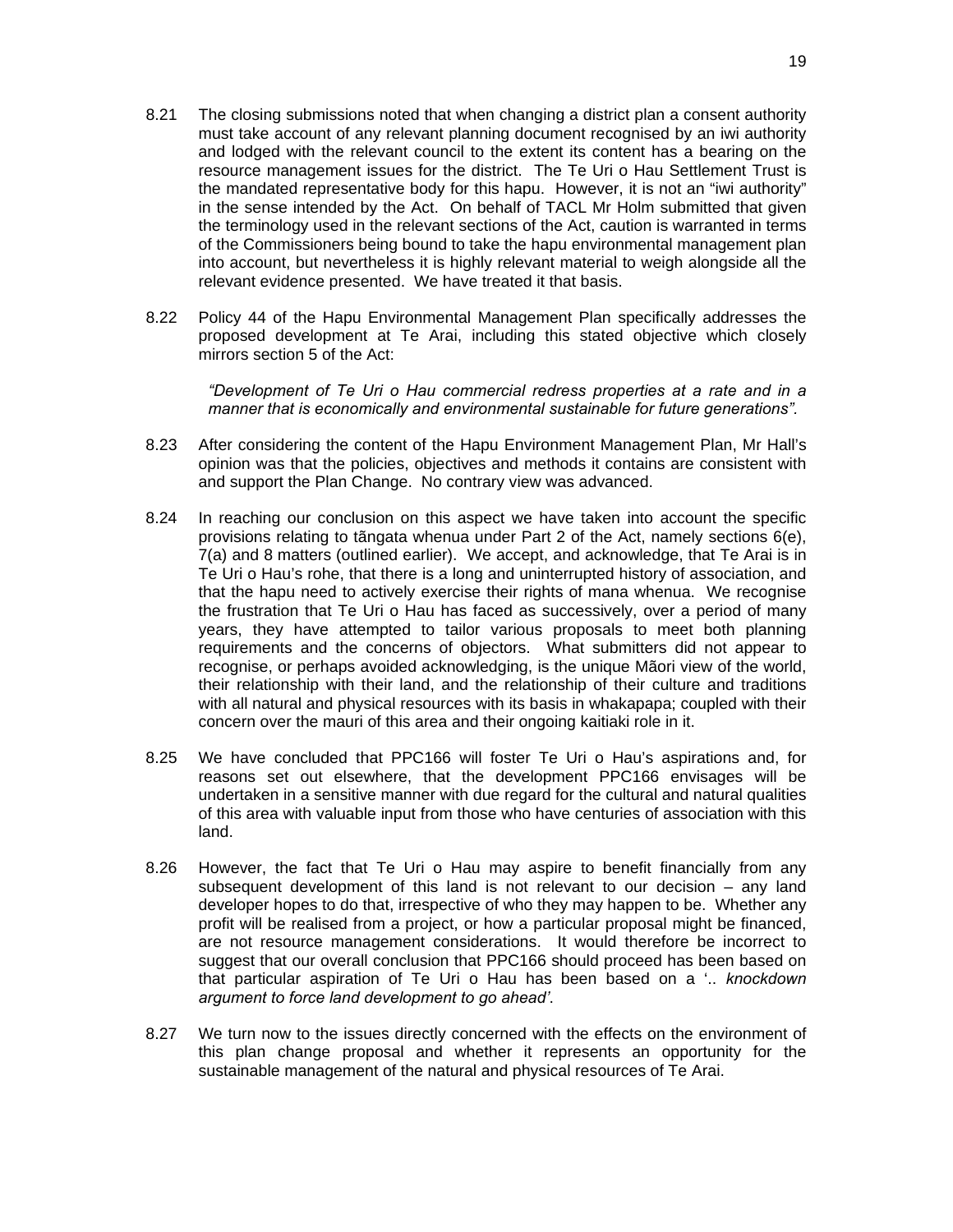#### *Outstanding Natural Landscape ("ONL")*

- 8.28 Ms de Lambert confirmed that an ONL applies to the coastal foreshore of the site and had been identified, initially, in a 1984 Regional Landscape Assessment and confirmed in the 2006 Auckland Regional Landscape Review resulting in its inclusion in Change 8 to the Auckland Regional Policy Statement. She explained that the "*broadly delineated 'desktop' ONL line on the ARC maps*" has subsequently been more specifically defined on the site through detailed field observations of the line of change between production forest and foredune vegetation cover.
- 8.29 The ONL line is shown on a number of plans provided to us. In the area south of the golf course it is close to, or seaward of, the 200m minimum setback line of the Shoreline Yard, except in the vicinity of the Te Arai Stream mouth. Here it continues across the 200m setback line for a short distance on the northern side of the stream but across a larger area to the south of the stream. The whole of the ONL to the south of the golf course is contained in the proposed reserve in the final iteration of the proposed PPC 166 plan.
- 8.30 In contrast, the ONL in the golf course area is almost entirely on the landward side of the proposed reserve boundary, although it is entirely within the 200m setback. As vegetation removal along the coastal edge of the golf course has already occurred, it was impossible for the Commissioners to determine what vegetation has been removed from the area between the ONL line and the proposed reserve boundary. We do note, however, that a significant portion of this 'gap' is proposed to be planted as part of the 24ha of Significant Enhancement Planting required as part of the golf course project, as shown on Mr Hall's Annexure 1.
- 8.31 No evidence was provided by submitters to contradict Ms Lambert's findings in relation to the ONL. We find that in adopting the revised PPC provisions offered at the close of the hearing, the ONL will be protected during future development work. Although vegetation clearance appears to have already occurred on northern parts of the ONL, this has been allowed either by the golf course consent or as a permitted forestry activity. We note that further enhancement of the ONL area will be undertaken as part of the reserve revegetation proposed under PPC 166 and it is conceivable that were the ONL to be re-identified at some point in the future, once native species have been established across the reserve, it may extend further inland in some places than it does at present.

#### *Natural character*

- 8.32 Natural character is a relevant consideration not only because it was raised numerous times in submissions opposed to the Plan Change but also because preservation of the natural character of the coastal environment is required by section 6 (a) of the Act. Protection of outstanding natural landscapes from inappropriate subdivision, use and development is a requirement of section 6 (b).
- 8.33 Ms de Lambert explained that the proposed vesting of the full length of the site's coastal frontage, including almost all of the Outstanding Natural Landscape, as reserve through PPC 166 is a significant mechanism for recognising and preserving the natural character of the coastal environment.
- 8.34 Having been planted in production pine forest in the 1960s to stabilise the natural dune system, the site is clearly a modified natural environment. Enhancement of the natural character of the coastal environment is facilitated through PPC166 by retention of the sand dune landform in the coastal reserve; identification of defined development areas where residential development can occur; and the replacement of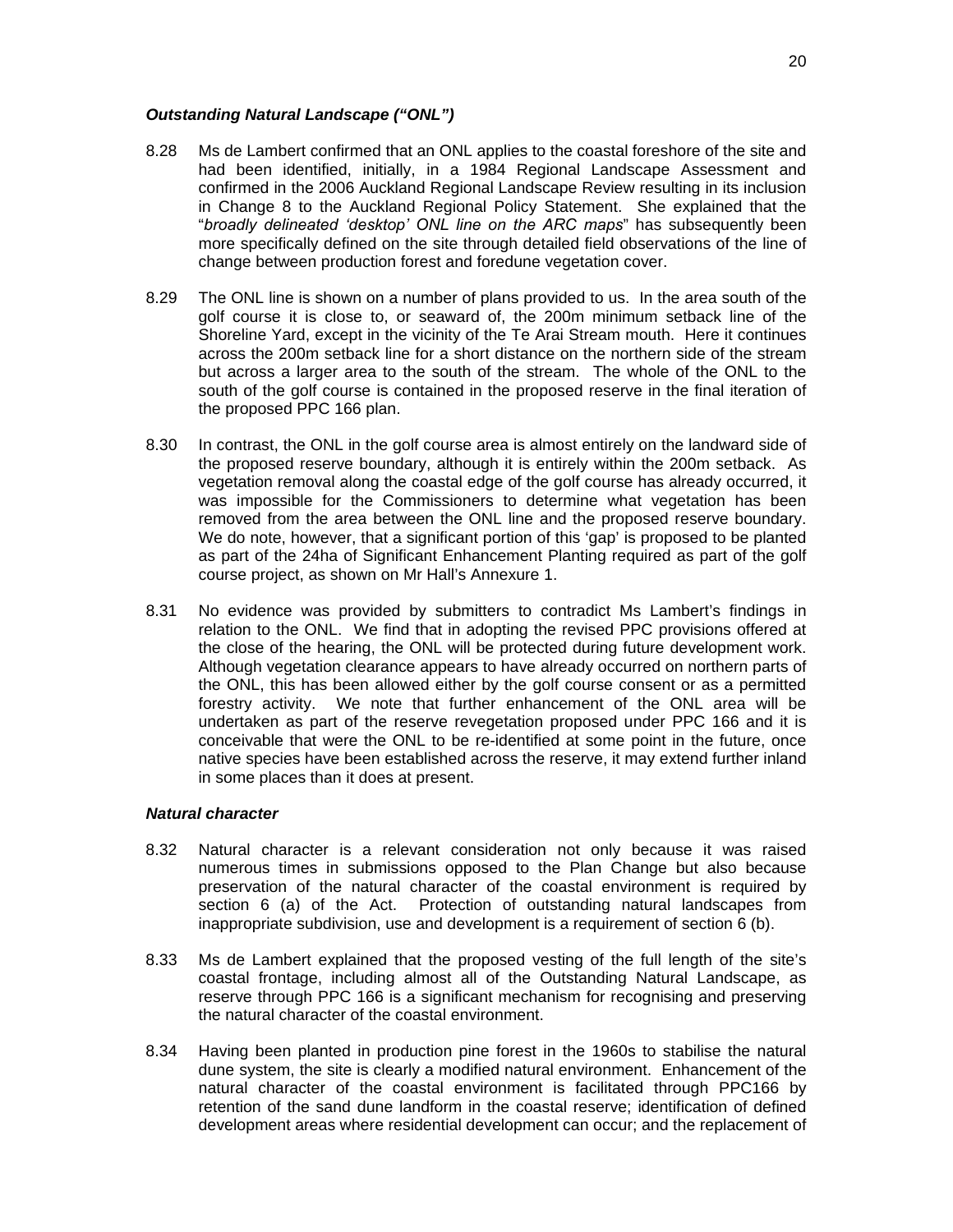production pine forest and associated undesirable exotic species in the coastal reserve with locally appropriate native dune species that will also improve indigenous biodiversity.

- 8.35 Ms de Lambert also confirmed that the beach will retain its unbuilt, natural character and dominant coastal qualities, even after the residential development has been completed. Our site visit to the area already under development as a golf course confirmed that where pine trees have been removed, the natural character of the adjoining coast has already been enhanced to some extent.
- 8.36 Although some of the written submissions and those who appeared before us suggested that the natural character of the coast would be undermined by residential development on the land, no independent and objective evidence was provided to support of this contention. We find that in adopting the revised PPC provisions offered at the close of the hearing, that the natural character of the coastal environment on and adjoining the site will be enhanced.

#### *Provision of Reserves*

8.37 At the time PPC166 was notified, it contained a site-specific rule which would have enabled subdivision in return for additional reserve land. The extent of subdivision was proposed to be calculated in accordance with the maximum entitlements provided for in rule 17.14.4.3(b) of the District Plan in return for establishment of native re-vegetation under the significant enhancement planting provisions of the District Plan. As noted in the s42A report, when compared with the existing subdivision entitlements under the SEP provisions, one of the differences in the proposal was:

> *The requested rule would result in a large area adjoining the CMA/marginal strip and the existing Te Arai Point Reserve being in public ownership, available for recreation or scientific/ecological purposes or a combination of both. However, the land would not be improved and the commercial pine trees within the site would remain on site and any maintenance or felling of the trees or improvements to the land would therefore become a Council responsibility. Under the SEP rule, the land would be in private ownership but would be planted in native vegetation in accordance with the native vegetation planting standards in section 7.14.2 of the District Plan. It would result in high biodiversity/ecological values but no public access or use.*

- 8.38 The TACL submission on the Change sought greater flexibility to enable the same maximum development yield by using a combination of subdivision for creation of additional public reserve and subdivision for SEP. Importantly, the same area of reserve, 172ha, was still to be provided under these revised provisions put forward in its submission.
- 8.39 A number of submitters queried the location of the proposed reserve and exclusion of the coastal strip adjacent to the northern part of the site where the golf course is currently being constructed. As a result of its discussions with DOC, the Royal Forest and Bird Protection Society, the Environmental Defence Society and the New Zealand Historic Places Trust, TACL further modified the changes it was seeking to PPC166 including substantial changes to the location of the proposed reserve which are explained elsewhere in the decision.
- 8.40 By the end of the hearing and in response to amendments to the reserve sought through the s42A report and to questions from the Commissioners, further changes had been made to both the PPC166 provisions and the location of the reserve areas.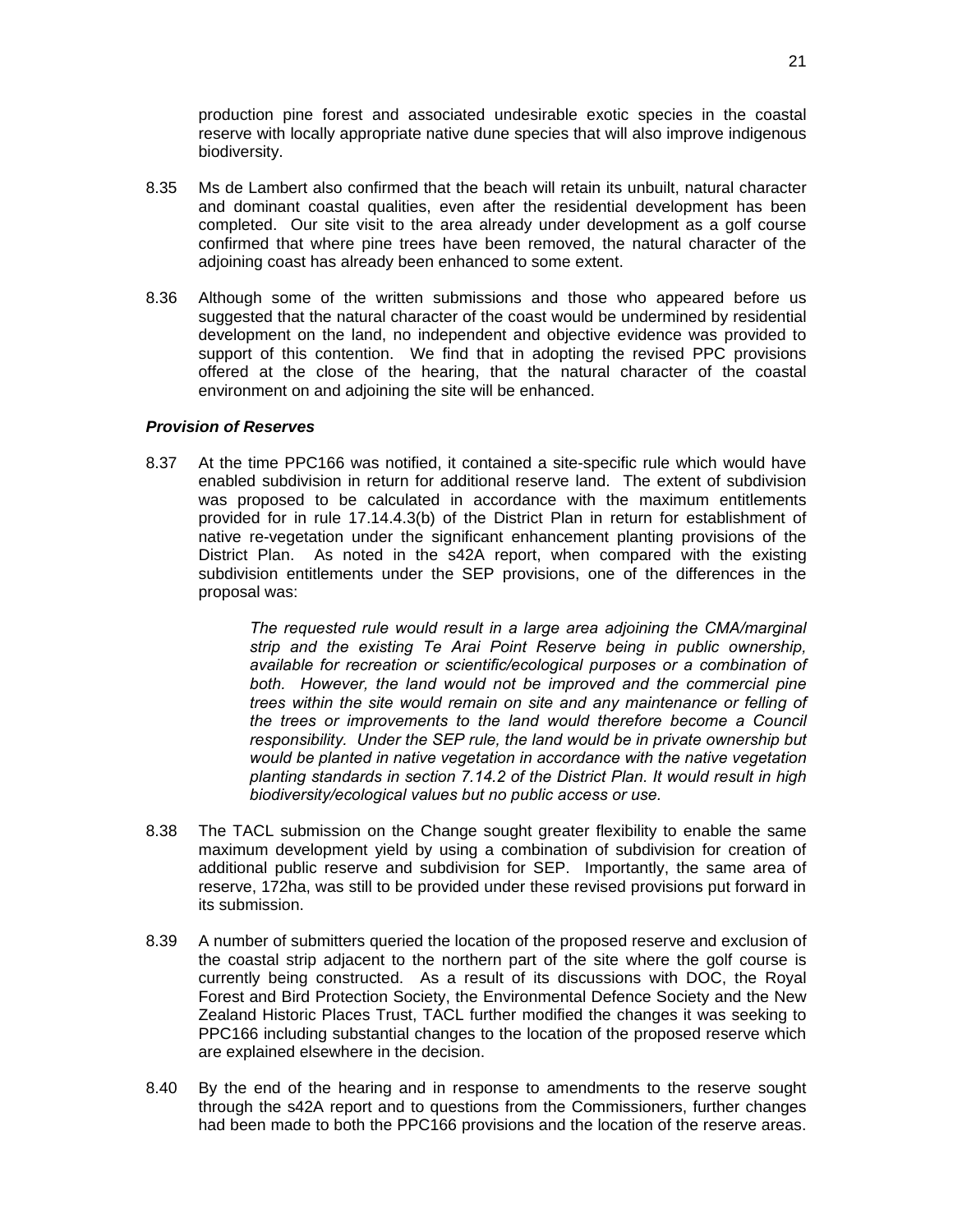As noted in the closing submissions on behalf of TACL there will no longer be any provision to allow a mixture of SEP and reserve creation with the consequence that the subdivision will be based entirely on the creation of new reserve and that reserve will be 172 ha; and configuration of the reserve areas had been amended to a hybrid of that proposed by the Council in its report and that proposed by TACL.

- 8.41 We find that the revised reserve area will provide an appropriate connection between the Mangawhai Wildlife Refuge to the north of the site and the Te Arai Point Reserve to the south, encompassing the whole of the sensitive foredune area, except for those parts already affected by the golf course development works. Additionally, it will provide a connection between the neighbouring Coal Hill Road Wetland and the coast, along the margins of the Te Arai Stream.
- 8.42 The final PPC166 provisions also include a requirement for the full width of the reserve along the coastal edge and the riparian margins (50m width) each side of the Te Arai Stream reserve to be cleared of production forest and re-vegetated in appropriate native species.
- 8.43 As well as the 172ha of reserve to be provided, the PPC166 provisions also require restoration and ongoing protection of a 4.26ha wetland and surrounding 1.4ha buffer area on the north-western edge of the site. Before any sites are created on the property, the perimeter of the wetland and buffer must be fenced; a comprehensive weed and pest management plan and a planting plan must be prepared and undertaken prior to titles for the sites being issued; and the whole area is to be protected in perpetuity by way of a covenant.

#### *Public Access and Circulation*

- 8.44 A number of submitters were concerned about the public gaining access to the more sensitive dune areas of the site and the potential impacts of that on rare plants and animals, and particularly on shorebirds in the area. In response, several TACL witnesses commented on the proposed public access in and through the site. In particular, Mr Darby provided a plan (his Appendix 1A) which indicated the existing carparks, access points to the beach and forestry trails, and which identified the locations of those which will form part of the public circulation network in future.
- 8.45 Following the changes to the reserve areas we described earlier, Mr Hall described how the public access network is now envisaged by the PPC166 plan Appendix 14AL (attached). A public track will be created near the western boundary of the site from the reserve frontage to Pacific Road circulating through the reserve to the north of Te Arai Stream and connecting with the beach at the existing access point to the south of Pacific Road shown on Mr Darby's Appendix 1A.
- 8.46 Connecting with this track and running along the eastern edge of "Development Area B" will be a 50m wide buffer area where public access will be provided, either on private land or on additional reserve land, running across Pacific Road and as far north as the boundary of Lot 1 where there is another, existing access point to the beach. The final provisions also included a requirement for the existing public easement over Pacific Road itself to be widened to an average width of a least 50m to allow for safe public access by foot, bike or horse.
- 8.47 A similar loop track is also anticipated to the south of the Te Arai Stream, connecting with the existing Te Arai Point Reserve both to the west and east of "Development Area A", running along the Te Arai Stream but outside the ecologically sensitive riparian margin and connecting with the existing beach access point shown on Mr Darby's appendix.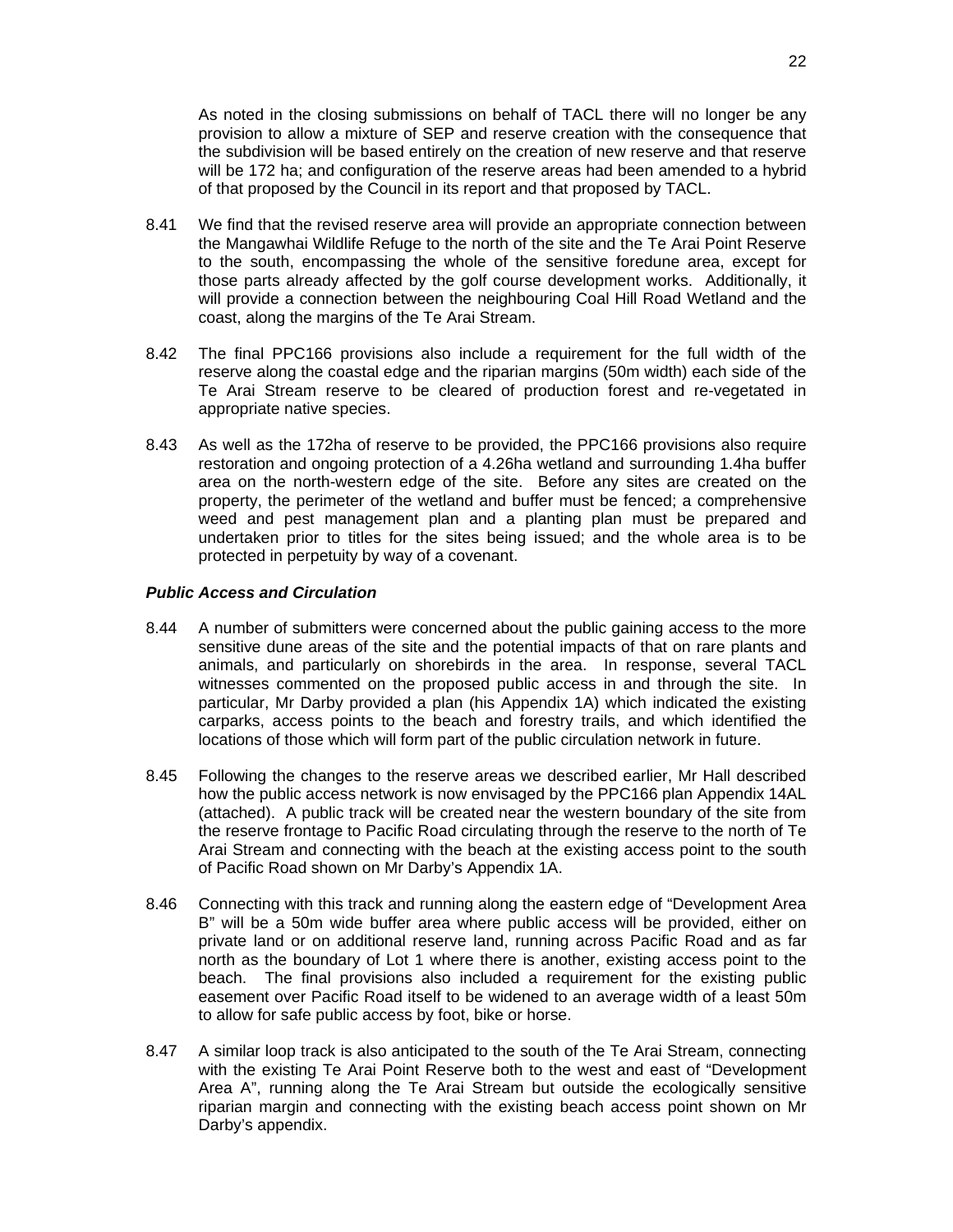- 8.48 Generally, we find that provision of public access through the site and to the beach, as just described, is appropriate. However, we were informed by Mr Reg Whale, the voluntary pest trapper who works on behalf of both the Te Arai Dotterel Care Group and the New Zealand Fairy Tern Trust, that the existing indicative access point to the beach south of Pacific Road and north of Te Arai Stream, is too close to nesting areas of the NZ dotterel at the Te Arai Stream mouth.
- 8.49 The Commissioners visited this access point as part of our site inspection and were able to see dotterel from the foredune summit. We accept Mr Whale's advice that the current indicative access point is an inappropriate location for public access to be provided to the beach and accordingly require the point of public access to the beach closest to the Te Arai Stream on its northern side to be further north than the existing one.
- 8.50 In support of this we note in the Draft Shorebird Management Plan discussed in Dr Bull's evidence, under 3.2 Shorebird and Habitat Protection, there is a requirement in 3.2.1 that "*formal access points to the beach will be restricted to a minimum 500m from the Te Arai Stream mouth*". The distance of the access point on Mr Darby's Appendix 1A is only around 100 metres, so the 500m distance Dr Bull referred to could logically not be achieved. We prefer the evidence of both Dr Bull and Mr Whale in this regard. The exact location of the five public access points is a detail that will be finally confirmed when the reserve area is vested, subject to the access closest to the Te Arai Stream being at least 500m north of the stream mouth, but we expect them to be generally in the locations indicated on Mr Darby's map.

#### *Ecology and endangered species*

- 8.51 The Te Arai area is home to a number of threatened or endangered flora and fauna species or at-risk species. The Council's ecological assessment of the proposed Change was prepared by ecologists Dr Seabrook-Davidson and Dr Lovegrove who provided a full description of the ecological values at Te Arai, including:
	- Dune systems, which were regarded as largely unmodified and with high ecological value including threatened shore skinks, pacific gecko, green gecko and katipo spiders. Threatened plants, including sand tussock, pingao, sand coprosma, sand dune kanuka. Some of the species live on the coast, some in the dunes and forested areas, and some in the wetland and riparian areas;
	- The "Marsden Road wetland" near the north-western end of the site which is considered significant due to its abundance of native plants and wetland fauna;
	- Threatened species including eight shorebird species (variable oyster catcher, pied stilt, New Zealand dotterel, banded dotterel, Caspian tern, white fronted tern, New Zealand fairy tern, banded rail, and grey duck). The ecologists regard Mangawhai and Te Arai as one ecological unit for shorebirds and other taxa because both sites form part of the normal home ranges of several species, including fairy terns, New Zealand dotterels and variable oystercatchers. Some of the species live on the coast, some in the dunes and forested areas, and some in the wetland and riparian areas. With respect to the NZ fairy tern, the ecologists recorded:

*This stretch of coastline is especially important for the Nationally Critical fairy tern, New Zealand's rarest breeding bird (which in 2012-13 had a total adult population of just 27 birds including only 10 adult females), and the Nationally Vulnerable New Zealand dotterel. It is the single most important breeding site globally for both species, supporting 5 of 10 known breeding pairs and the*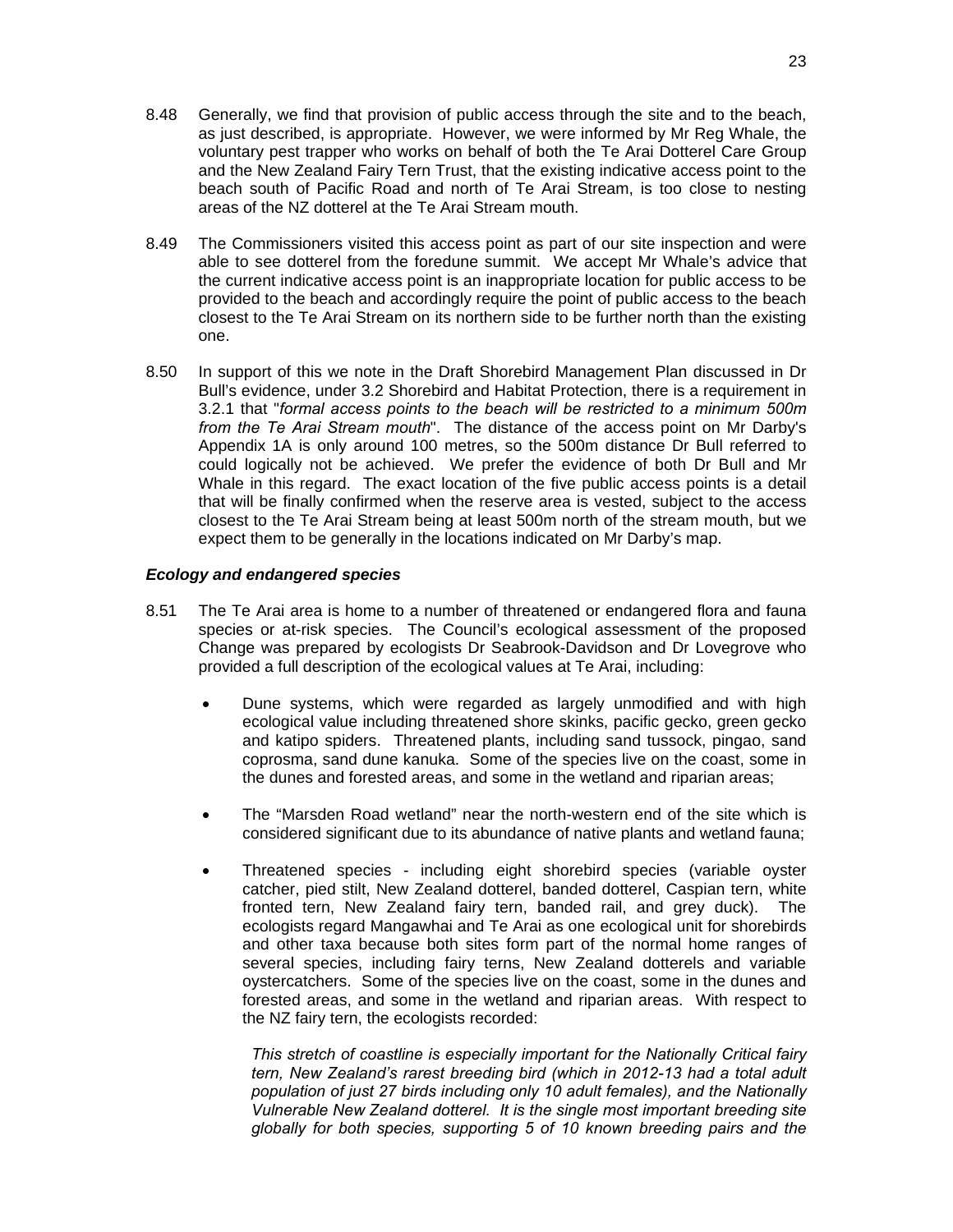*largest post-breeding flock site of the fairy tern, and 40-45 pairs of NZ dotterels (c.6% of global population)). While fairy terns and NZ dotterels are vulnerable to introduced predatory mammals, and also to domestic cats and dogs at their breeding and roosting sites, the proposed development also poses significant risks to both species through increased human disturbance. Shorebirds are known to suffer negative effects from human disturbance both in New Zealand and overseas.* 

- 8.52 The particular focus for the hearing was the fairy tern and the NZ dotterel. The local fairy tern population is eight to 10 breeding pairs and the total world population is around 30 to 40 birds. The NZ dotterel is more numerous with around 2200 individuals here.
- 8.53 Fairy terns are critically endangered. They nest at only four sites in the North Island of New Zealand. One of these sites is the Mangawhai Wildlife Refuge, which is 100m north of the northern boundary of the PPC166 site. There was great anticipation last year when a breeding pair took up residence at the Te Arai Stream mouth and two eggs were then laid, only to disappear one night before they hatched.
- 8.54 In the Change as lodged with the Council, TACL had relied on a previous ecological assessment undertaken by Boffa Miskell Limited. That assessment acknowledged the numerous ecological values on the site and its adjoining coastal margins, including threatened and endangered shorebird species. The proposed location for subdivision and development is at least 1km from the nesting areas for fairy terns in the DOC administered Mangawhai Wildlife Refuge (to the north) and the feeding/resting area at the mouth of the Te Arai Stream would be included in the proposed reserve. The assessment also recognised the need to impose restrictions on residents keeping cats and dogs. These restrictions could be imposed at the subdivision stage.
- 8.55 At the hearing Dr Bull provided an overview on behalf of the applicant of the ecology of the Te Arai property. Her opinion was that the subdivision outcomes enabled by the Plan Change would have a number of ecological benefits including establishment of an ecological corridor from the coast past the Te Arai stream and through to the Coal Hill wetland, would provide a level of certainty in relation to the location of development, and would also ensure protection of the ecological values, species and habitat at Te Arai and the surrounding environment.
- 8.56 Dr Bull noted that a shorebird management plan had been prepared which had signoff from the Department of Conservation, the Environmental Defence Society and the Royal Forest and Bird Society. Her opinion was:

*"The proposed plan provisions of PPC166 and the subsequent consent processes required for any subdivision development will appropriately deal with all of the ecological issues raised by submitters and ... the proposed plan change provisions are appropriate for the Te Arai site".* 

- 8.57 Evidence given by Dr John Craig for TACL specifically addressed the Te Arai birds. His opinion is that the greatest threat to indigenous wildlife comes from introduced pests such as rabbits, cats, rats, mustelids, possums and hedgehogs. He said it is only because people are actively engaged in managing these pests that allows many of our native birds and plants to survive.
- 8.58 Thus Dr Craig said the survival of the NZ fairy tern is dependent on human intervention. Without that intervention the species will become extinct in the short term. Evidence of this can be seen at Te Arai in the success of the trapping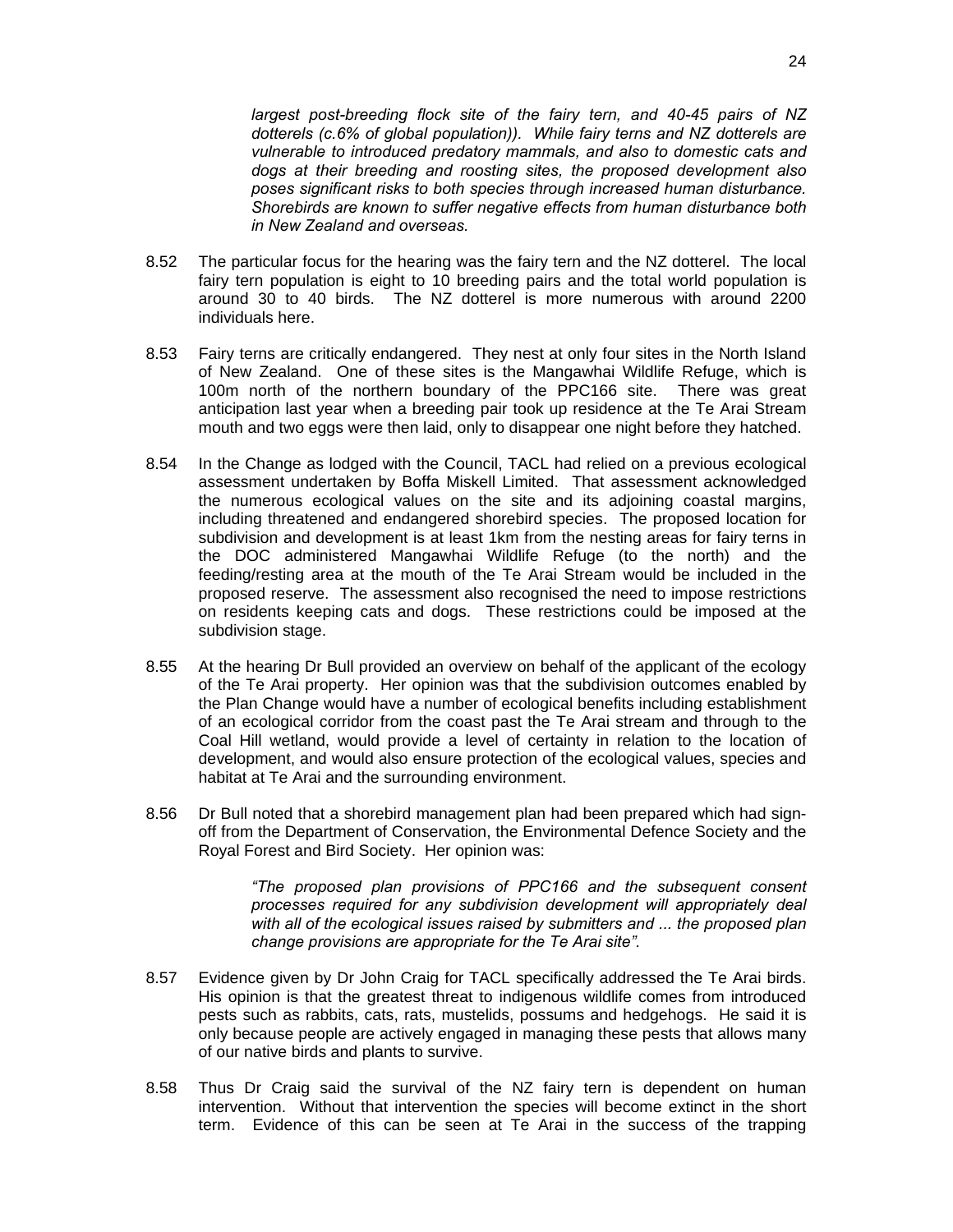programme being carried out by the New Zealand Fairy Tern Charitable Trust, the Te Arai Dotterel Care Group and the voluntary ranger system which has seen an increase in the number of fledglings.

- 8.59 Dr Craig commented on what he termed as inaccuracies in the Council's ecological report regarding use of the PPC166 site as a breeding area, pointing out that the majority of New Zealand dotterel pairs and all of the NZ fairy tern pairs actually breed in the Mangawhai Wildlife Refuge. The closest public access to the beachfront of the subdivided area will be 2 kilometres south of the boundary with the Mangawhai Wildlife Refuge.
- 8.60 His view was that inaccuracies in the ecologists' report purported to show Te Arai as being more important than it actually is. He said the beach frontage of the area covered by PPC166 does not support more than 1% of NZ fairy terns and in a few years time would it have 1% of NZ dotterel. By contrast, the Mangawhai Wildlife Refuge supports more than 1% of both.
- 8.61 Dr Craig's opinion was that PPC166 will provide major advantages for rare birds that breed and feed in the wider Te Arai – Mangawhai area. The most important provisions included pest control throughout the PPC166 area along with financial provision being made for a Shorebird Management Plan that would specifically provide for wardens to care for the birds. He concluded that the proposed Change contains all the necessary features to ensure the outcome for the birds will be positive. He supported this conclusion by recording that even with current management interventions 40% of eggs and chicks are being lost to predators. The Plan Change would allow for the extra care required to assist the birds and to mitigate the negative effects (especially predators) that currently exist in this area.
- 8.62 Various conservation and protective measures were proposed by the Plan Change as originally drafted and were later amended by TACL as a result of discussions with the Council and other parties. In summary, the final details of the proposed measures are:
	- creation of a reserve extending along the entire beach frontage of the applicant's property and including all the foredune
	- creation of a riparian reserve along the Te Arai Stream
	- an indigenous planting programme, particularly on the dunes
	- a ban on inappropriate domestic pets
	- a weed and pest management plan
	- a shorebird management plan
	- provision for funding a conservation ranger
	- protection of wetland areas
	- restricting access over the dunes to specified locations.
- 8.63 Most of the submitters who appeared at the hearing belong to the groups which have been established to protect indigenous fauna and flora at Te Arai. Put simply, the dominant concern of these people, and also many submissions in opposition, is that the 46 new houses and the people who will live in them will put extra pressure on the rare and endangered species. They also fear that the proposed 46 houses may not be the end of development of this area. In summary the opposing views expressed to us on this issue were: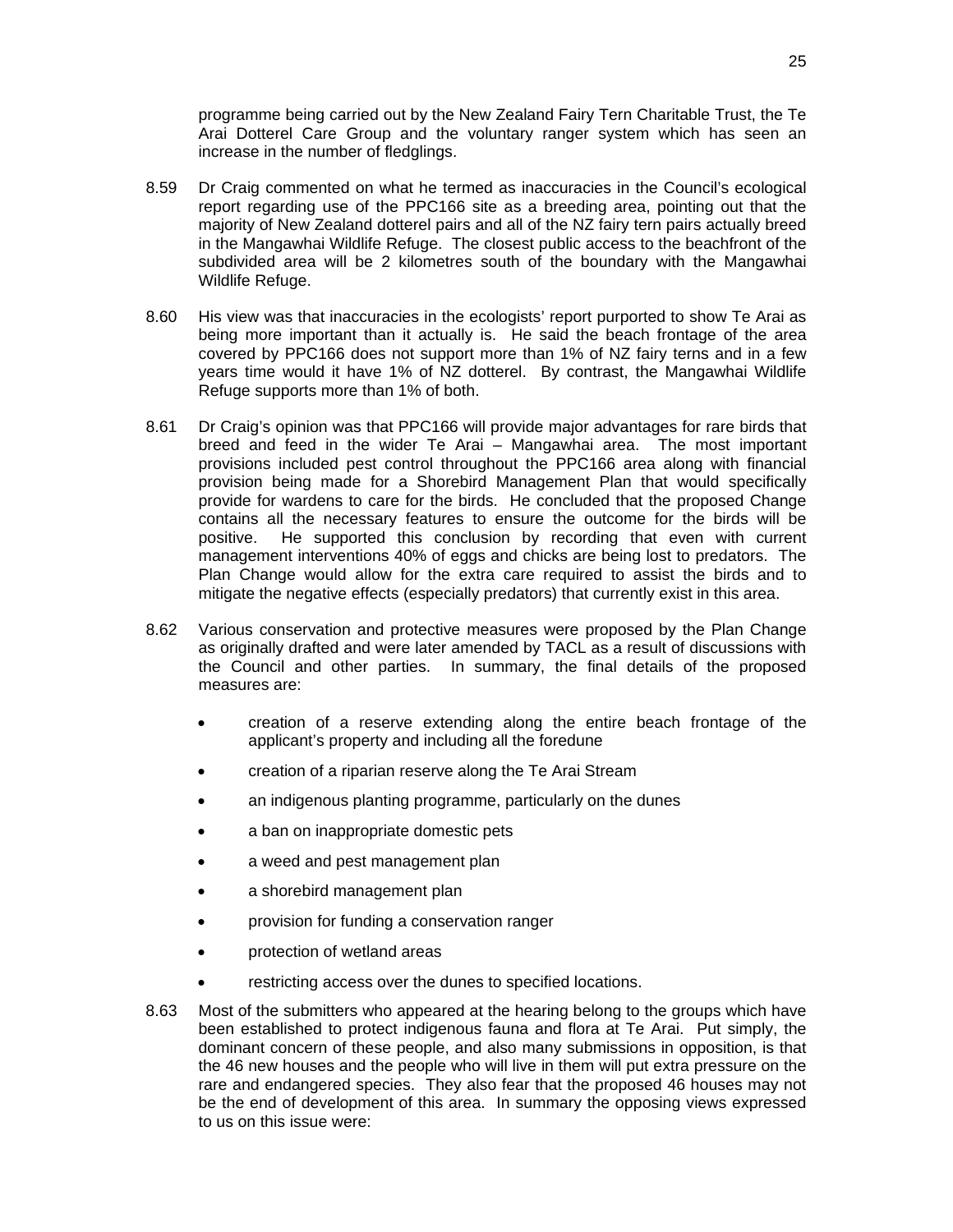- Ms Christine Wild, a bio-geographer, informed us that humans are considered predators by both the New Zealand dotterel and the fairy tern, and that studies have demonstrated that human disturbance negatively affects shorebirds by modifying key behavioural traits which are crucial to their survival and reproduction. The foremost effect of PPC166 is the change in people present on the beach which is currently limited by the Pacific Road carpark (30 car spaces), and increased visitor numbers resulting from PPC166 which would lead to increased disturbance. The second major environmental impact is the change from a pine forest ecosystem to a housing development as human habitation would bring an increase in pests. Ms Wild questioned the overall net ecological benefit to be derived from PPC166. She concluded by noting that Te Arai has outstanding natural and amenity values and potential risk to its environment or its species "should not be permitted in an attempt to sort out human grievances".
- Mrs Heather Rogan presented us with an overview of the work of the New Zealand Fairy Tern Charitable Trust noting the conditions required for successful breeding. She pointed out the importance of predator control and the vital criteria associated with breeding success, namely suitable nesting sites near foraging areas. Her view was that the Te Arai Stream mouth at the site is an ideal area for the fairy tern to expand its breeding sites. She concluded by advising that the Trust supported the finding of the Council's ecologists that the safest option is to maintain the status quo.
- Dr Kirsty Wild's view was that Te Arai is the last chance for the Fairy Tern. If development proceeds she envisages there will be a problem in managing the presence of humans. She believes the present exotic forestry land use strikes the right balance in enabling a financial return on the land without destroying the "extremely sensitive" coastal environment that adjoins it. She suggested the developer has a poor environmental record. Dr Wild (and others) also noted that there is no evidence that dog and cat free subdivisions work.
- Mr and Mrs Whale described their experiences working with Fairy Terns and their observations of the pair that attempted to breed at the Te Arai Stream mouth during the last breeding season. Their view was that no mitigation could stop the impact of humans.
- Ms Jennifer Hendrickson's opinion was that building houses in the area is not compatible with the concept of enhancing the natural environment. She said Mangawhai already has a surplus of house sites for sale, most of which are located conveniently near necessary services and not near habitats of endangered species. She expressed concern that proposed replanting of the pines with other species will not be successful due to the sandy nature of the soil coupled with exposure to strong salt-laden winds;
- Ms Jan Gillespie told us she was representing the fairy tern and that housing will inevitably increase human activity in the area. She said fairy terns need isolation, and that the people of Te Uri o Hau have already profited sufficiently. They need to let the fairy tern have their isolation and a chance to live in her opinion.
- 8.64 Thus a particular concern for those who appeared is the potential for extended periods of disturbance to nesting and chick rearing dotterel and fairy terns. With the beach currently being used only by day-trippers, the dotterel and fairy tern have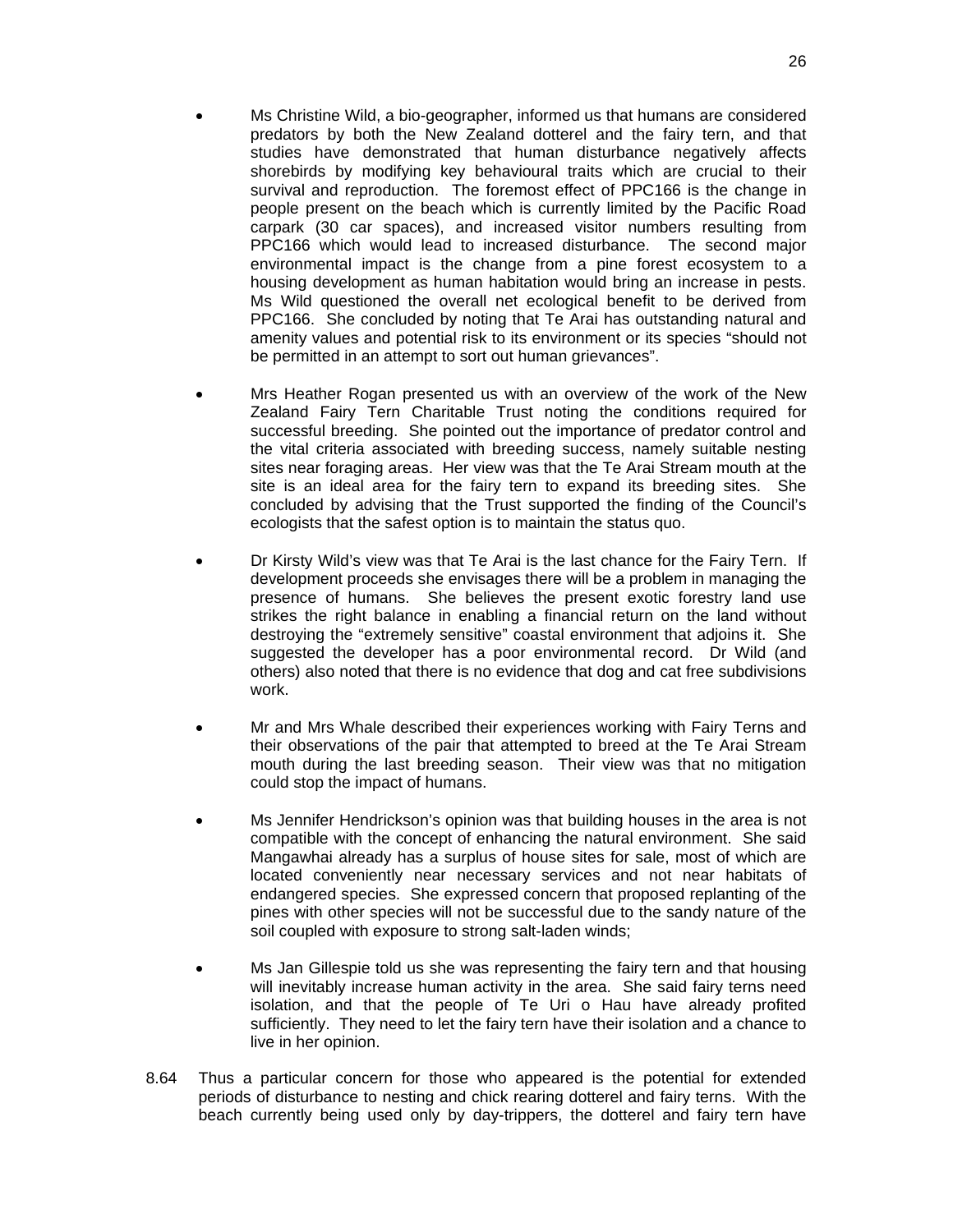some respite from daytime disturbance and feed during summer evenings. With permanent residents close by and with ready access to the beach available to occupants of the 46 houses, the submitters were concerned that increased disturbance and stress could result in the abandonment of nests and loss of chicks.

- 8.65 Another concern they have is whether a cat and dog prohibition would be effective. During the hearing, and in response to both submitters and questions from the Commissioners, the applicant proposed extending the prohibition to include "inappropriate domestic pets". We attempted to elicit evidence about positive and negative experiences with this form of control but had little success. However, the measures proposed by PPC166 differ from a normal situation. In this case the new owners will be advised of the prohibition at the time of purchase and that it will be secured by way of a covenant. Rules to be set up by the landowner will also require them to contribute financially on an annual basis, in perpetuity, for a ranger, and to both the weed and pest management programme and the shorebird management plan. This gives certainty to the conservation programme and assigns responsibility for it to an identified individual (or individuals). In our view this is an advance on the current, mainly voluntary, system.
- 8.66 It is clear that increased human disturbance is one of the key effects to be addressed by both the design and management of the reserve adjoining the residential development along with the proposed covenants and financial contributions that will be required from future owners. The section 42A report reflected the concern that the increased numbers of people at the beach could place more pressure on shorebirds and said there was already evidence of human disturbance of the dunes and shorebirds at Te Arai. The adverse effects of human disturbance described to us include:
	- Disruption of natural bird behaviour patterns;
	- Trampling or destruction of nests, eggs and chicks by humans or their pets;
	- Trampling and disturbance of other dune fauna such as lizards and invertebrates;
	- Trampled dunes which would then be more susceptible to wind erosion creating blowouts;
	- Crushing of fragile dune plants.
- 8.67 However the context of the proposed change must be borne in mind when considering the magnitude of such effects. PPC166 will allow no more than 46 houses and it is reasonable to assume that not all of them will be occupied permanently or even at the same time. We note also that public access across the dunes is to be restricted to five defined points. Our assessment therefore is that the number of extra people occupying the new houses who may then visit the dunes and the beach will be small in comparison with the existing situation. The number of people who visit this beach was highlighted by the hundreds of submissions in opposition which stated that the submitters concerned spend at least part of the summer season there.
- 8.68 There was no dispute that this coastal margin has high ecological values or that this stretch of coastline is especially important for the nationally critical fairy tern and other endangered shorebirds. We acknowledge the volunteer work (bird monitoring, predator control, etc) undertaken by the New Zealand Fairy Tern Charitable Trust, the Te Arai Beach Preservation Society and community members, particularly Mr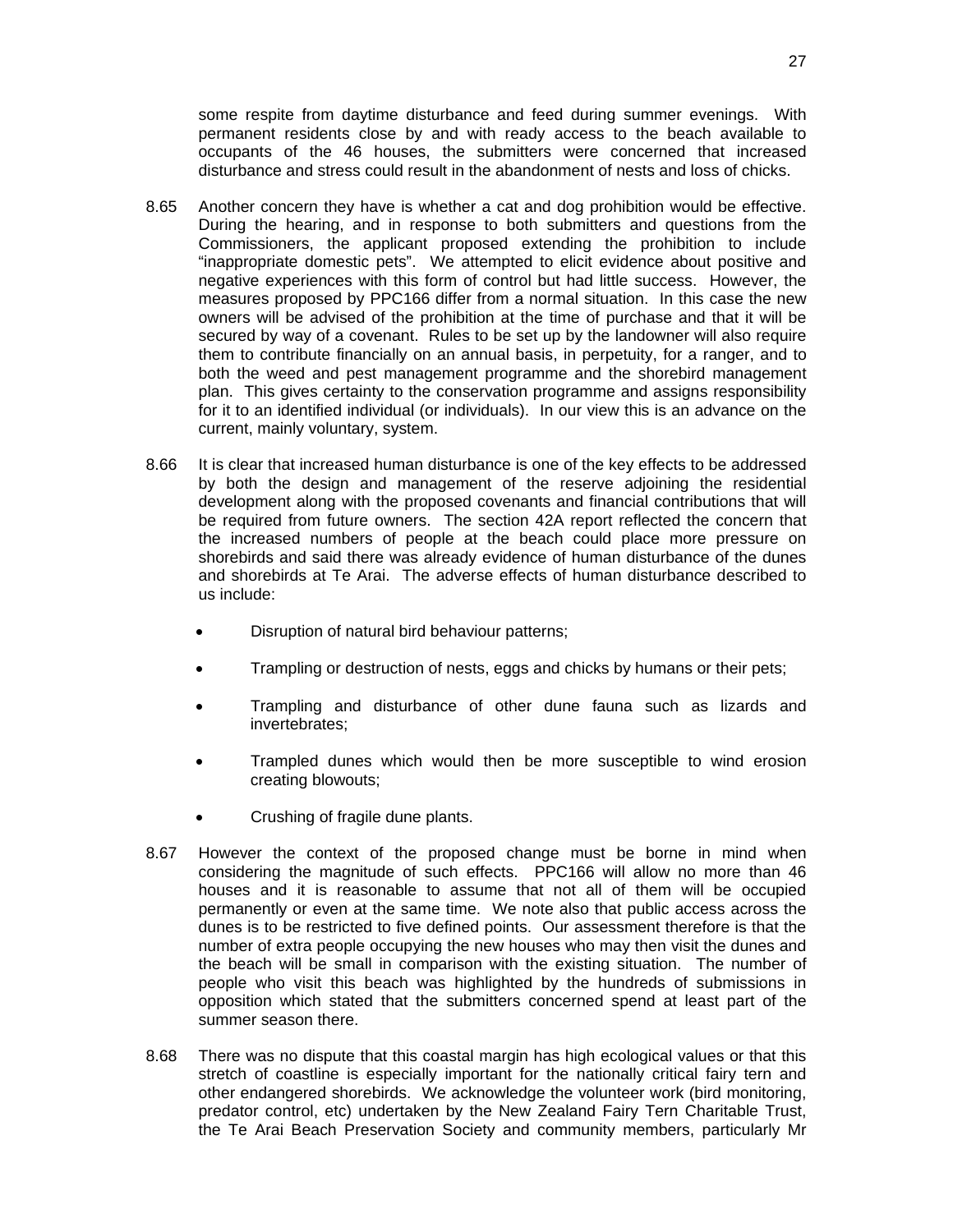Whale. But we were not persuaded by the submitters in opposition that this proposed plan change would automatically result in the apprehended adverse effects, particularly when the conservation and protective measures that have been proposed are taken into account.

- 8.69 Nevertheless, this issue is finely balanced. No one can ever be certain that the domestic pet prohibition measures will be completely successful but having considered all the evidence that was provided we consider that the potential benefits for the wildlife outweigh the risk of failure. We also consider that the risk with doing nothing is that the NZ fairy tern in particular will become extinct as the measures to save it appear to depend on the energy of a handful of people and their skills as fund raisers. We did not hear from the Department of Conservation as to how it intends to carry out its fairy tern recovery programme but we do note that the Department now supports the plan change proposal.
- 8.70 The section 42A report supported amendments to PPC166 restricting vehicle and pedestrian access to the beach and recommended further amendments to convey the ecological importance of restricting human and vehicle access to the beach more strongly. These amendments were adopted by TACL and we agree with them.
- 8.71 We agree also with Mr Holm's final submission, which relied on Dr Craig's conclusion, that if development proceeds the proposed Plan Change will supply major advantages for the rare birds that breed and feed in the wider Te Arai  $-$ Mangawhai area. We find that PPC166, with the revised reserve area of 172 hectares, strikes the right balance between coastal protection, conservation values and a development that should ultimately enable an appropriate subdivision while at the same time protecting and potentially enhancing the sensitive coastal environment, the Te Arai Stream margin, and providing for endangered shorebirds through the shorebird management plan and the measures it contains. If the proposed development proceeds with all of the proposed conservation measures, including a requirement that many of the measures must be locked in before any houses can be built, we consider the proposed development will be a positive contribution to the protection and enhancement of the coastal environment of Te Arai and the indigenous flora and fauna that lives in it.

#### *Gardens and planting*

8.72 Some submissions in opposition referred to risks associated with residential development in ecologically sensitive areas and the apprehension that exotic and inappropriate plant species would be introduced to gardens and then 'escaping' to become pest plants. The Council's ecological evaluation report (Appendix 10 of the s42A report) addressed this issue and supplied recommendations as to how the risk should be managed through the PPC166 provisions. The evaluation recommended that an additional rule and an additional assessment criterion be added to the proposed provisions. These read:

> *Plants listed in the Auckland Regional Pest Management Strategy (including the research list) are not permitted in the development in private gardens or amenity plantings;* and

> *The adequacy of measures to ban plants listed in the Auckland Regional Pest Management Strategy (including the research list).*

8.73 Both were included in the final version of the PPC166 provisions provided at the end of the hearing. We find that those proposed provisions appropriately address the risk of exotic plants becoming problem pests at Te Arai.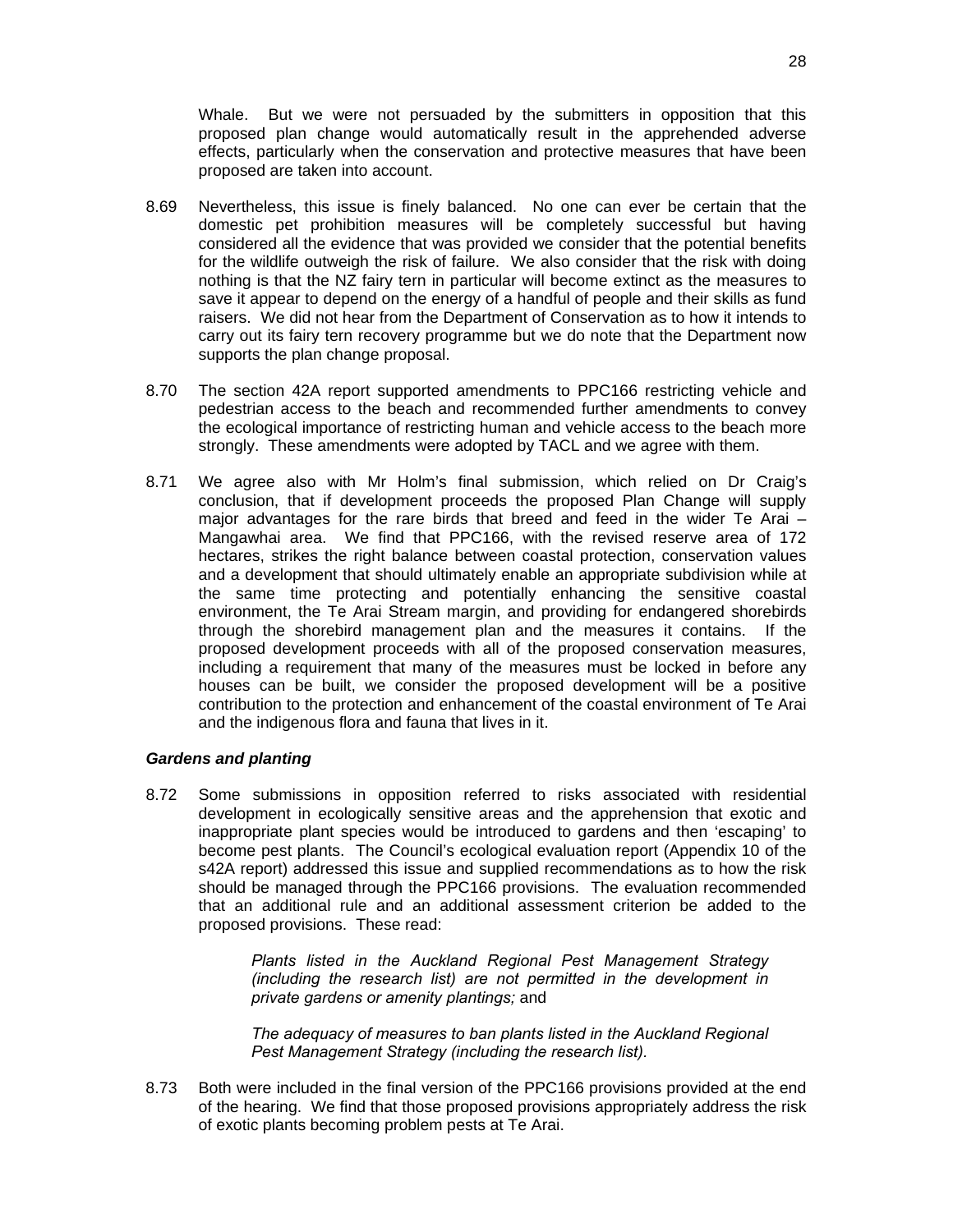#### *Helicopters*

- 8.74 The impact of potential helicopter use was raised by the Commissioners during the hearing. We inquired whether there were any specific rules controlling use of helicopters on the site and in particular whether such use would impact on shorebirds negatively.
- 8.75 The closing submissions addressed this query noting that planners for both the Council and the applicant had discussed the issue and agreed:
	- There are no specific rules in the District Plan that relate to helicopters;
	- Landing on private land is permitted by the Rodney Section of the District Plan provided the applicable district plan noise controls can be complied with at the site boundary;
	- A designated heliport would require consent;
	- A commercial operation where use of a helicopter is an integral part of that operation would also require consent;
	- The existing controls in the District Plan are sufficient and there was therefore no need to include a rule in the Plan Change regarding use of helicopters.
- 8.76 The final submissions drew attention to Dr Craig's response to our questions about helicopters when he had pointed out that shorebirds quickly adapt to them. He illustrated this by referring to a project where he had been required to review the literature on the impact of helicopters on shorebirds. The findings of that review and his later conclusion had been that shorebirds adapt to them very quickly and were actually far more concerned with researchers or rangers on the ground than with helicopters.
- 8.77 Having considered the advice given, we accept the submission on behalf of TACL that: *"the existing controls in the District Plan are sufficient and there is therefore no need to include a rule in the Plan Change regarding helicopter use".*

#### *Infrastructure*

- 8.78 The evidence addressed the potential infrastructural requirements should PC166 proceed. The s42A report provided a full assessment of the infrastructural options for water supply, wastewater, stormwater and roading.
- 8.79 For the purposes of this decision it is not necessary to provide a comprehensive summary of the assessments other than to note:
	- In terms of domestic water supplies there are both roof water and bore water supply options;
	- Each site will have on-site wastewater treatment and disposal systems suitable for rural residential development as anticipated by the District Plan. Any applications for on-site discharges will be assessed through the subdivision and building consent process in terms of the Council's Technical Publication 58 *On Site Wastewater Systems: Design and Management Manual.* The soil types are expected to require primary and secondary or advanced secondary systems with shallow dripper irrigation. Applications for consent will need to be accompanied by a site assessment involving soils classification, percolation rates, and clearances from groundwater and overland flows. Traditional septic tank systems would not be approved under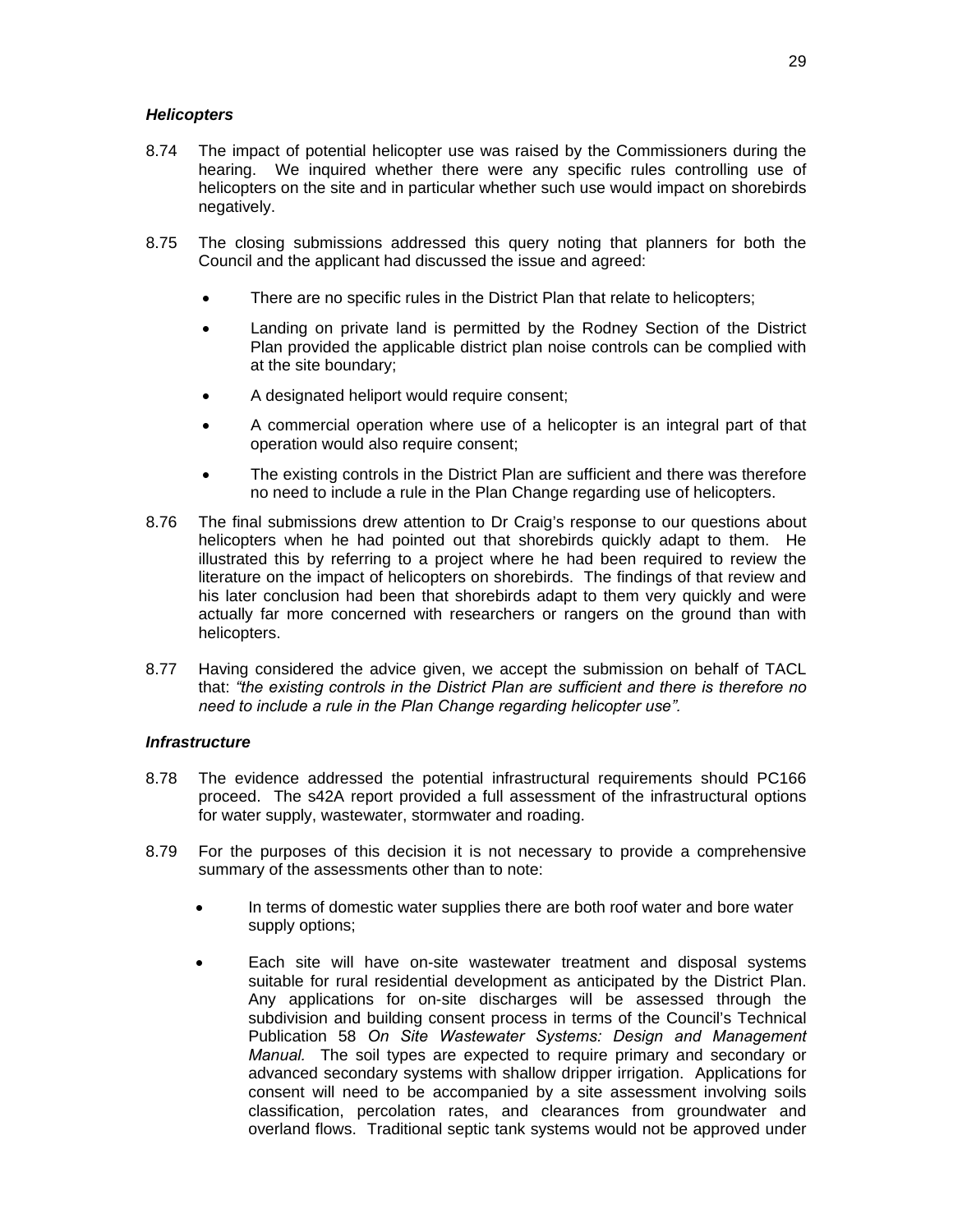the Council's TP 58 requirements and it is likely that aeration systems, sand filters or packed bed reactors along with associated maintenance contracts would be recommended at the appropriate time. These systems are expected to ensure treatment to a high standard before disposal to land and therefore contamination of the water table is not expected to occur;

- The Rodney section of the District Plan requires hydrological neutrality for flows, volume and timing of stormwater runoff. Stormwater neutrality will be achieved by use of a range of low-impact stormwater devices such as grass swales and rain gardens. The s42A report noted that from an infrastructural/engineering perspective all of these methods are appropriate for a coastal situation with the finer details to be provided at the subdivision stage. It recommended an additional assessment criterion be added to ensure that stormwater runoff is hydrologically neutral. TACL agreed to that additional requirement;
- In terms of roading, those reporting on PPC166 anticipated that some upgrading works for roads and intersections will be required to mitigate potential increased traffic effects. But the section 42A report also reminded us of the number of sites – namely, the same quantity – that could potentially be developed under current rules by SEP and went on to note the capacity and state of the surrounding roads and intersections may not be able to be addressed as part of this process. Approval of PPC166 and subsequent approvals to subdivide and create all the lots at one time will likely result in accelerated growth and adding the road upgrading works to the Council's Long Term Plan. The Council would then be required to find additional funding for those works. The report recommended that if PPC166 is approved, consideration be given to including assessment criteria which will require the ability of the local road network to be assessed as being suitable for servicing the development proposal on the site. In practice, this would involve submitting a traffic impact assessment with any future subdivision application. Any ensuing recommendations for upgrades to the local road network would be carried out and paid for by the developer unless those works are already covered by the Council's relevant Long Term Plan. In the event that the works are contained in that plan and have not been completed at the time of development, Auckland Transport has the ability to enter into an agreement with the developer to fund the works ahead of time.
- 8.80 Some submissions raised the adequacy of the infrastructure to support housing at Te Arai, including the submission lodged by the neighbouring Kaipara District Council. One of the Council's development engineers assessed infrastructural requirements and concluded that there is sufficient ability to provide onsite water supply (by roof water or bore water), stormwater disposal, and wastewater disposal. The engineer also concluded that roading infrastructure could accommodate the proposal and recommended specific assessment criteria to address the impact on local roads when a subdivision application is made.
- 8.81 Submissions also commented on the potential impact of any development on water quality but those comments were not supported by any hard evidence. As there was no contrary evidence of any probative value, we accept the opinion in the s42A report that there is sufficient ability to dispose of wastewater and stormwater on the site without having an adverse effect on water quality.
- 8.82 We are therefore satisfied that there has been adequate consideration of the infrastructural requirements that will be generated by PC166 and that infrastructural matters will be adequately addressed during the subdivision consent process.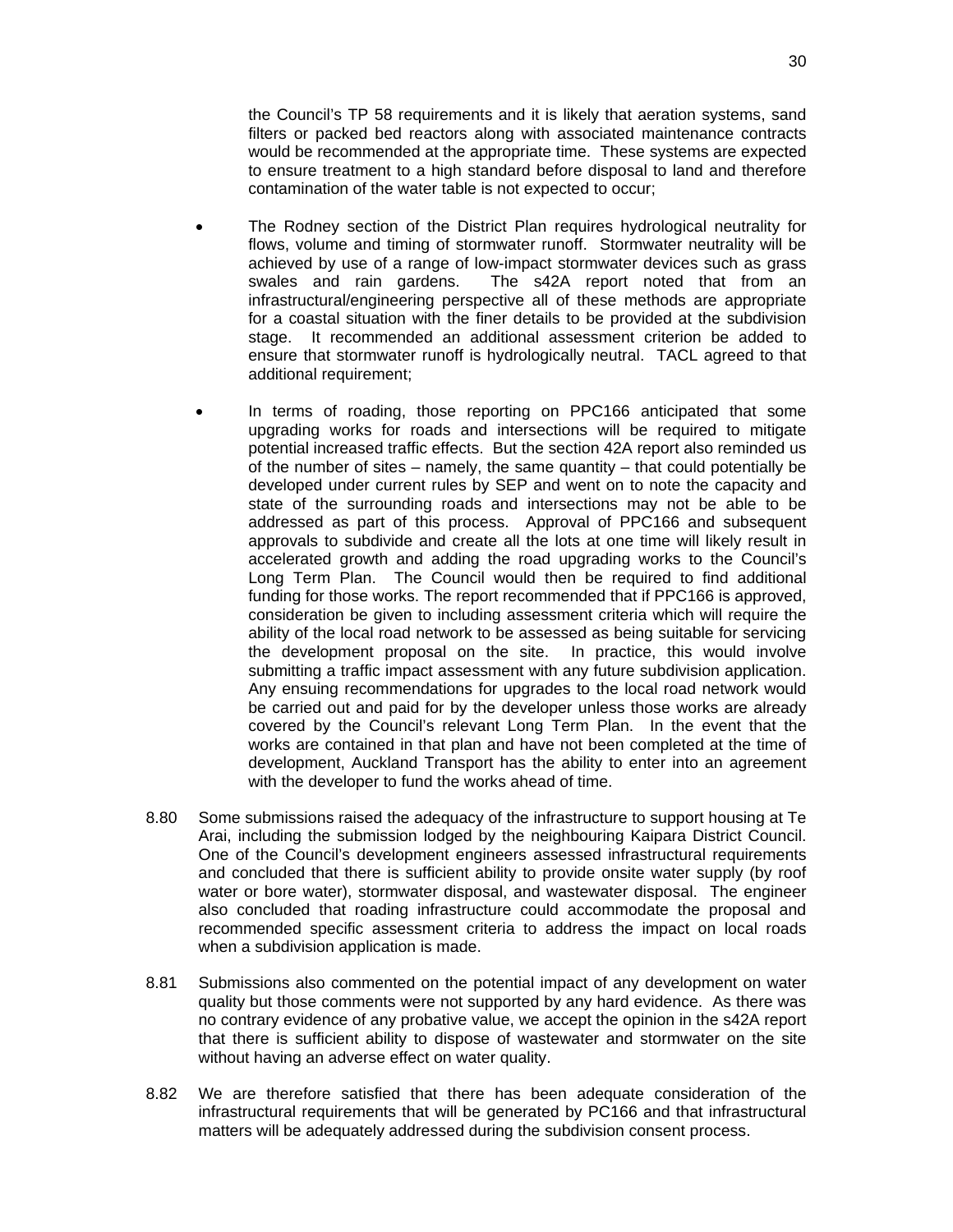#### *Coastal processes*

- 8.83 A coastal processes assessment was made on behalf of TACL by relying on evidence by coastal scientist James Dahm which had been presented at a previous hearing. Mr Dahm appeared and presented evidence at the current hearing also. His assessment of the application material had reached the following conclusions:
	- The existing dune system is in "dynamic equilibrium", whereby fluctuations in the shoreline of up 30m can occur with fluctuations of up to100m in the vicinity of the Te Arai Stream;
	- With respect to sea level rise, it has been estimated that a rise of 0.5 0.8m could result in a landward retreat of the dune system of 25 - 30m;
	- Storm fluctuations and sea level rise could potentially result in 55 to 80m of erosion inland from the coast. It was considered that the proposed subdivision area would easily accommodate erosion of this magnitude.
- 8.84 Based on Mr Dahm's assessment, a proposed setback for all dwellings of 200m (or more) from MHSW had been adopted in the proposed change and this is consistent with the existing setback rule that applies to the site under the District Plan provisions. Mr Dahm concluded that a setback of 200m would provide a high level of protection from coastal hazards. He had considered the potential implications of climate change and his opinion was that the 'Bruun Rule' assumptions are reasonably applicable to the Mangawhai-Pakiri beach system. We were told that that the beach is likely to adjust to sea level rise by sediment transfers within the beach system, and that the Bruun Rule is the most appropriate of the available shoreline response methodologies to provide an indication of the erosion that could accompany any adjustment.
- 8.85 Mr Dahm said that the worst likely coastal erosion over the next century would be in the order of:
	- a. Up to 20-30 metres associated with dynamic shoreline fluctuations, plus
	- b. Up to 10 metres from sand mining, plus
	- c. Up to 50 metres with a 1 metre rise in sea level.
- 8.86 This totals 90 metres of net erosion potential. Mr Dahm's opinion was the proposed setback of 200 metres is more than adequate to provide protection from coastal erosion.
- 8.87 Mr Dahm's evidence was not contested. While submitters in opposition had expressed concern about the potential impact of climate change on sea levels, no objective evidence was offered to support those allegations. The proposed building setback line was reviewed by Matthew McNeil, a Council Consents & Compliance advisor and coastal processes expert. He did not dispute Mr Dahm's conclusion that 200m would provide an adequate buffer from erosion, sea-level rise and coastal storms but recommended that a 280m setback for any dwellings would provide an additional level of safety.
- 8.88 Mr McNeil supported prohibiting vehicle access to the coast to help manage the erosion risk, the proposed rules regarding removal of pines and planting those areas with appropriate native plants to ensure stabilisation, and establishment of limited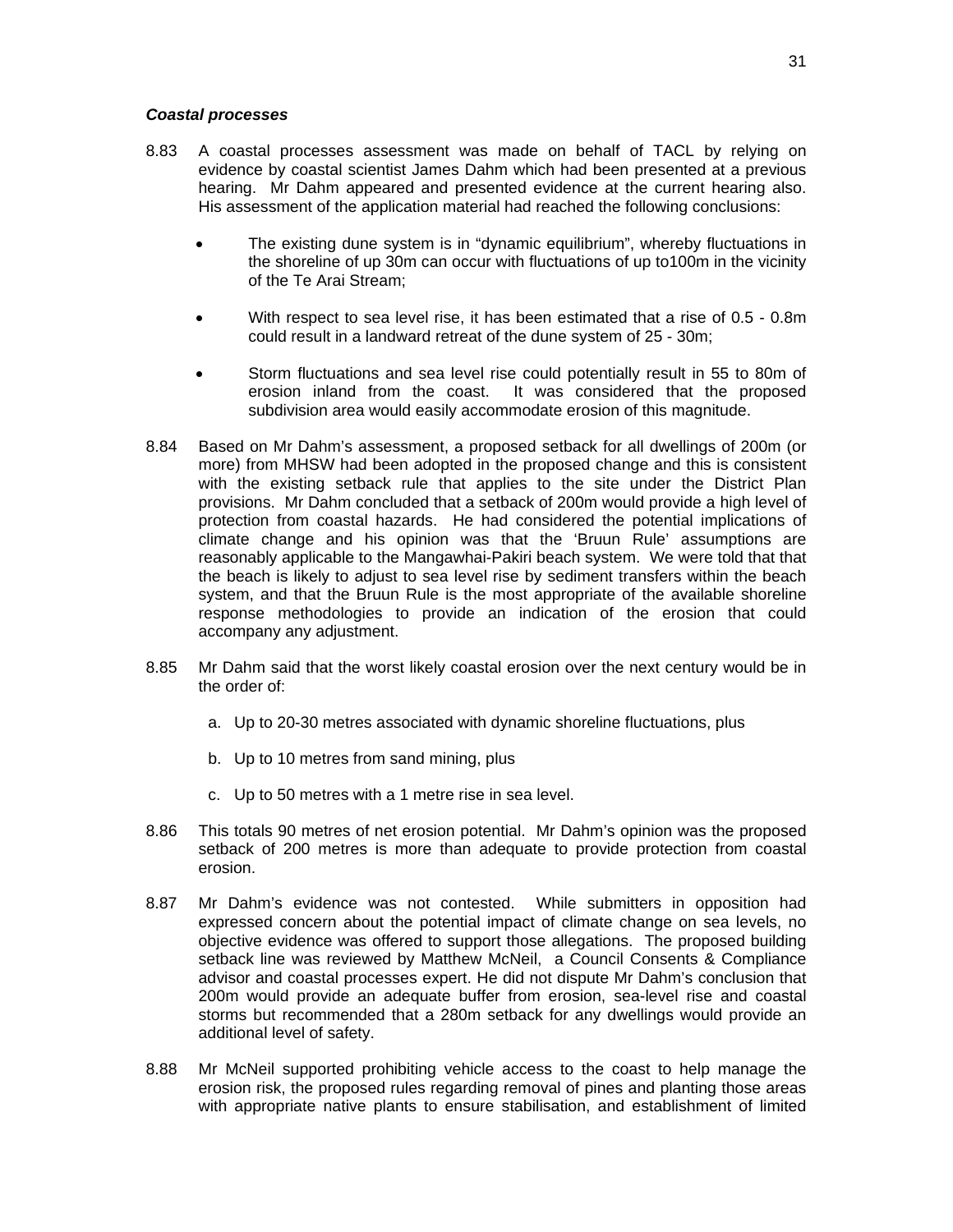pedestrian access points to manage the adverse effects of human disturbance on the foreshore dunes.

- 8.89 Overall, and subject to his recommended increase in the building setback line to 280m, Mr McNeil concluded that PPC166 will enable subdivision and development that will have no more than minor effects on the environment from a coastal processes perspective.
- 8.90 As discussed earlier, during the final stages of the hearing TACL and the Council staff supplied an agreed 'compromise reserve area' of 172 hectares which will effectively result in a setback adjacent to the golf course (where any residential development will be over 500m from MHWS) of something in the order of 100 metres and an effective 250 metre setback along the central coastal margin from the mouth of the Te Arai Stream north to southern boundary of the golf course. We find that in adopting this agreed reserve area in PPC166 the potential effects of coastal processes and climate change will be appropriately accommodated.

## *Effects on the Te Arai Surf Break*

- 8.91 Some opposing submissions claimed there would be adverse effects on the surf break at Te Arai if development of this land was to proceed. For completeness, we record that while the NZCPS lists several specific surf breaks to be of national significance (in Schedule 1) Te Arai is not one of those listed.
- 8.92 At the hearing no submissions were made, or evidence presented, in relation to this assertion. The s42A report noted that it is not known how this plan change proposal could actually have any effect on the quality of the surf at Te Arai given that there were no activities being proposed below the line of Mean High Water Springs. The report went on to encourage submitters to provide further detail of this allegation at the hearing.
- 8.93 The Commissioners agree with the observations made in the s42A report that as no development activities at all are proposed below Mean High Water Springs, it is not possible for the Te Arai surf break to be impacted. Our inspection of the site confirmed this.
- 8.94 Our finding as a result is that those submissions calling for the proposed Plan Change to the declined on the grounds that it will impact on the surf break at Te Arai lack substance and are to be rejected accordingly.

## *Archaeology*

- 8.95 Archaeologist Dr Rodney Clough's evidence was that any effects of future development resulting from the plan change on archaeological values will be 'less than minor'. In reaching his conclusion he noted:
	- Five archaeological sites are known to be located at the site. However, all five sites lie outside the proposed areas where house sites would be located;
	- Three of the sites which are located on or near to the golf course development will be avoided and protected from development by fencing/cording off and replanted as suggested by Te Uri o Hau's Cultural Impact Assessment and a Clough and Associates 2012 report and recommendations;
	- None of the known archaeological items will be affected by proposed future development;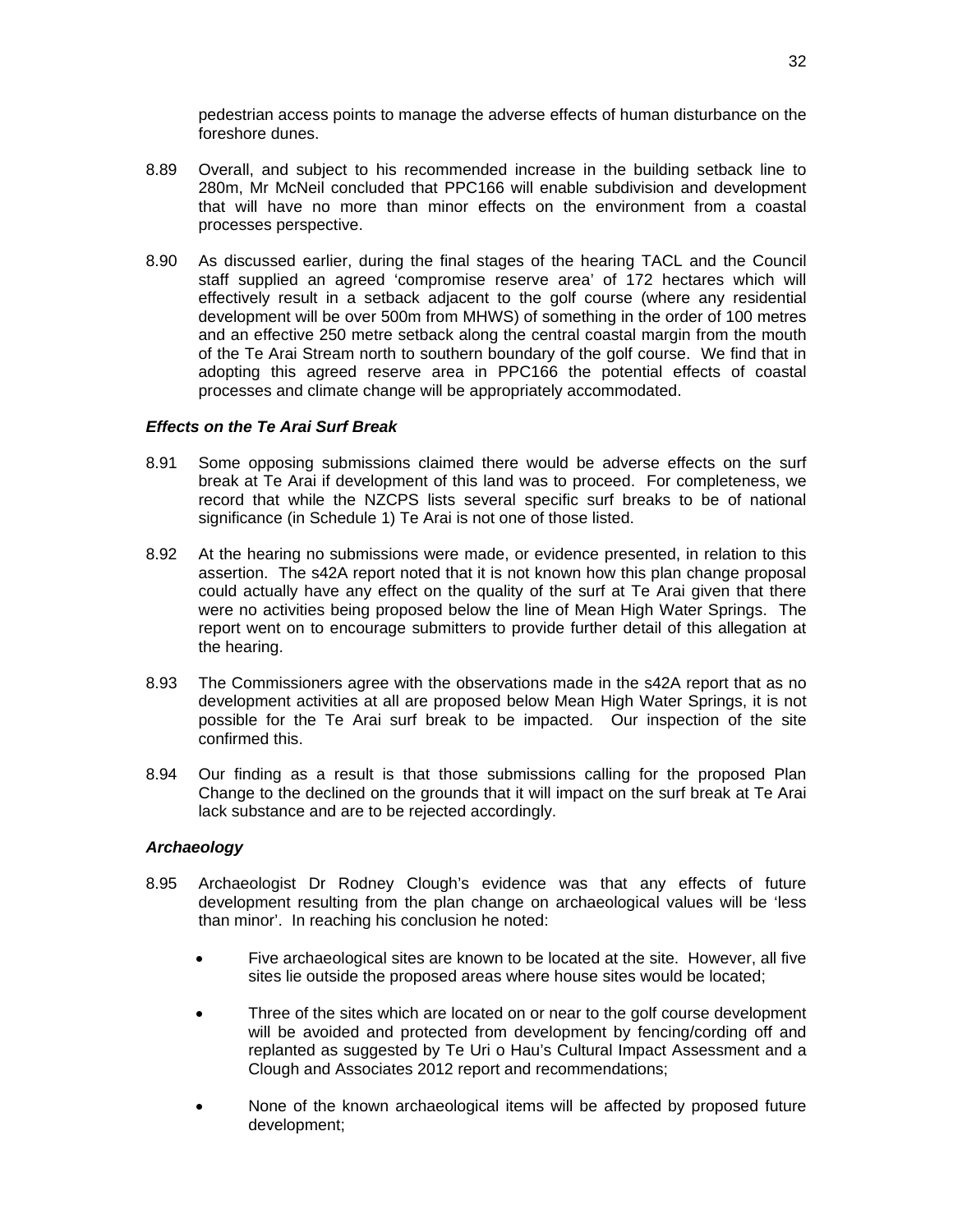- There is limited potential for unrecorded subsurface archaeological sites to be present on the site;
- An archaeological authority has already been granted by the New Zealand Historic Places Trust for development of the golf course. Accidental discovery protocols will apply.
- 8.96 The s42A report acknowledged that planting of the pines and movement of the dunes over time make a systematic assessment difficult and for that reason archaeological remains could be uncovered during development. In response to the submission lodged by the New Zealand Historic Places Trust the applicant had commissioned a further report and engaged in further consultation with the NZHPT. The work undertaken satisfied NZHPT and it withdrew its submission.
- 8.97 The officers' report advised:
	- Should PPC166 be approved, further detailed archaeological investigations will be required for every consent application and standard conditions of consent would then be applied to those consents requiring protocols to be followed in the event that any archaeological remains are exposed during development;
	- PPC166 will have no adverse effects on the identified archaeological sites and contained sufficient controls and protocols to manage any new sites that may be discovered during subdivision and development.
- 8.98 No evidence to counter this was presented. We have therefore found no reason not to adopt the recommendations of both Dr Clough and the Council's officers on this aspect.
- 8.99 As will be apparent from the various findings made above, our overall conclusion is that PPC166, as modified, contains adequate measures to ensure that adverse effects on the environment, as identified by the reports and as apprehended by submissions on the change, will be appropriately avoided or managed.

## **9.0 DECISION**

- 9.1 Having considered all the information supplied by the private plan change request, all the submissions received, the further amendments promoted by TACL in consultation with various submitters, the evidence and submissions presented at the hearing and having undertaken an analysis of the relevant national, regional and district planning instruments, and subject to the changes presented during the hearing, the Commissioners consider the proposed Plan Change rules are an appropriate means to achieve the relevant objectives of the District Plan. The proposed Change is consistent with the relevant provisions of the NZCPS and the Hauraki Gulf Marine Park Act 2000 as well as the Auckland Regional Policy Statement. The proposal also accords with the intent of the proposed Auckland Unitary Plan as it stands at this early stage in its progress.
- 9.2 Consequently, pursuant to clause 29(4) of Part 2 to the First Schedule of the Resource Management Act 1991 proposed Private Plan Change 166 to the Auckland Council District Plan: Rodney Section 2011 is **approved** subject to the amendments and modifications set out in the provisions and the map which are attached to this decision (as amended in accordance with this decision).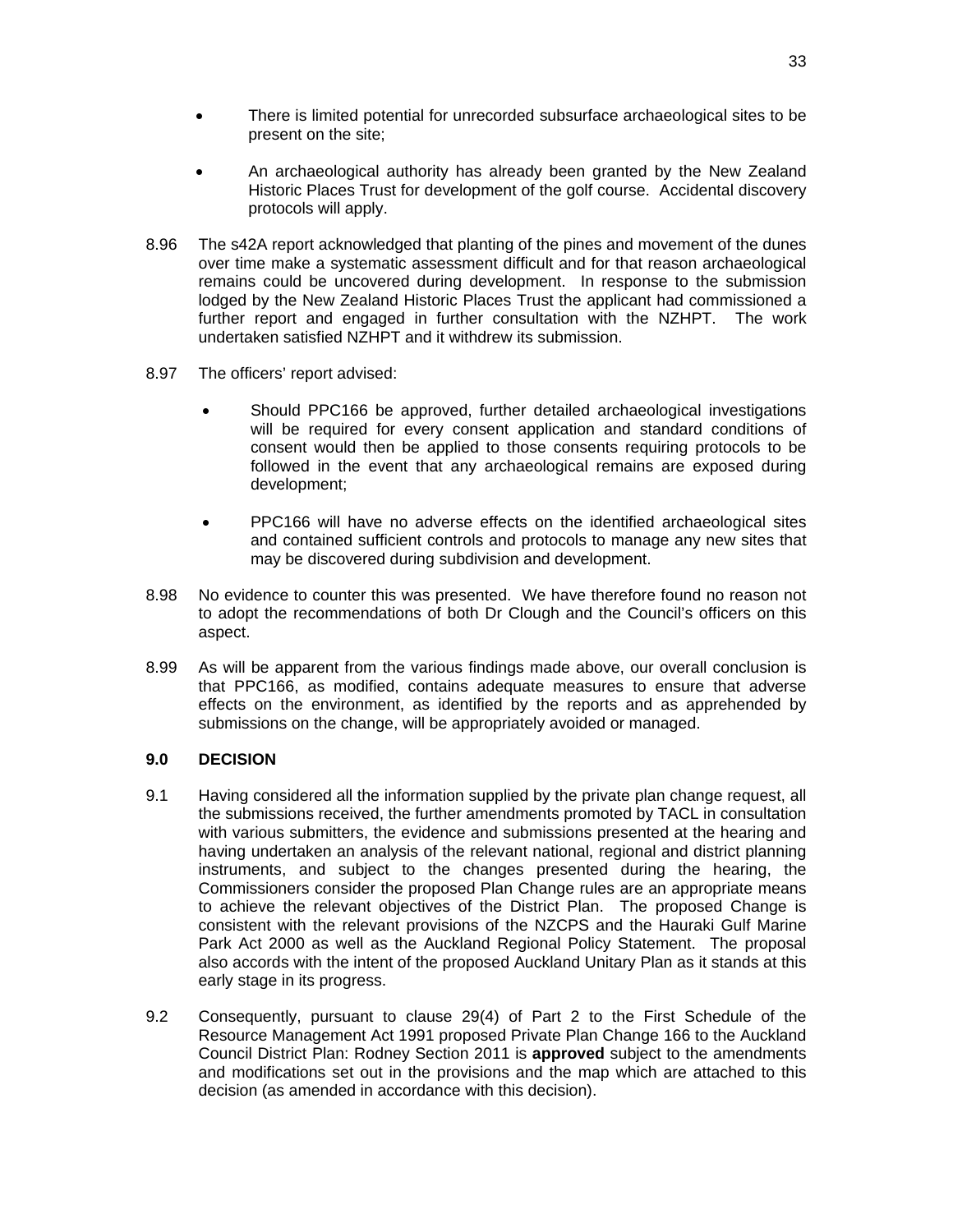- 9.3 The Auckland Council is directed to amend the Rodney Section of the District Plan in accordance with the content of each attachment.
- 9.4 Those submissions and further submissions that supported acceptance of the PPC166 request are accepted, or accepted in part, in accordance with this decision. The submissions and further submissions which opposed the Plan Change request are rejected in whole or in part in accordance with the findings made.

 $e_{\mathbf{r}}$ 

**Leigh A McGregor (Chair):** 

Date: 4 November 2013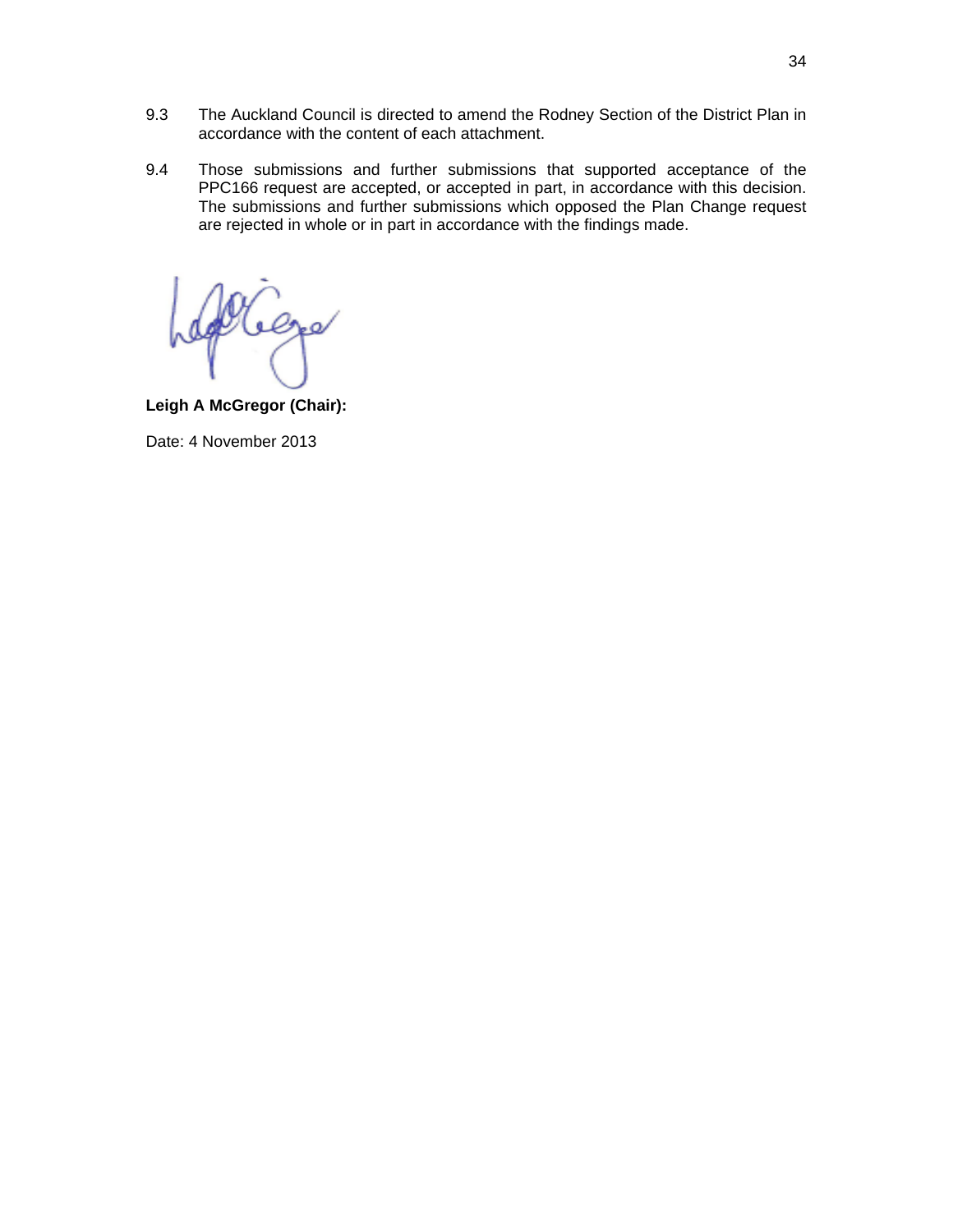## **ATTACHMENT: COPY OF APPROVED PLAN CHANGE AND APPENDIX 14L (APPROVED PLANNING MAP)**

**Add the following Scheduled Activity to Rule 14.8.2, and amend Planning Map 2 by adding the symbol for Scheduled activity number 213 to the land described in the scheduled activity."**

| Activity<br>Number | Details                   |                                                                                                                                                                                                                                                                                                                                                                                                                                                           |
|--------------------|---------------------------|-----------------------------------------------------------------------------------------------------------------------------------------------------------------------------------------------------------------------------------------------------------------------------------------------------------------------------------------------------------------------------------------------------------------------------------------------------------|
| 213                | Map<br>Reference          | 2                                                                                                                                                                                                                                                                                                                                                                                                                                                         |
|                    | Location                  | Lot 1 DP 453130 (ID 581090), Lot 2 DP 453130 (ID 581091), Lots<br>3-5 DP 453130 (ID 581092)                                                                                                                                                                                                                                                                                                                                                               |
|                    | Activity<br><b>Status</b> | Subdivision for the Creation of Additional Public Reserve for a<br>maximum of both 43 new sites and 3 balance area sites (total 46<br>sites) complying with the standards in this rule shall be a restricted<br>discretionary activity.                                                                                                                                                                                                                   |
|                    |                           | Subdivision that is not in accordance with this rule shall be a non<br>complying activity.                                                                                                                                                                                                                                                                                                                                                                |
|                    | <b>Rules</b>              | Subdivision for creation of up to 43 new sites in addition to the 3<br>existing sites shall comply with the following rules:                                                                                                                                                                                                                                                                                                                              |
|                    |                           | (a)<br>The identified house sites associated with the 43 new sites<br>created under this rule shall be located in the areas marked<br>"A", "B" and "C" and identified on the plan in Appendix<br>14AL: 'Scheduled Activity 213 and Restricted Activity 352'<br>as "Areas In Which New House Sites Can Be Created In<br>Accordance With Rule 14.8.2" in the following manner:                                                                              |
|                    |                           | (i)<br>No more than 1 new house site shall be located in<br>the area marked "A";                                                                                                                                                                                                                                                                                                                                                                          |
|                    |                           | No more than 38 new house sites shall be located in<br>(ii)<br>the area marked "B";                                                                                                                                                                                                                                                                                                                                                                       |
|                    |                           | No more than 4 new house sites shall be located in<br>(iii)<br>the area marked "C".                                                                                                                                                                                                                                                                                                                                                                       |
|                    |                           | (b)<br>Prior to creation of any sites under (a) above, a Vegetation<br>Management Plan shall be submitted to the Council for<br>approval to ensure that:                                                                                                                                                                                                                                                                                                  |
|                    |                           | i)<br>there is adequate vegetative screening or back-drop<br>associated with any subdivision to protect or enhance<br>the high landscape values of the area and the<br>subdivision will not adversely affect those values in<br>more than a minor way having regard to the<br>landscape's ability to absorb change in respect of other<br>factors, including the nature and variability of local<br>terrain and the extent and distribution of vegetation |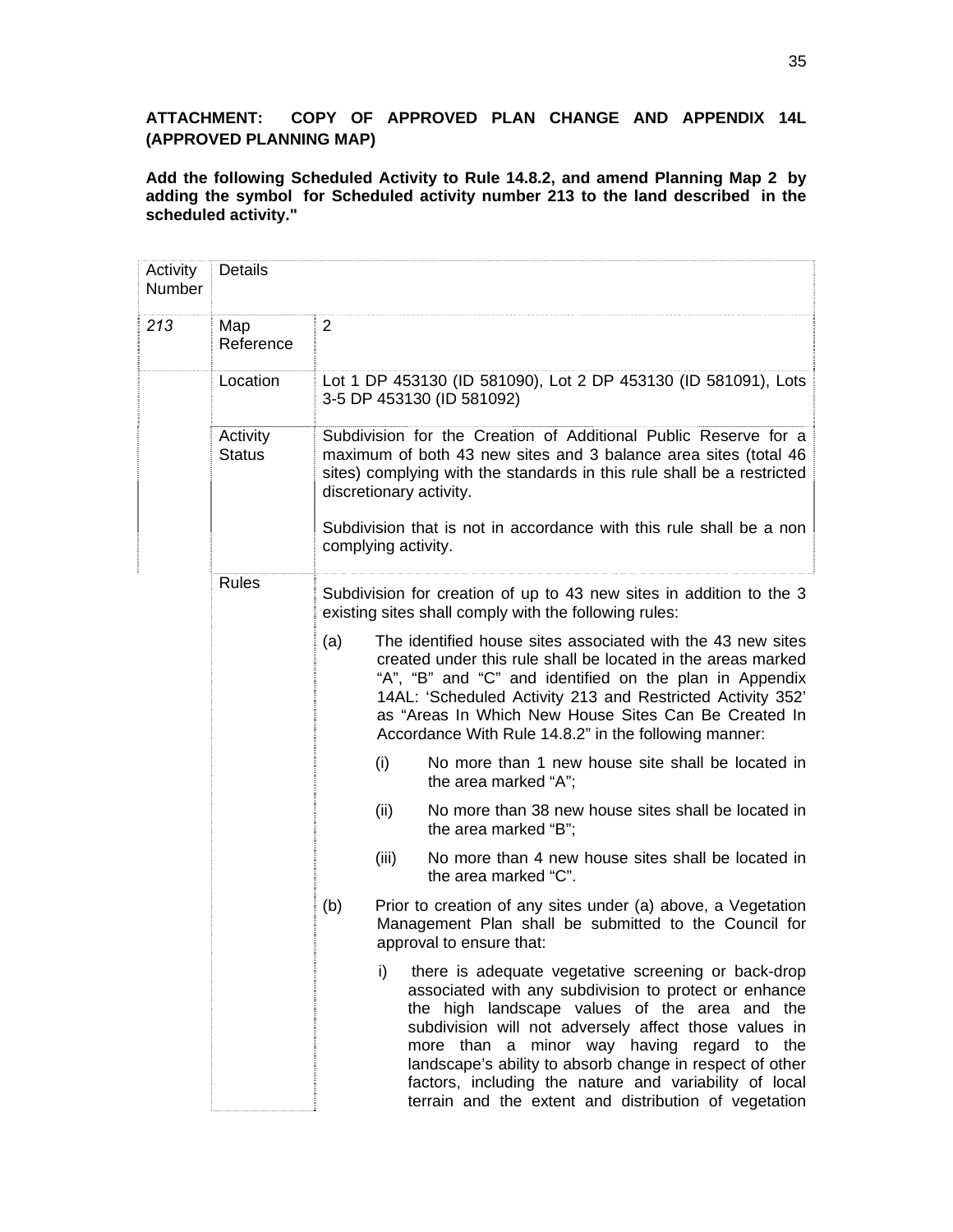| Activity<br>Number | <b>Details</b> |      |                                                                                                                                                                                                                                                                                                                                                                                       |
|--------------------|----------------|------|---------------------------------------------------------------------------------------------------------------------------------------------------------------------------------------------------------------------------------------------------------------------------------------------------------------------------------------------------------------------------------------|
|                    |                |      | cover; and                                                                                                                                                                                                                                                                                                                                                                            |
|                    |                | ii)  | the subdivision, including the location of building<br>platforms, will not adversely affect the natural character<br>of the coastal environment, and the degree to which<br>development associated with the subdivision would<br>affect the natural landforms and vegetation cover that<br>affects such character and values is minimised having<br>regard to:                        |
|                    |                |      | current levels of naturalness of the area in the<br>Scheduled Activity and adjoining areas and the<br>integrity of that part of the coastal environment; and                                                                                                                                                                                                                          |
|                    |                |      | screening and integration potential afforded by<br>$\bullet$<br>natural landforms and existing vegetation.                                                                                                                                                                                                                                                                            |
|                    |                | iii) | an appropriate staging of pine removal and its<br>replacement with native vegetation in the areas<br>identified in the second and third bullet points of rule<br>(c)(iii) and in the area marked "Northern Boundary<br>Planting" on the plan in 'Appendix 14AL: Scheduled<br>Activity 213 and Restricted Activity 352.                                                                |
|                    |                | (c)  | Subdivision in accordance with this rule is subject to the<br>following:                                                                                                                                                                                                                                                                                                              |
|                    |                | (i)  | The full area of public reserve, of no less than 172<br>hectares, shall be vested or taken prior to issuing the<br>Section 224(c) certificate for the first site created<br>under rule $14.8.2$ ;                                                                                                                                                                                     |
|                    |                | (ii) | The final surveyed boundaries of the Additional<br>Public Reserve Land shall be generally in<br>accordance with the area identified on the plan in<br>'Appendix 14AL: Scheduled Activity 213 and<br>Restricted Activity 352' as "Proposed Reserve Area"<br>("Reserve Plan"), and subject to:                                                                                          |
|                    |                |      | The reserve shall have sufficient width to allow for a<br>public walking trail along the back of the foredunes<br>in Lot 1 DP 453130;                                                                                                                                                                                                                                                 |
|                    |                |      | The inland reserve boundary in Lot 1 DP 453130<br>$\bullet$<br>shown on the Reserve Plan shall be a minimum of<br>200m wide from Mean High Water Springs with the<br>exception of the transitional area shown near the<br>northern boundary of Lot 1 DP 453130, and located<br>to respect both the physical topography of the land<br>and provide for a walking trail alignment that: |
|                    |                |      | protects ecological values and revegetation of the<br>foredunes and the buffer areas referred to below;                                                                                                                                                                                                                                                                               |
|                    |                |      | provides a buffer between the foredunes and the<br>walking trail to protect the foredune structure; and                                                                                                                                                                                                                                                                               |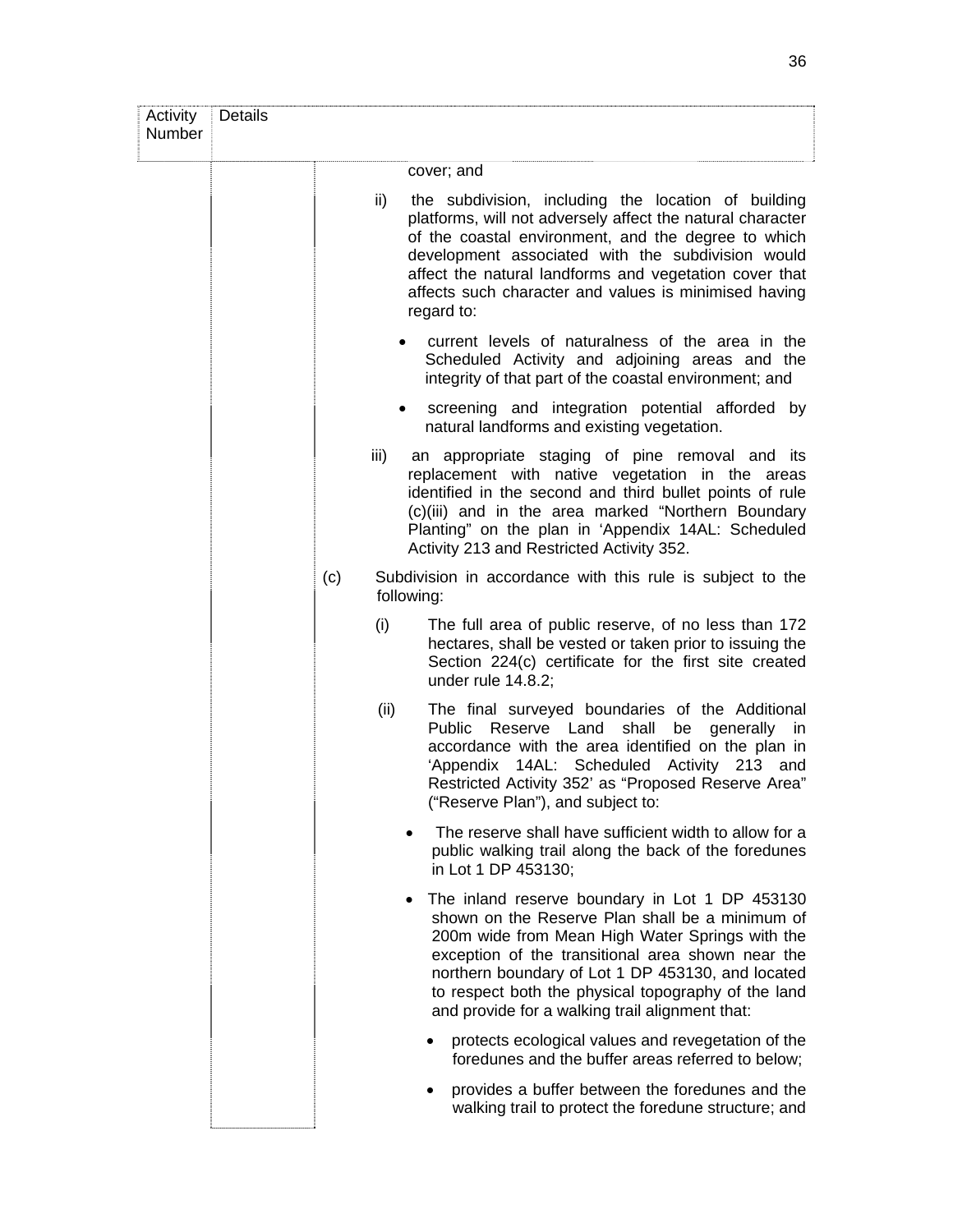| Activity<br>Number | <b>Details</b> |                                                                                                                                                                                                                                                                                                                                                                                                                      |
|--------------------|----------------|----------------------------------------------------------------------------------------------------------------------------------------------------------------------------------------------------------------------------------------------------------------------------------------------------------------------------------------------------------------------------------------------------------------------|
|                    |                | provides a buffer between the walking trail and<br>the adjacent boundary of a site created under<br>these rules.                                                                                                                                                                                                                                                                                                     |
|                    |                | Additional reserve may be provided in the blue<br>hatched area shown on the Reserve Plan where<br>such reserve is required to meet the objectives<br>above.                                                                                                                                                                                                                                                          |
|                    | (iii)          | The following shall be undertaken in the reserve:                                                                                                                                                                                                                                                                                                                                                                    |
|                    |                | A public walking trail alignment shall be provided for<br>along the back of the foredunes from the public<br>beach access point at the Pacific Road car park,<br>northwards to a beach access point in the reserve<br>near the northern boundary of Lot 1 DP 453130, and<br>southwards to a beach access point at least 500m<br>north of the Te Arai Stream mouth;                                                   |
|                    |                | • Production forest shall be removed from the entire<br>coastal section of the reserve, including the area of<br>the reserve abutting the Te Arai stream up to a line<br>500 metres inland from and perpendicular to Mean<br>High Water Springs, and this area revegetated in<br>native dune species;                                                                                                                |
|                    |                | Production forest shall be removed from the riparian<br>edge, being a 50m corridor to both sides of the Te<br>Arai stream, and this area revegetated in native<br>species to provide for a connection from the Coal Hill<br>Road Wetland to the coastal environment;                                                                                                                                                 |
|                    | ٠              | The above work may be undertaken in a staged<br>manner aligned to any staging of titles, provided that<br>the work shall be completed within five years of<br>vesting the reserve.                                                                                                                                                                                                                                   |
|                    | (iv)           | The minimum width of the riparian reserve along the<br>Te Arai stream shall be 50m (including the marginal<br>strip).                                                                                                                                                                                                                                                                                                |
|                    | (v)            | In Lot 1, the existing public easement over Pacific<br>Road shall be widened to an average width of at<br>least 50 metres to provide for safe pedestrian, cycle<br>and equestrian use. The widened public easement<br>may be subject to realignment for better integration<br>with the existing landform. At the Council's election,<br>the widened public easement on Pacific Road may<br>be vested as public road. |
|                    | (vi)           | The area proposed to be vested as reserve shall be<br>subject to an easement in favour of Lot 3 of up to<br>25m wide that provides ongoing legal access to Lot<br>3 from Te Arai Point Road as generally shown on<br>Appendix 14AL: Scheduled Activity 213<br>and                                                                                                                                                    |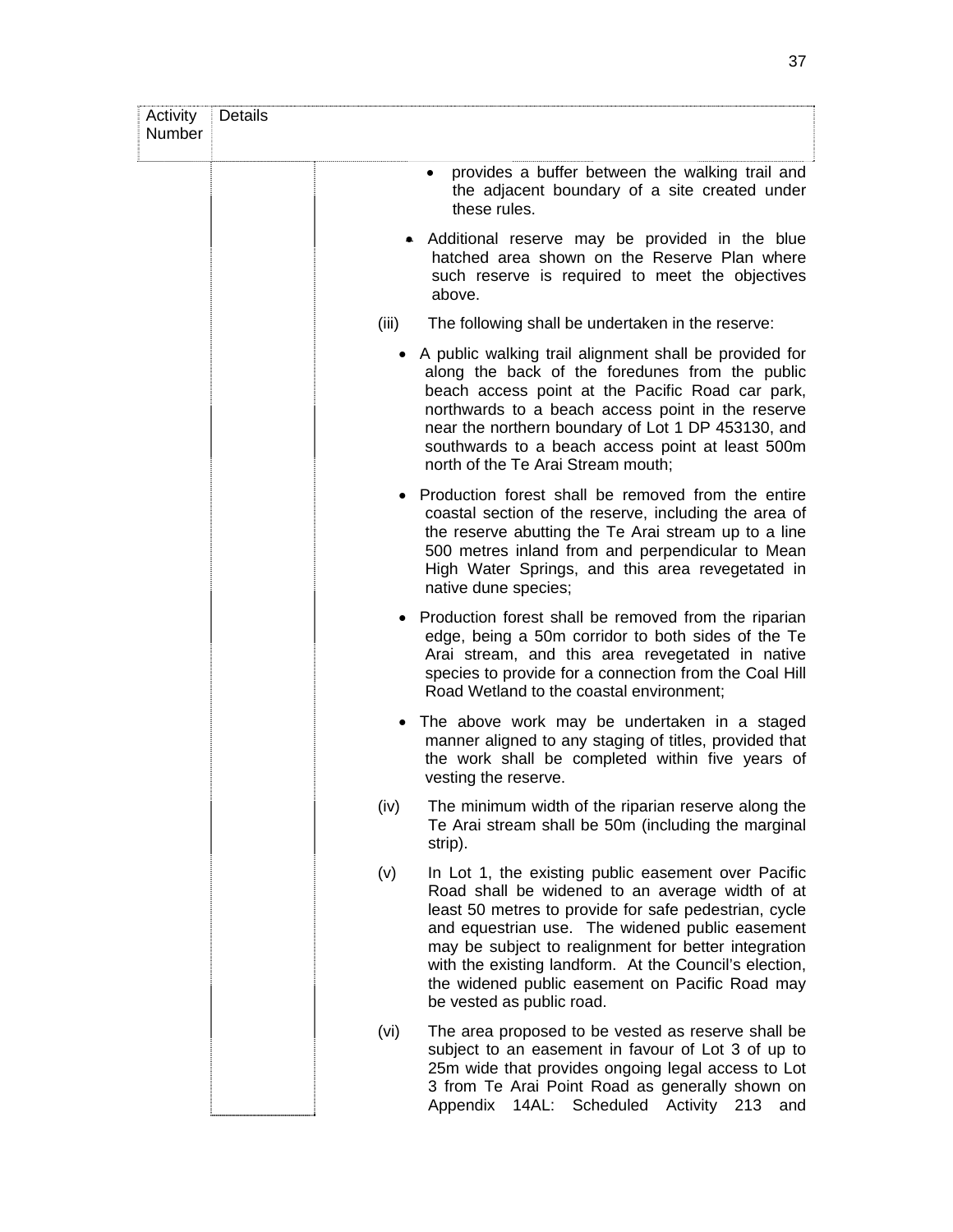| Activity<br>Number | Details |     |       |                                                                                                                                                                                                                                                                                                                                                                                                                                                                                  |
|--------------------|---------|-----|-------|----------------------------------------------------------------------------------------------------------------------------------------------------------------------------------------------------------------------------------------------------------------------------------------------------------------------------------------------------------------------------------------------------------------------------------------------------------------------------------|
|                    |         |     |       | Restricted Activity 352.                                                                                                                                                                                                                                                                                                                                                                                                                                                         |
|                    |         |     | (vii) | Easements of sufficient width and practically located<br>shall be provided over the reserve for conveying<br>water, telecommunications and power, including<br>over parts of Lot 1 and 3 as generally shown on<br>Appendix 14AL: Scheduled Activity 213 and<br>Restricted Activity 352.                                                                                                                                                                                          |
|                    |         | (d) |       | The following rules from rule 7.14.7 Subdivision for the<br>Creation of Additional Public Reserve Land: Specific<br>Subdivision Requirements shall apply:                                                                                                                                                                                                                                                                                                                        |
|                    |         |     |       | 7.14.7.1: General Requirements                                                                                                                                                                                                                                                                                                                                                                                                                                                   |
|                    |         |     |       | 7.14.7.2 (c) – (d): Design of Subdivision – Area for<br>Incorporation into Public Reserve                                                                                                                                                                                                                                                                                                                                                                                        |
|                    |         |     |       | 7.14.7.3 (b) $-$ (f): Design of Subdivision $-$ Site for<br><b>Rural Residential Purposes</b>                                                                                                                                                                                                                                                                                                                                                                                    |
|                    |         |     |       | 7.14.7.5 – Minimum Frontage and Access.                                                                                                                                                                                                                                                                                                                                                                                                                                          |
|                    |         | (e) |       | Domestic pets (including, but not limited to, cats, mustelids,<br>dogs, goats, rabbits and rodents) are not permitted on any<br>site created under this rule.                                                                                                                                                                                                                                                                                                                    |
|                    |         | (f) |       | Prior to creation of any sites under this rule, a minimum of<br>4.26 hectares of wetland plus a minimum 1.4 ha buffer area<br>as identified on the plan in Appendix 14AL: Chapter 14:<br>'Scheduled Activity 213 and Restricted Activity 352' as<br>"Potential Protected Wetland Area" shall be protected in<br>accordance with the following:                                                                                                                                   |
|                    |         |     |       | (i) The applicant shall provide a Comprehensive Weed and<br>Animal Pest Control Plan. The plan shall demonstrate<br>how weeds and invasive plants (including climbing<br>asparagus) and pest animals (including pest fish, feral<br>pigs, rats, possums and mice) are to be eradicated or<br>controlled in the protected area(s) on an on-going basis.<br>Any chemical control to be used must be suitable for the<br>purpose and for the environment in which it is to be used. |
|                    |         |     |       | (ii) The applicant shall clearly and accurately provide a<br>Planting Plan for the 1.4 ha wetland buffer area identified<br>on the plan in Appendix 14AL: 'Scheduled Activity 213<br>and Restricted Activity 352'.                                                                                                                                                                                                                                                               |
|                    |         |     |       | (iii) A stockproof fence as specified in one of clauses 6, 7 or<br>8 of the Second Schedule of the Fencing Act 1978 shall<br>be constructed around the perimeter of the wetland and<br>buffer to be protected. The fence shall be a minimum of<br>10 metres from the wet area (except where constrained<br>by property boundaries). No gates shall be installed in<br>the fence.                                                                                                 |
|                    |         |     |       | (iv) Completion Certificate Requirement                                                                                                                                                                                                                                                                                                                                                                                                                                          |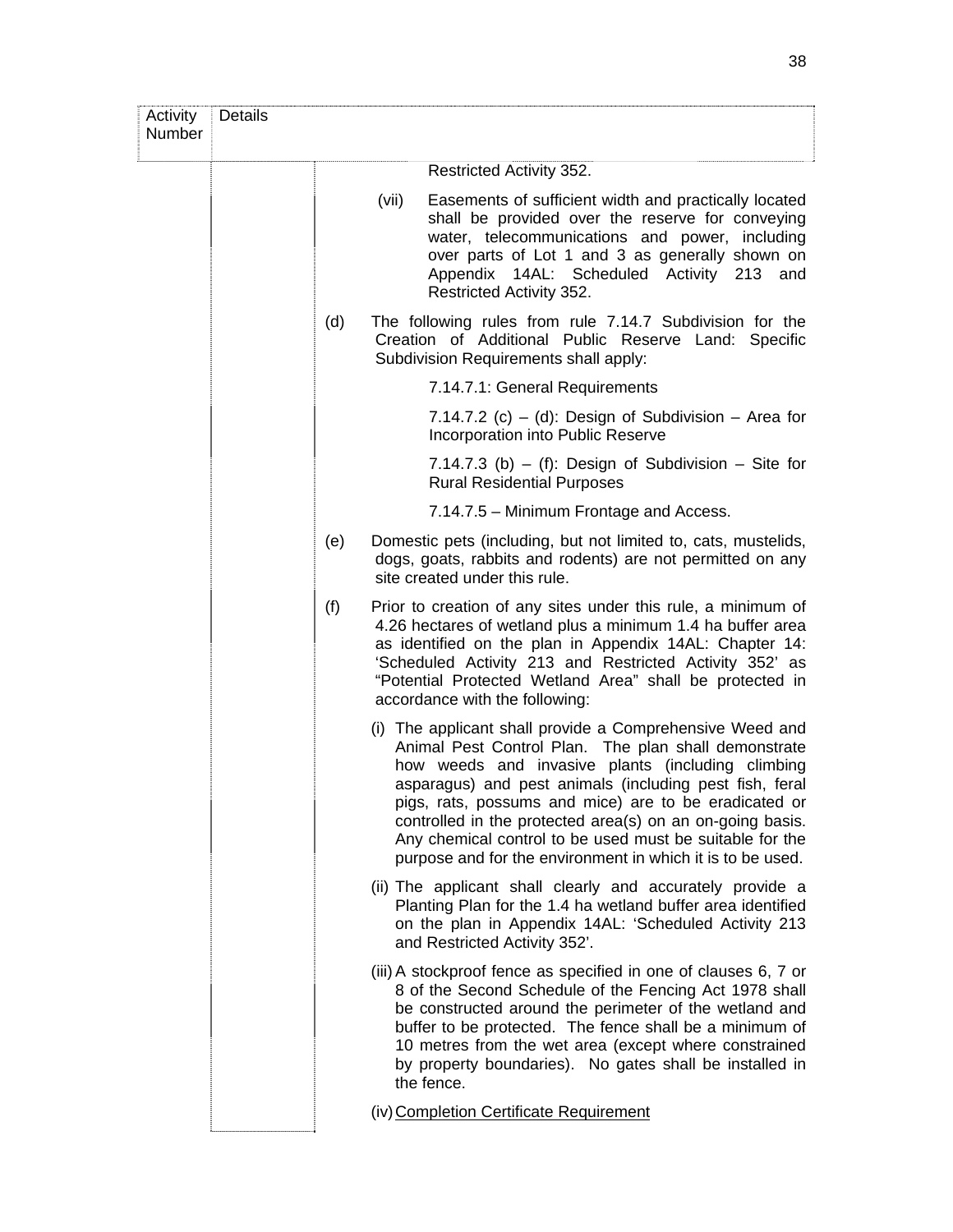| Activity<br>Number | <b>Details</b> |     |        |                                                                                                                                                                                                                                                                                                                                                                                                                |
|--------------------|----------------|-----|--------|----------------------------------------------------------------------------------------------------------------------------------------------------------------------------------------------------------------------------------------------------------------------------------------------------------------------------------------------------------------------------------------------------------------|
|                    |                |     |        | All weed and pest control, planting and fencing required<br>by (f) (i)-(iii) shall be completed prior to issuing the<br>Section 224(c) certificate for the first rural residential site.<br>For the purpose of this rule "control" means weed<br>populations are reduced to a level whereby the<br>landowner may remove re-infestations by using chemical<br>or non-chemical control up to three times a year. |
|                    |                |     |        | (v) Protection of Wetland and Buffer Area                                                                                                                                                                                                                                                                                                                                                                      |
|                    |                |     |        | All conditions for protection of the wetland and buffer<br>area shall be complied with on a continuing basis by the<br>subdividing owners and all subsequent owners and shall<br>be the subject of consent notices to be registered under<br>the Land Transfer Act 1952.                                                                                                                                       |
|                    |                |     |        | (vi) The wetland shall be protected in perpetuity through a<br>covenant.                                                                                                                                                                                                                                                                                                                                       |
|                    |                | (g) |        | Prior to creation of any site under this rule, and in<br>consultation with the Auckland Council, the Department of<br>Conservation, the Environmental Defence Society, the<br>Royal Forest & Bird Protection Society of NZ and Te Uri o<br>Hau, the applicant shall prepare a Shorebird Management<br>Plan. The Shorebird Management Plan shall include the<br>following methods to protect shorebirds:        |
|                    |                |     | (i)    | pest and predator control and monitoring, including<br>establishment of buffer zones on the site to protect<br>shorebird habitats;                                                                                                                                                                                                                                                                             |
|                    |                |     | (ii)   | management of people to avoid shorebird habitats,<br>particularly during breeding;                                                                                                                                                                                                                                                                                                                             |
|                    |                |     | (iii)  | management of earthworks<br>and<br>construction<br>activities to avoid shorebird habitats, particularly<br>during breeding;                                                                                                                                                                                                                                                                                    |
|                    |                |     | (iv)   | management and protection of threatened plant<br>species and associated shorebird habitat;                                                                                                                                                                                                                                                                                                                     |
|                    |                |     | (v)    | mechanisms<br>the<br>to<br>ensure<br>that<br>Shorebird<br>Management Plan and its requirements are binding<br>on and funded by future landowners;                                                                                                                                                                                                                                                              |
|                    |                |     | (vi)   | conservation management including pest control,<br>protection of shorebirds from disturbance and habitat<br>restoration;                                                                                                                                                                                                                                                                                       |
|                    |                |     | (vii)  | long term monitoring and reporting on shorebird<br>habitat;                                                                                                                                                                                                                                                                                                                                                    |
|                    |                |     | (viii) | a full time equivalent conservation ranger shall be<br>appointed and permanently employed by the future<br>landowners<br>to<br>implement<br>the<br>Shorebird<br>Management Plan;                                                                                                                                                                                                                               |
|                    |                |     | (ix)   | The Shorebird Management Plan shall contain the                                                                                                                                                                                                                                                                                                                                                                |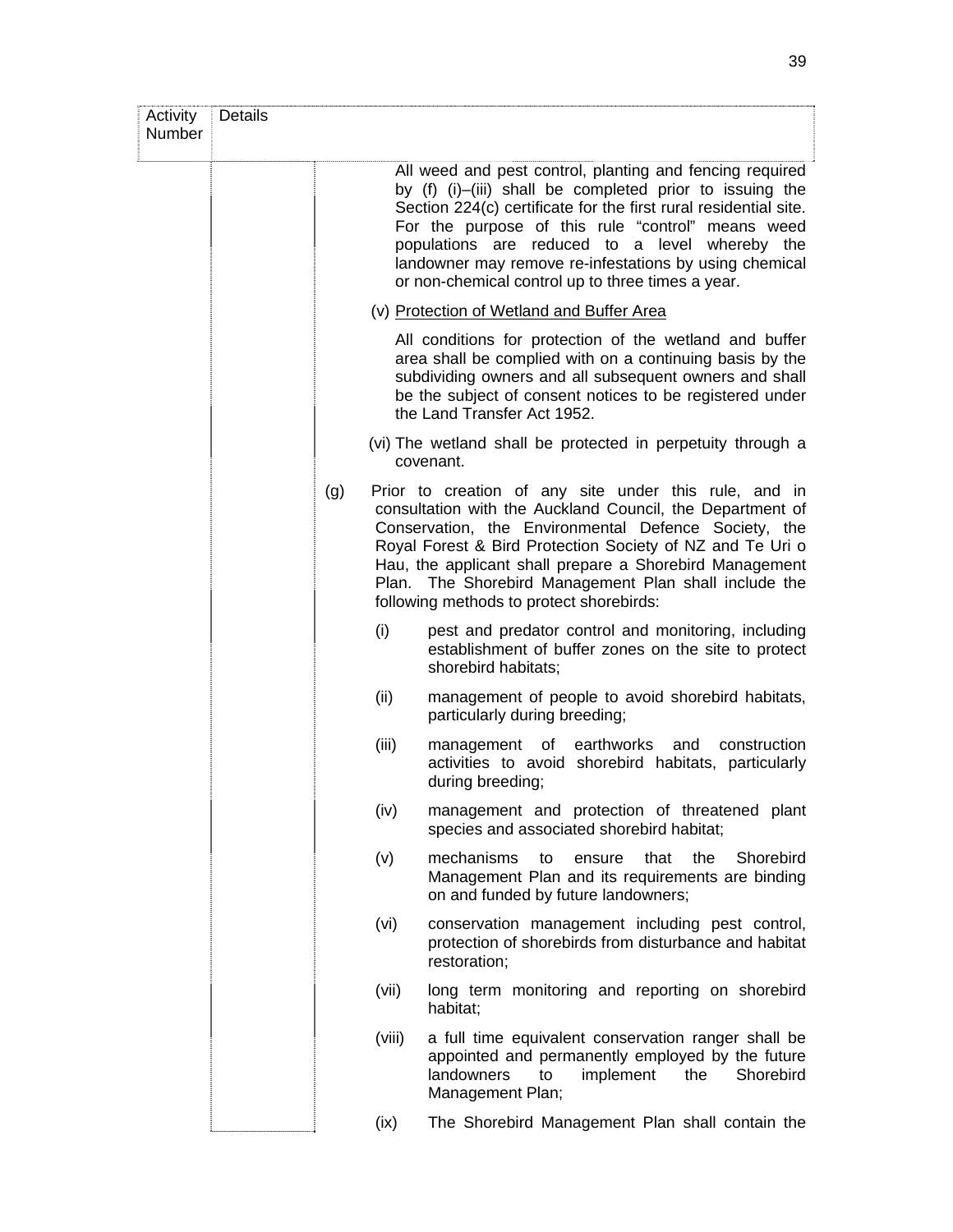| Activity<br>Number | <b>Details</b>                                        |                                                                                                        |                                                                                                                                                                                                                                                                                                                                                                  |  |
|--------------------|-------------------------------------------------------|--------------------------------------------------------------------------------------------------------|------------------------------------------------------------------------------------------------------------------------------------------------------------------------------------------------------------------------------------------------------------------------------------------------------------------------------------------------------------------|--|
|                    |                                                       |                                                                                                        | following information:                                                                                                                                                                                                                                                                                                                                           |  |
|                    |                                                       |                                                                                                        | A review of current information on the status of all<br>shorebird species in the area;                                                                                                                                                                                                                                                                           |  |
|                    |                                                       |                                                                                                        | Survey methodologies to gather baseline information<br>on species present, the size of populations and the<br>state of their habitats;                                                                                                                                                                                                                           |  |
|                    |                                                       | $\bullet$                                                                                              | Identification of the threats to local shorebird<br>populations;                                                                                                                                                                                                                                                                                                 |  |
|                    |                                                       | $\bullet$                                                                                              | Proposed methods for conservation management<br>including pest control, protection from disturbance<br>and habitat restoration;                                                                                                                                                                                                                                  |  |
|                    |                                                       | ٠                                                                                                      | Proposed methods for long term monitoring and<br>reporting;                                                                                                                                                                                                                                                                                                      |  |
|                    |                                                       | ٠                                                                                                      | Details of how the conservation ranger and other<br>costs will be funded;                                                                                                                                                                                                                                                                                        |  |
|                    |                                                       |                                                                                                        | Communication and public education plans.                                                                                                                                                                                                                                                                                                                        |  |
|                    |                                                       | (x)                                                                                                    | The Shorebird Management Plan shall be submitted<br>for approval to the Council's reserve administrator<br>prior to subdivision. When the reserve is vested with<br>the public body that will administer it, the Shorebird<br>Management Plan may then be amended by that<br>body's reserve administrator without the need to<br>consult with the other parties. |  |
|                    |                                                       | (h)                                                                                                    | Plants listed in the Auckland Regional Pest Management<br>Strategy (including the research list) are not permitted in the<br>development in private gardens or any amenity plantings.                                                                                                                                                                            |  |
|                    | Matters for<br><b>Discretion</b><br>and<br>Assessment | Rural.                                                                                                 | The Council will have regard to the Matters for Discretion in section<br>7.15.1 and the Assessment Criteria in section 7.15.2 of Chapter 7 -                                                                                                                                                                                                                     |  |
|                    | Criteria                                              | In addition to the criteria in 7.15.2, the Council will also have regard<br>to the following criteria: |                                                                                                                                                                                                                                                                                                                                                                  |  |
|                    |                                                       |                                                                                                        | <b>Additional Criteria for Subdivision at Te Arai</b>                                                                                                                                                                                                                                                                                                            |  |
|                    |                                                       | (a)                                                                                                    | The adequacy of measures proposed such as covenants or<br>consent notices to ensure that no further subdivision for<br>creation of residential or rural residential lots or sites occurs<br>in perpetuity.                                                                                                                                                       |  |
|                    |                                                       | (b)                                                                                                    | The adequacy of measures proposed to ban cats and dogs<br>and other inappropriate domestic pets.                                                                                                                                                                                                                                                                 |  |
|                    |                                                       | (c)                                                                                                    | The adequacy of measures to protect shorebirds and<br>threatened plant species, during earthworks and the<br>construction period and thereafter.                                                                                                                                                                                                                 |  |
|                    |                                                       |                                                                                                        | Where the measures in $(a) - (c)$ are not provided,                                                                                                                                                                                                                                                                                                              |  |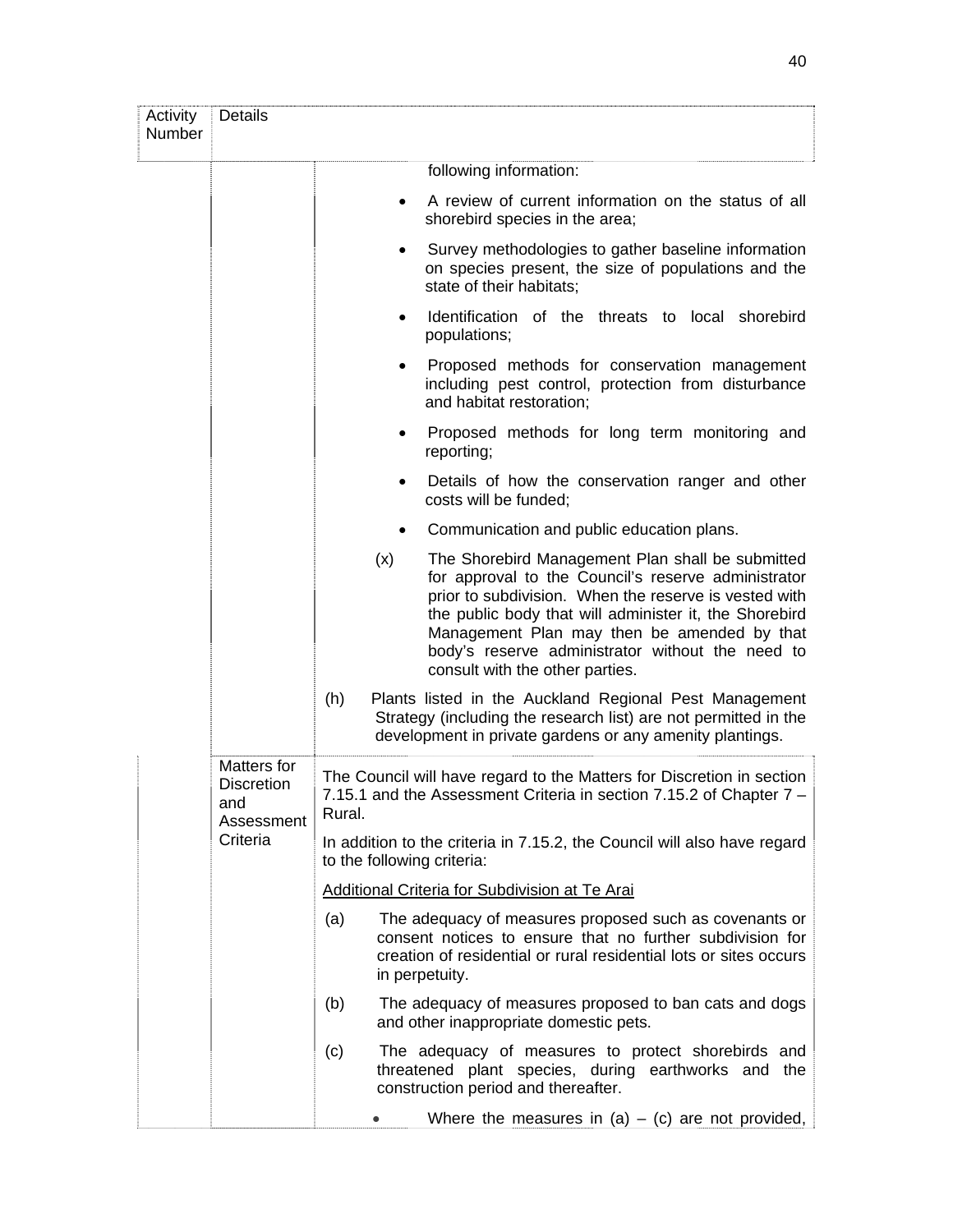| Activity<br>Number | <b>Details</b> |     |                                                                                                                                                                                                                                                                                                                                                                                                                                                                                                                                                         |
|--------------------|----------------|-----|---------------------------------------------------------------------------------------------------------------------------------------------------------------------------------------------------------------------------------------------------------------------------------------------------------------------------------------------------------------------------------------------------------------------------------------------------------------------------------------------------------------------------------------------------------|
|                    |                |     | subdivision<br>will<br>considered<br>be<br>the<br>be<br>to<br>inappropriate.                                                                                                                                                                                                                                                                                                                                                                                                                                                                            |
|                    |                | (d) | Whether the subdivision maintains the special character<br>and amenity described in the zone description for the<br>Landscape Protection Rural Zone (7.8.3.3) including<br>whether the subdivision will avoid adverse effects, including<br>cumulative effects, on the rural character anticipated in the<br>Landscape Protection Rural Zone.                                                                                                                                                                                                           |
|                    |                | (e) | Whether the subdivision, including provision for access and<br>utilities, would require extensive landform modification and<br>whether the adverse effects on the landscape and amenity<br>values of the particular area are avoided or appropriately<br>mitigated. Where this is not achievable, the subdivision will<br>be considered to be inappropriate.                                                                                                                                                                                            |
|                    |                | (f) | Whether the subdivision and site development, including<br>provisions for access and utilities, uses the existing<br>landform as a basis as far as is practicable so that adverse<br>effects on the landscape and discharge of silt are avoided<br>or appropriately mitigated.                                                                                                                                                                                                                                                                          |
|                    |                | (g) | Whether the subdivision and associated works will have<br>adverse effects on the natural quality of any waterbodies,<br>including streams flowing to the sea and the sea itself.                                                                                                                                                                                                                                                                                                                                                                        |
|                    |                | (h) | Whether the building platform/s identified in the subdivision<br>allow for any house or structure to be built below the brow<br>of any ridge or hill on which it would be sited so that the<br>highest point of any building or structure is below the<br>landform or any existing trees or bush screening the<br>building site, when the site (or sites) is viewed from any<br>public road or public land including any beach, the sea or<br>regional park. Where this is not achievable, the building<br>platform/s will be considered inappropriate. |
|                    |                | (i) | Whether the building platforms on the proposed site(s)<br>would allow development that would adversely affect stands<br>of mature native forest that can be seen from any public<br>road or public land including any beach, the sea or reserve<br>area. Where this occurs, the building platform/s will be<br>considered inappropriate.                                                                                                                                                                                                                |
|                    |                | (j) | Whether exterior lighting, including any street lighting, will<br>be provided in such a way as to not be prominent,<br>particularly against a dark background, when viewed from<br>any public place including the coast.                                                                                                                                                                                                                                                                                                                                |
|                    |                | (k) | Whether the subdivision protects or enhances the high<br>landscape values of the area having regard to the local<br>landscape's ability to absorb change in respect of other<br>factors, including the nature and variability of local terrain,<br>the extent and distribution of vegetation cover, and the<br>location and nature of existing development and structures                                                                                                                                                                               |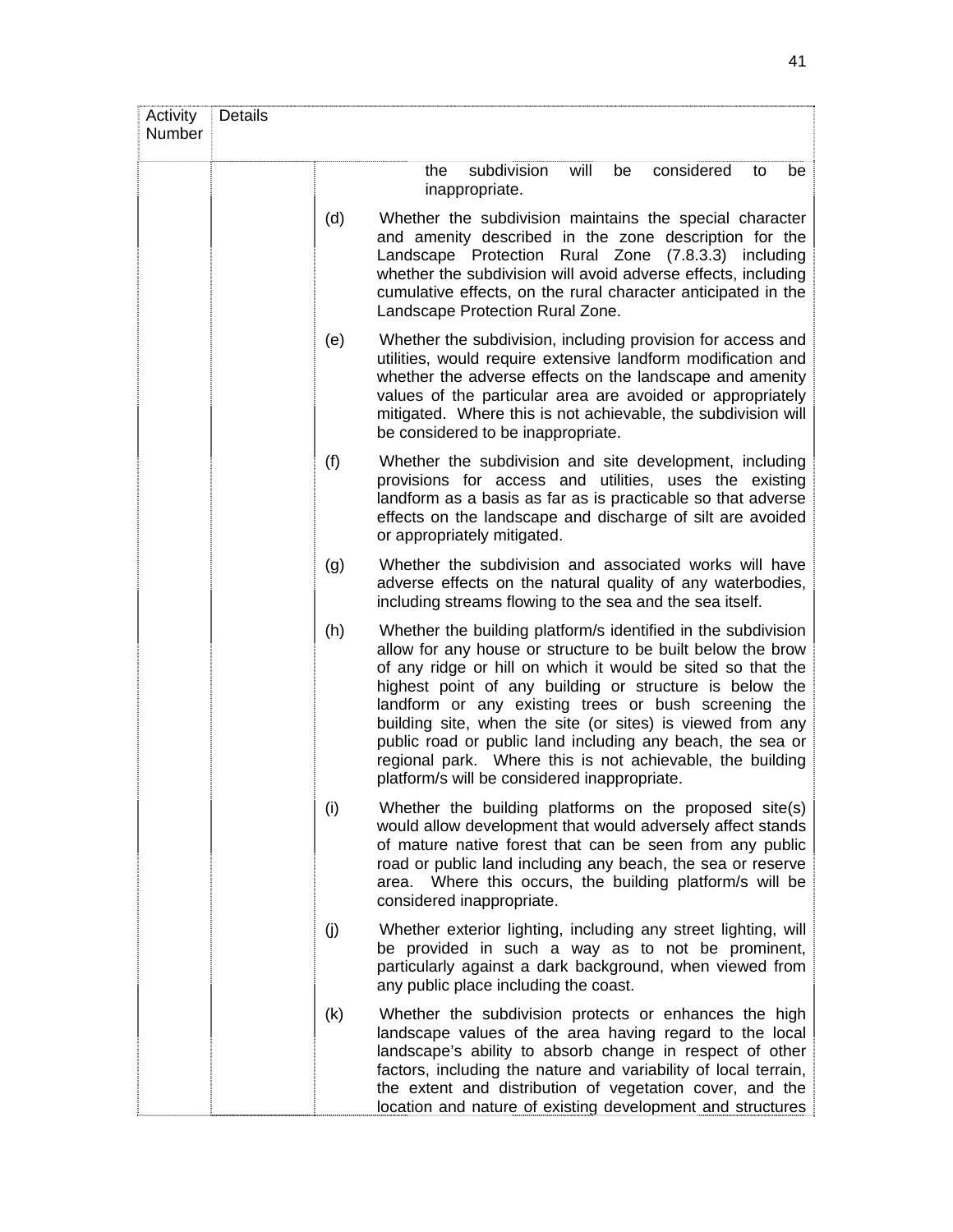| Activity<br>Number | Details |                                                                                                                                                                                                                                                                                                                                                                                                                                                                                                                                                                                                       |
|--------------------|---------|-------------------------------------------------------------------------------------------------------------------------------------------------------------------------------------------------------------------------------------------------------------------------------------------------------------------------------------------------------------------------------------------------------------------------------------------------------------------------------------------------------------------------------------------------------------------------------------------------------|
|                    |         | in it.                                                                                                                                                                                                                                                                                                                                                                                                                                                                                                                                                                                                |
|                    | (1)     | Whether the subdivision, including the location of building<br>platforms, protects or enhances the natural character of the<br>coastal environment, and the degree to which it would affect<br>the natural landforms and vegetation cover that affect such<br>character and values having regard to:                                                                                                                                                                                                                                                                                                  |
|                    |         | • current levels of naturalness and the integrity of that part<br>of the coastal environment; and                                                                                                                                                                                                                                                                                                                                                                                                                                                                                                     |
|                    |         | • screening and integration potential afforded by natural<br>landforms and vegetation.                                                                                                                                                                                                                                                                                                                                                                                                                                                                                                                |
|                    | (m)     | Whether the subdivision and development will protect and<br>not adversely affect in a more than minor way the natural<br>functioning of coastal processes.                                                                                                                                                                                                                                                                                                                                                                                                                                            |
|                    | (n)     | Whether the subdivision will have significant adverse<br>effects on each of wildlife, flora and ecological values and<br>whether such effects can be avoided or effectively<br>mitigated.                                                                                                                                                                                                                                                                                                                                                                                                             |
|                    | (o)     | Whether the subdivision and subsequent development will<br>adversely affect any flora or fauna species including<br>threatened or endangered species on the site or in the<br>surrounding area, including the area of land that extends<br>down to the mean high water mark.                                                                                                                                                                                                                                                                                                                          |
|                    | (p)     | Whether the subdivision avoids adverse effects of activities<br>on: threatened or at risk species; indigenous ecosystems<br>and vegetation types that are threatened in the coastal<br>environment or are naturally rare; and areas containing<br>nationally significant examples of indigenous community<br>types.                                                                                                                                                                                                                                                                                   |
|                    | (q)     | Whether the subdivision avoids significant adverse effects<br>and avoids, remedies or mitigates other adverse effects of<br>activities on: areas of predominantly indigenous vegetation<br>in the coastal environment; habitats that are important<br>during the vulnerable life stages of indigenous species; and<br>indigenous ecosystems and habitats that are found only in<br>the coastal environment and which are particularly<br>vulnerable to modification, including estuaries, lagoons,<br>coastal wetlands, dunelands, intertidal<br>zones<br>and<br>saltmarsh, and ecological corridors. |
|                    | (r)     | Vehicle access to sensitive areas should be avoided and<br>walkway access shall be limited to a small number of<br>defined walking paths to ensure that the adverse effects on<br>the quality and/or remote character of the environment in<br>the Landscape Protection Rural zone and the adverse<br>effects on the ecological values of the dunes are avoided.<br>Vehicle access to the beach from the site shall not be<br>allowed except for emergency responses or management<br>purposes.                                                                                                       |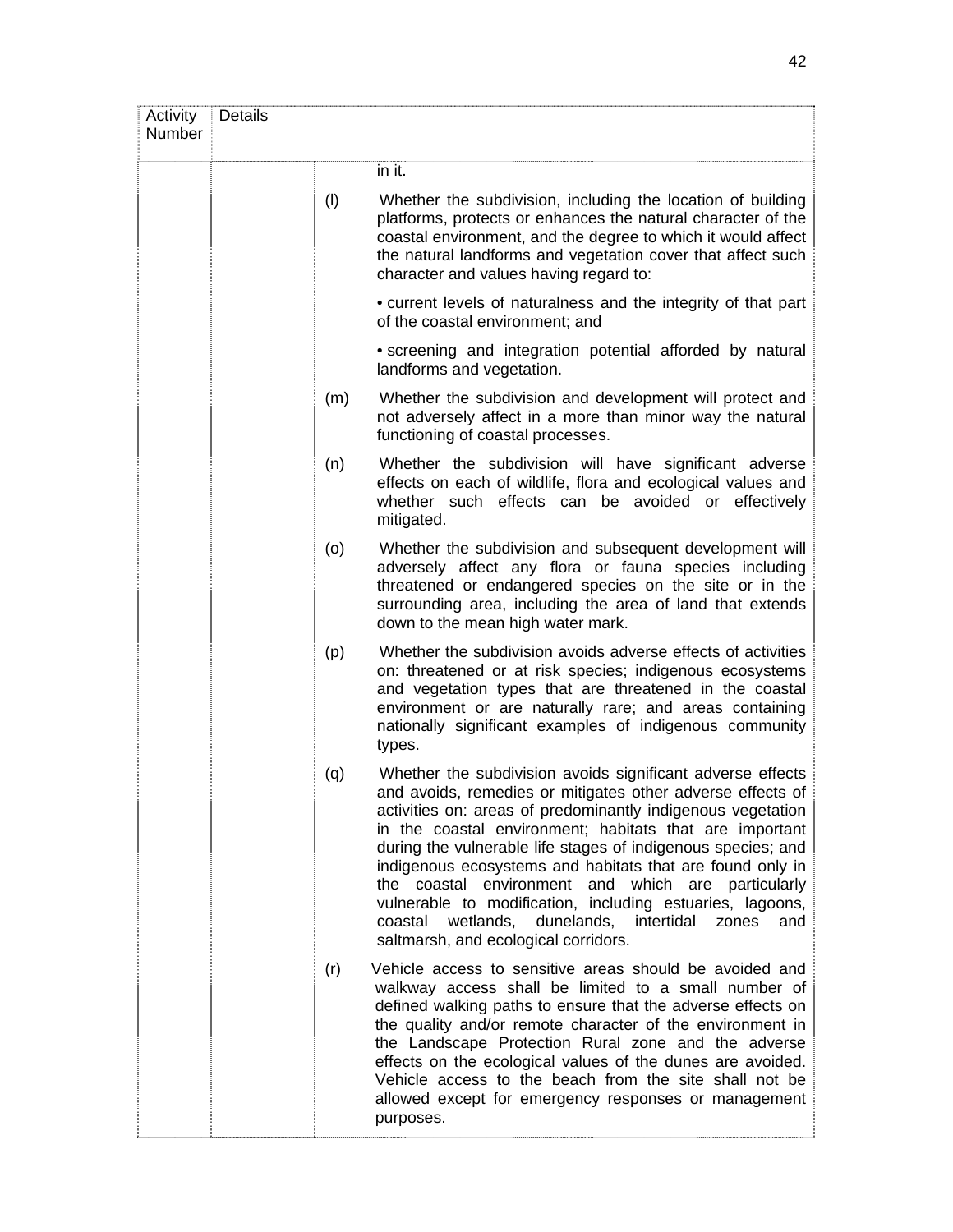| Activity<br>Number | Details |      |                                                                                                                                                                                                                                                                                                                                                                                                                                                                                   |
|--------------------|---------|------|-----------------------------------------------------------------------------------------------------------------------------------------------------------------------------------------------------------------------------------------------------------------------------------------------------------------------------------------------------------------------------------------------------------------------------------------------------------------------------------|
|                    |         | (s)  | Whether creation of any site will result in retention of a rural<br>rather than urban character.                                                                                                                                                                                                                                                                                                                                                                                  |
|                    |         | (t)  | Measures at the time of subdivision to ensure that buildings<br>on the new site created in area "A" on the plan in 'Appendix<br>14AL: Scheduled Activity 213 and Restricted Activity 352' as<br>"Areas In Which Rural Residential New Sites Can Be<br>Created In Accordance With Rule 14.8.2" are not visible<br>from Te Arai Point Road, Te Arai beach, and existing local<br>and regional reserve land (excluding any new public reserve<br>on land in Scheduled Activity 213). |
|                    |         |      | In circumstances where one or more of the above<br>criteria are not met, the proposal may be considered<br>inappropriate and the Council in its discretion may<br>refuse consent, or grant consent to a lesser number<br>of sites, and/or to a different design of subdivision.                                                                                                                                                                                                   |
|                    |         | (u)  | Whether the local road network will function safely and<br>subjected to the<br>when<br>increased traffic<br>efficiently<br>movements associated with any subdivision of the site.                                                                                                                                                                                                                                                                                                 |
|                    |         | (v)  | Whether stormwater runoff from roof and paved areas is<br>discharged in a manner that is hydrologically neutral where<br>excess flows, volumes and timing of runoff in excess of pre-<br>development runoff, is discharged to ground through<br>suitable storage and soakage systems.                                                                                                                                                                                             |
|                    |         | (w)  | The adequacy of measures to ban plants listed in the<br>Auckland Regional Pest Management Strategy (including<br>the research list).                                                                                                                                                                                                                                                                                                                                              |
|                    |         | (x)  | extent to which the density of the proposed<br>The<br>development will provide for the sustainable<br>land<br>management of the properties.                                                                                                                                                                                                                                                                                                                                       |
|                    |         |      | Additional Criteria for Consideration of the Public Reserve Created<br>with the Subdivision                                                                                                                                                                                                                                                                                                                                                                                       |
|                    |         | (y)  | Whether the area for incorporation into the public reserve is<br>physically suitable for the purpose for which the reserve is<br>created.                                                                                                                                                                                                                                                                                                                                         |
|                    |         | (z)  | Whether the area for incorporation into the public reserve is<br>to be held as reserve able to be accessed by the public at<br>large or is set aside for conservation or scientific purposes<br>(subject to the Reserves Act 1977).                                                                                                                                                                                                                                               |
|                    |         | (aa) | Whether the area for incorporation into the public reserve will<br>make an appreciable improvement to the quality or quantity<br>of the public recreation resource available in the district.                                                                                                                                                                                                                                                                                     |
|                    |         | (bb) | Whether the area for incorporation into the public reserve is<br>of an appropriate size, shape, and contour to enable the<br>intended function of the reserve to be achieved.                                                                                                                                                                                                                                                                                                     |
|                    |         | (cc) | Whether the area for incorporation into the public reserve                                                                                                                                                                                                                                                                                                                                                                                                                        |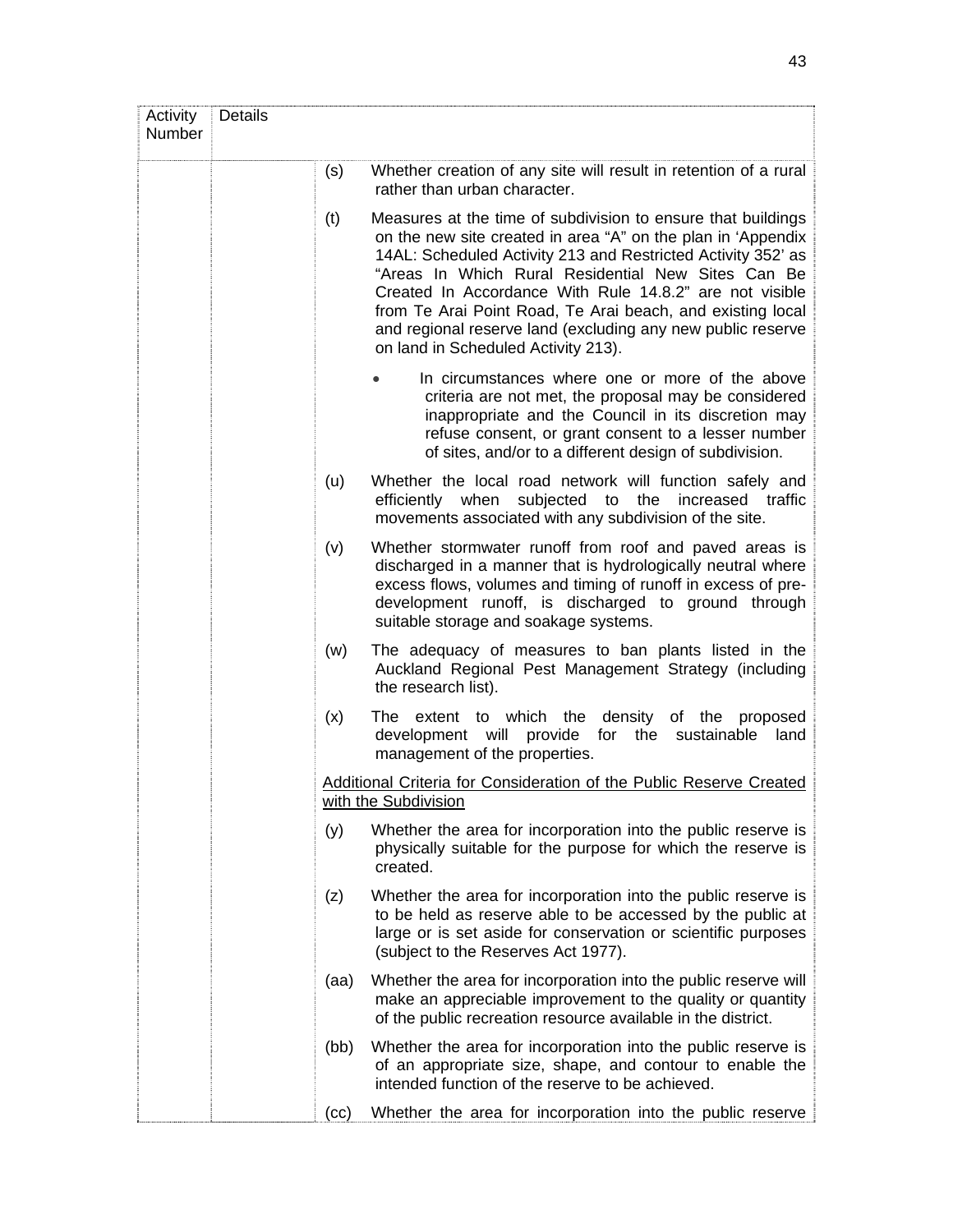| Activity<br>Number | <b>Details</b>                |                                                                                                                                                                                                                                                                                                                                                                                                                                                                                                                                                                                                                                                                     |
|--------------------|-------------------------------|---------------------------------------------------------------------------------------------------------------------------------------------------------------------------------------------------------------------------------------------------------------------------------------------------------------------------------------------------------------------------------------------------------------------------------------------------------------------------------------------------------------------------------------------------------------------------------------------------------------------------------------------------------------------|
|                    |                               | has adequate physical and practical access to enable the<br>intended function of the reserve to be achieved.                                                                                                                                                                                                                                                                                                                                                                                                                                                                                                                                                        |
|                    |                               | Whether there is an adequate vegetation management plan<br>(dd)<br>to ensure the outcomes specified in rule (b) i) to iii) and the<br>gradual replacement of production pines with native species<br>in areas set aside for conservation reserve.                                                                                                                                                                                                                                                                                                                                                                                                                   |
|                    | Explanation<br>and<br>Reasons | The intention of this rule is to provide for subdivision which<br>significantly increases conservation and public access reserves at<br>Te Arai, provides for environmental enhancement through<br>significant native planting, protection in perpetuity of an existing<br>wetland, creation of ecological corridors and the protection of<br>endangered native fauna.                                                                                                                                                                                                                                                                                              |
|                    |                               | This rule requires a public reserve of 172 hectares to be created<br>with subdivision. This reserve area comprises the coastal dunes, a<br>riparian margin along the Te Arai Stream and a connection between<br>the coast and the Coal Hill Road wetland. It provides the<br>opportunity for a series of walking trails to be established which will<br>avoid ecologically sensitive areas and ensure buffers between such<br>trails and the dune structure and sites created under this rule. The<br>rule also requires that 4.26 hectares of existing wetland plus a<br>buffer area of 1.4 hectares on the site is to be enhanced and<br>protected in perpetuity. |
|                    |                               | In exchange for these public benefits, 43 new lots, each capable of<br>accommodating a household unit, may be created by the<br>landowner.                                                                                                                                                                                                                                                                                                                                                                                                                                                                                                                          |
|                    |                               | This rule requires the 43 new house sites to be located in the three<br>areas identified on the plan in Appendix 14AL in order to maintain<br>the amenity and natural character values of the surrounding land,<br>avoid impacts on ecological and cultural heritage values of the site,<br>including endangered shorebirds, and enable a design solution<br>which will maintain the rural character of the area.                                                                                                                                                                                                                                                   |

## **Add the following Restricted Activity to Rule 14.8.3 and amend Planning Map 2 by adding the symbol for Restricted Activity 352 to the land described in the Restricted Activity**

| Activity Number   Details |           |  |
|---------------------------|-----------|--|
| 352                       | Map       |  |
|                           | Reference |  |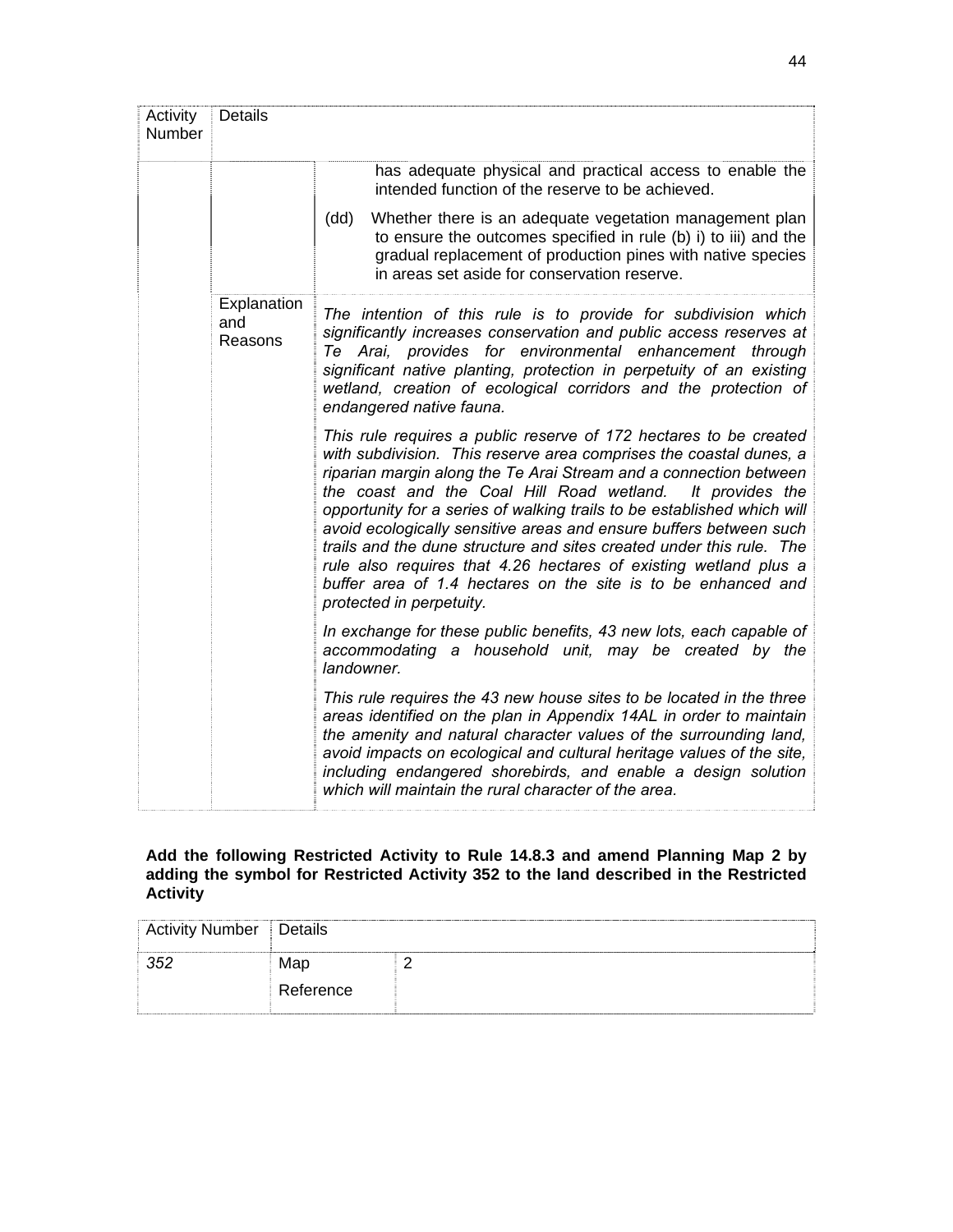| <b>Activity Number</b> | Details         |                                                           |  |  |
|------------------------|-----------------|-----------------------------------------------------------|--|--|
|                        | Location        | Lot 1 DP 453130 (ID 581090), Lot 2 DP 453130 (ID          |  |  |
|                        |                 | 581091), Lots 3-5 DP 453130 (ID 581092)                   |  |  |
|                        | Restrictions on | Replanting with other than in eco-sourced native coastal  |  |  |
|                        | the             | species of the area seaward of the Outstanding Natural    |  |  |
|                        | Activity/Site   | Landscape line identified on the plan in 'Appendix 14AL:  |  |  |
|                        |                 | Scheduled Activity 213 and Restricted Activity 352' shall |  |  |
|                        |                 | be a non-complying activity.                              |  |  |
|                        | Explanation     | The intention of this rule is to ensure that following    |  |  |
|                        | and Reasons     | felling of the existing pine trees appropriate native     |  |  |
|                        |                 | coastal species are replanted to enable better long term  |  |  |
|                        |                 | management and enhance the amenity of the coastline.      |  |  |